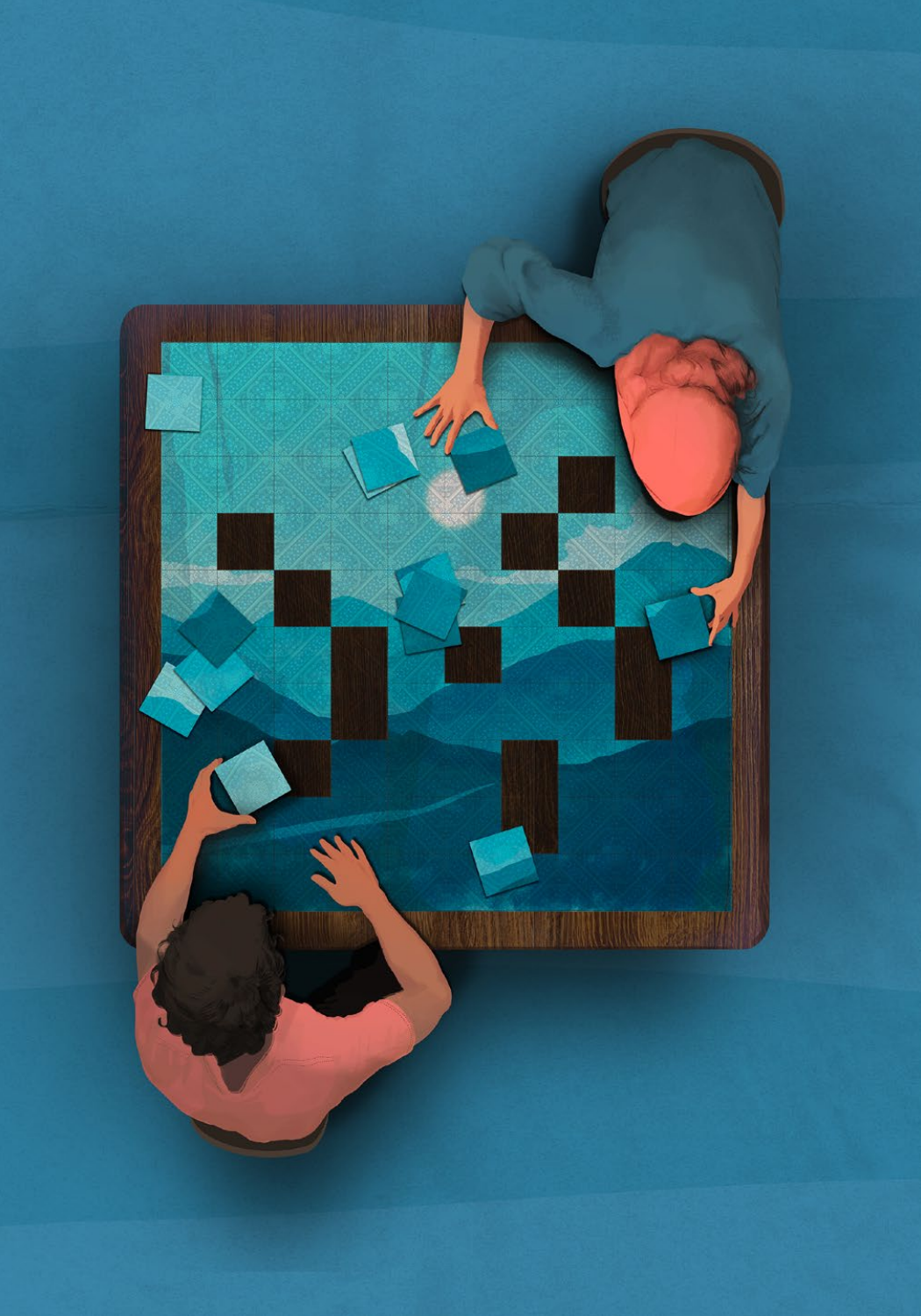CHAPTER II

# Charting the Course to A New Normal

## **Introduction**

Though GDP growth has mostly decoupled from the COVID pandemic, as discussed in Chapter 1, the crisis itself has left multiple economic scars, from remaining supply disruptions and inflationary pressures to large fiscal deficits and financing gaps on the balance of payments. The headwinds from the war in Ukraine and a precarious environment for investors amid global uncertainty have deepened these scars. Under these circumstances, the challenges ahead are extraordinarily complicated for South Asian policymakers. Though South Asia has limited trade and financial links with Russia and Ukraine, higher commodity prices in global markets are expected to drag down this year's GDP growth. The high oil prices and uncertainty in international oil markets are an incentive to accelerate the transition to a low-carbon development path. Such a path will boost energy security and make development more sustainable. The chapter illustrates this by simulating the region-wide macroeconomic impacts of carbon pricing.

The chapter is organized as follows. Section 2.1 discusses the outlook for the region's growth, including forecasts on external balances and poverty. Section 2.2 considers some scenarios to illustrate the risks to the forecasts from higher prices and potential monetary policy responses and discusses the fiscal and financial vulnerabilities from external shocks as the financial sectors return to a post-COVID new normal. Section 2.3 illustrates why putting green taxes at the center of the region's development strategy is highly consistent with inclusive and sustainable growth.

### **2.1 Recovery continues despite headwinds from Europe**

**Growth going forward will resume roughly to pre-COVID levels.** South Asia's GDP is projected to grow by 6.6 percent in 2022 and 6.3 percent in 2023 (Table 2.1), not as high as the 7.7 percent growth rate in 2021 which represented the strong bounce-back from COVID.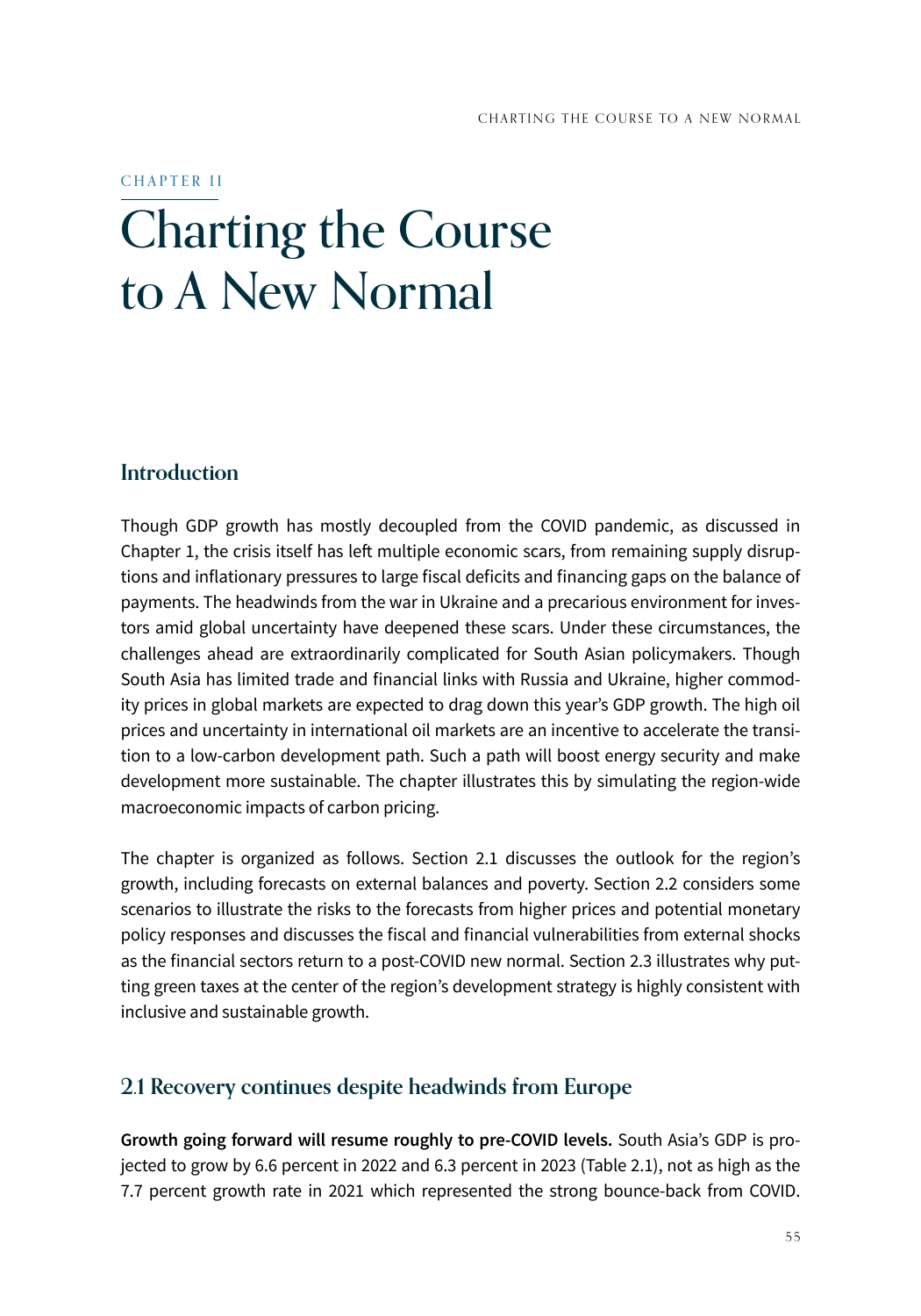Offsetting the continued recovery from the health crisis is the impact of the war in Ukraine, which has clouded the outlook for global economic recovery. High commodity prices will weigh on import demand, while lower growth abroad will lead to softening demand for South Asian exports, especially from Europe (see below). The war and consequent sanctions are expected to subtract about 1.3 percentage points of GDP growth in 2022 and 0.6 percentage points in 2023, largely through indirect trade channels, though a better-than-expected recovery of services exports will offset this by about 0.3 percentage points. As a result, the 2022 growth forecast for the region has been revised down by 1.0 percentage point compared to January 2022. The forecasts assume that there will not be any new COVID waves affecting the region.

|                                                                  | <b>Country fiscal</b><br>year |         | Real GDP growth at constant market prices<br>(percent) | <b>Revision to forecast</b><br>from January 2022<br>(percentage point) |            |            |                          |
|------------------------------------------------------------------|-------------------------------|---------|--------------------------------------------------------|------------------------------------------------------------------------|------------|------------|--------------------------|
| Calendar year<br><b>basis</b>                                    |                               | 2020    | 2021(e)                                                | 2022(f)                                                                | 2023(f)    | 2022(f)    | 2023(f)                  |
| South Asia<br>region (excluding<br>Afghanistan)                  |                               | $-4.5$  | 7.7                                                    | 6.6                                                                    | $6.3*$     | $-1.0$     | $0.2*$                   |
| South Asia<br>region (excluding<br>Afghanistan and<br>Sri Lanka) |                               | $-4.6$  | 7.8                                                    | 6.7                                                                    | 6.3        | $-1.1$     | 0.2                      |
| Afghanistan                                                      | January to<br>December        | $-1.9$  |                                                        | --                                                                     |            |            |                          |
| Maldives                                                         | January to<br>December        | $-33.5$ | 31.0                                                   | 7.6                                                                    | 10.2       | $-3.4$     | $-1.8$                   |
| Sri Lanka                                                        | January to<br>December        | $-3.6$  | 3.5                                                    | 2.4                                                                    | --         | 0.3        | $\overline{\phantom{a}}$ |
| <b>Fiscal year basis</b>                                         |                               | FY20/21 | FY21/22(e)                                             | FY22/23(f)                                                             | FY23/24(f) | FY21/22(f) | FY22/23(f)               |
| India                                                            | April to March                | $-6.6$  | 8.3                                                    | 8.0                                                                    | 7.1        | 0.0        | $-0.7$                   |
|                                                                  |                               | FY19/20 | FY20/21(e)                                             | FY21/22(f)                                                             | FY22/23(f) | FY21/22(f) | FY22/23(f)               |
| Bangladesh                                                       | July to June                  | 3.4     | 6.9                                                    | 6.4                                                                    | 6.7        | 0.0        | $-0.2$                   |
| <b>Bhutan</b>                                                    | July to June                  | $-2.4$  | $-3.7$                                                 | 4.4                                                                    | 4.7        | $-0.7$     | $-0.1$                   |
| Nepal                                                            | mid-July to<br>mid-July       | $-2.1$  | 1.8                                                    | 3.7                                                                    | 4.1        | $-0.2$     | $-0.6$                   |
| Pakistan                                                         | July to June                  | $-1.0$  | 5.6                                                    | 4.3                                                                    | 4.0        | 0.9        | 0.0                      |

### **Table 2.1. The recovery in South Asia downgraded but remains strong**

**Source:** World Bank Macro Poverty Outlook, staff calculations.

Note: (e)=estimate, (f)=forecast. \* = excludes Sri Lanka, which has no forecast for 2023. GDP measured in 2015 prices and market exchange rates. To estimate regional aggregates in the calendar year, fiscal year data is converted to calendar year data by taking the average of two consecutive fiscal years for Bangladesh, Bhutan, Nepal, and Pakistan at 2015 constant US\$, for which quarterly GDP data are not available. Pakistan is reported at factor cost. Afghanistan is not included in the regional aggregates as Afghanistan is not producing statistics so there are no estimates or forecasts beyond 2020.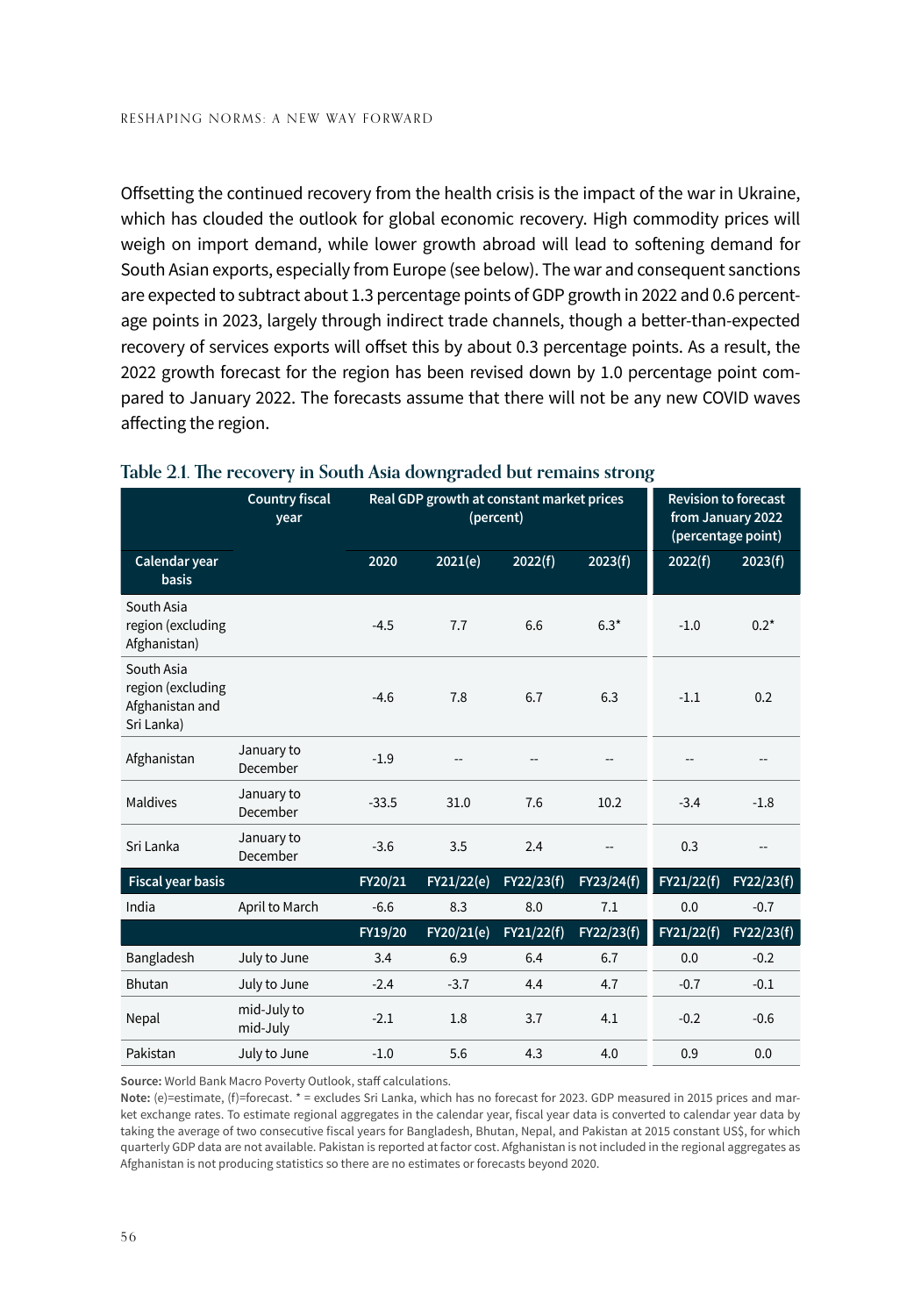Only two countries in the region are currently reporting GDP figures on a calendar year basis: Maldives and Sri Lanka.

- The halting of data collection in **Afghanistan** precludes the possibility of a forecast. Nonetheless, the cutoff of grants and the absence of a working payments system are hampering economic activity and adding to the humanitarian crisis. The country is in survival mode and food insecurity is very high, with no clear end in sight.
- In **Maldives**, real GDP is projected to stay strong as the remarkable recovery in 2021 extends into 2022. Real GDP will grow by 8.5 percent in 2022 and 9.1 percent in 2023. Prospects were for even higher growth in 2022, but the abrupt decline of visitor arrivals from Russia and Ukraine will dampen the momentum. The expected resumption of tourism from India as flights resume will partially help fill the void left by the decline in Russian and Ukrainian tourists in February 2022. By 2023 tourism from China may also resume to pre-COVID levels.
- In **Sri Lanka,** a series of shocks amid high debt will continue to hamper growth prospects, as import restrictions have stepped up to a new level. The immediate outlook is highly uncertain given the unsustainable fiscal and external financing positions of the country. Assuming the economy can muddle through long enough to close the financing gap, growth for 2022 would be on the order of 2.4 percent, though this could quickly change as the effects of power cuts, fuel scarcity, and widespread shortages of inputs weigh in. The forecast implies no per capita growth over a 4-year period ending in 2022.

Bangladesh, Bhutan, and Pakistan report GDP in fiscal years that run from July 1 to June 30, while Nepal reports from mid-July to mid-July of the following year. This means that there is much more certainty about the forecast for the fiscal year ending in mid-2022.

- In **Bangladesh**, GDP is expected to increase by 6.4 percent in FY2021/22 and 6.7 percent in FY2022/23. While economic disruptions related to the COVID-19 pandemic are waning, garment exports are expected to remain strong if Bangladesh is able to maintain its market share in Europe and the United States. However, a slowdown in growth in major export markets, particularly the European Union, could, in turn, hamper export growth. GDP growth is expected to remain resilient in FY2022/23, supported by strong domestic demand.
- In **Bhutan**, growth in FY2021/22 is projected to be 4.4 percent, rising to 4.7 percent in FY2022/23. The expected easing of strict internal mobility restrictions in the second quarter 2022 on the back of a highly successful COVID vaccination campaign should enable the authorities to finally allow the return of international tourists and migrant workers from India (easing some of the labor shortages in construction and other services during the pandemic). In the medium term, growth will be driven by the new hydro plants coming on stream.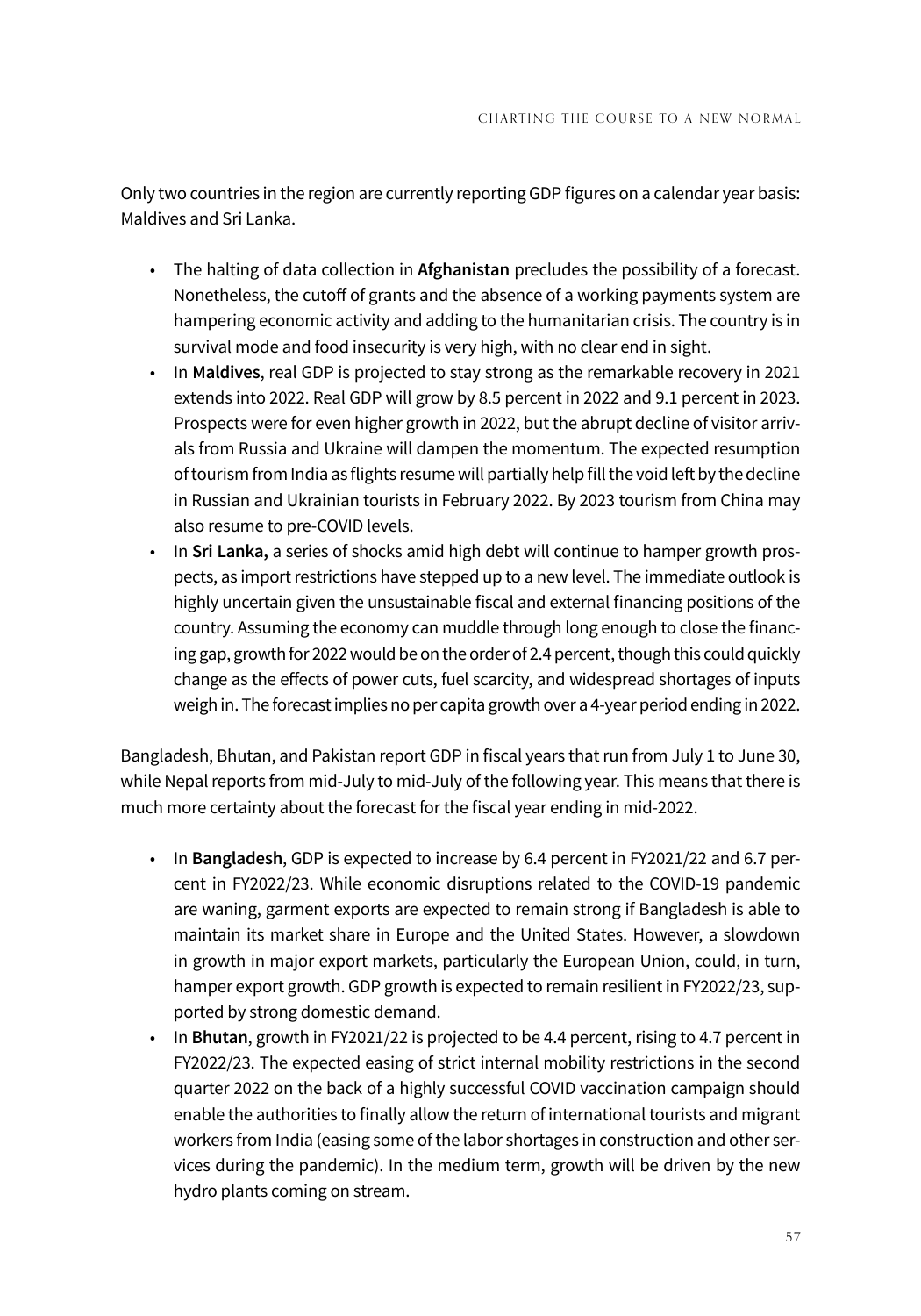- In **Nepal**, GDP is projected to grow by 3.7 percent in the current fiscal year and by 4.1 percent by FY22/2023, led by the recovery of the services sector (amid now-high COVID vaccination rates), including digital services. The outlook for remittances is also very strong. Industry sector growth is projected to be supported by increased production of hydropower including from the recently completed Upper Tamakoshi plant.
- In **Pakistan**, GDP growth is expected to slow to 4.3 percent in FY2021/22 (ending June 2022) and to 4.0 percent in FY2022/23. This comes amid monetary tightening measures that began in September 2021, high base effects from the previous year, and continued high inflation eroding real private consumption growth. Beyond that, the expectation is for growth to gradually recover as structural reforms to support macroeconomic stability, increase domestic revenue collections, improve the financial viability of the energy sector, and enhance export competitiveness begin to pay off.

**Finally, India's current (FY2022/23) fiscal year runs from April 1, 2022, to March 31, 2023. That means that most of the recovery from the major COVID waves is already reflected in the last fiscal year growth numbers.**

• **India** is expected to grow by 8 percent, slightly below its 2021 rate as some of the investment programs spill over into the 2022/23 fiscal year. The recovery in private consumption will be constrained by the incomplete recovery in the labor market, and inflationary pressures weighing on households' purchasing power. The negative impact of the war in Ukraine on FY2022/23 growth is expected to be moderate, so growth will begin to taper off in the second half of 2022<sup>1</sup>. Credit offtake in the infrastructure sector is expected to continue growing in 2022 (power and roads). Business expectations and investment, which had improved, might sour amid elevated input prices and a faster-than-anticipated increase in borrowing costs. The travel services balance may improve as India allows international flights to resume, while exports of computer and professional services are expected to remain strong.

**Consumption will again make the largest contribution to domestic demand in 2022 and 2023.** As Figure 2.1 shows, the contribution of various sources of demand to growth in 2023 will begin to take on a more "normal," pre-COVID pattern as rebuilding begins.<sup>2</sup> Private consumption growth in 2022 will be about the same as during the pre-pandemic period at 6.5 percent. Continued pent-up demand following the Omicron wave in the early months will be offset by lower purchasing power due to rising prices, as the war in Ukraine will reduce the supply of food and fuel and lead to other supply bottlenecks. Government consumption is forecast

<sup>1</sup> Growth in the April-June period will be double-digit, due to the base effects from the same period in 2021, during which the COVID Delta variant impacted India considerably.

<sup>2</sup> The forecast for 2023 excludes Sri Lanka. In 2021, Sri Lanka's share of South Asia's GDP was 2.5 percent.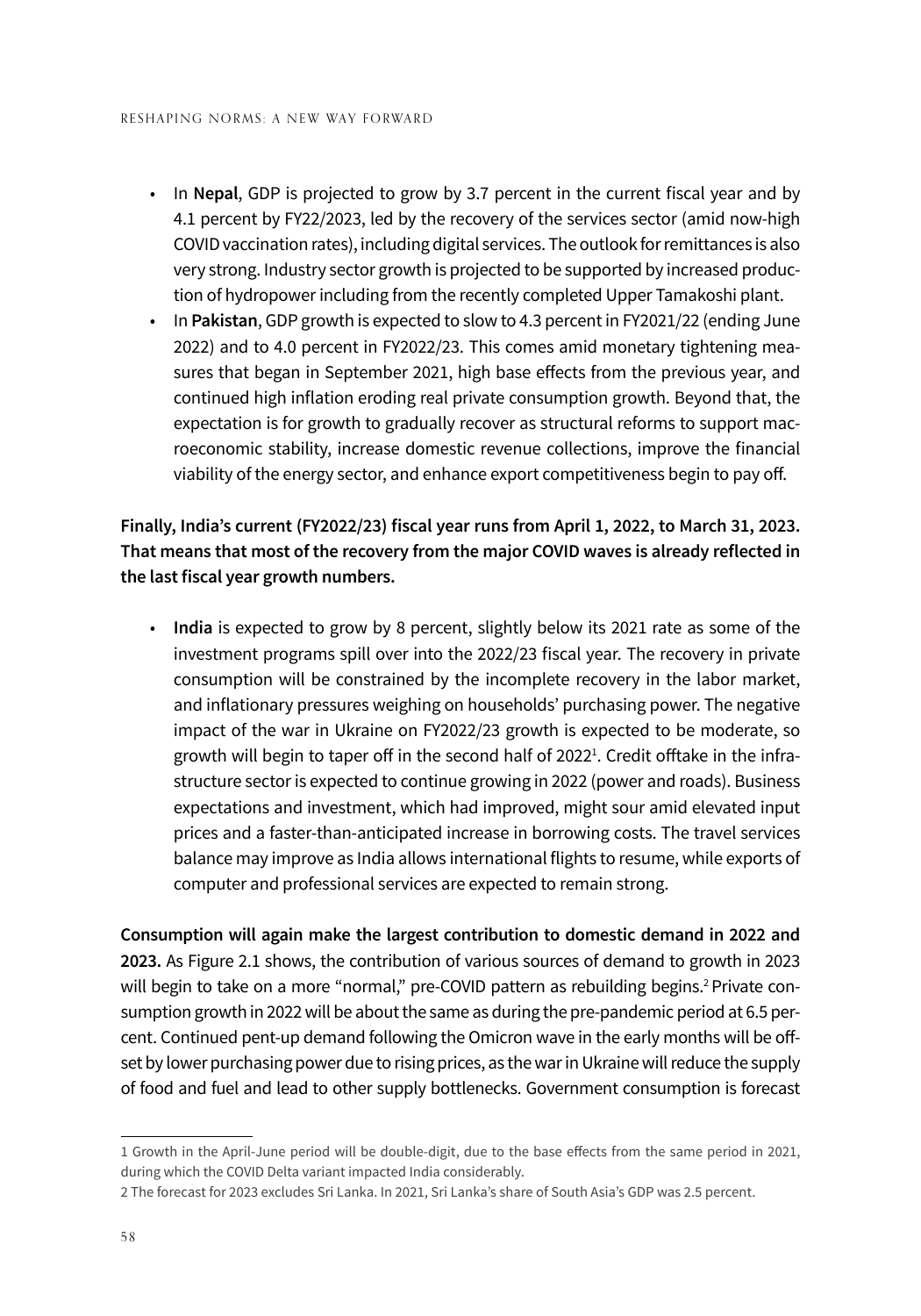to grow 10 percent, reflecting continued momentum in India, Pakistan and Bangladesh. Investment growth will still be higher than the 2010-2019 average in large part due to the base effects of the recovery. Indeed, public investment will help drive the recovery in the latter half of 2022 amid weakened consumption growth due to inflation, higher fuel prices and much higher import costs. Net exports will be a drag on growth as imports grow faster than exports.

| ----------o ---r ----r ---   |                                                               |         |            |                                                                     |            |  |  |
|------------------------------|---------------------------------------------------------------|---------|------------|---------------------------------------------------------------------|------------|--|--|
|                              | South Asia real GDP and demand<br>components growth (percent) |         |            | <b>Revision to forecast from January</b><br>2022 (percentage point) |            |  |  |
| Calendar year basis          | 2021(e)                                                       | 2022(f) | 2023(f) 1/ | 2022(f)                                                             | 2023(f) 1/ |  |  |
| GDP                          | 7.7                                                           | 6.6     | 6.3        | $-1.0$                                                              | 0.2        |  |  |
| (GDP excluding Sri Lanka) 1/ | 7.8                                                           | 6.7     | 6.3        | $-1.1$                                                              | 0.2        |  |  |
| Private consumption          | 8.3                                                           | 6.5     | 6.1        | $-1.0$                                                              | 0.5        |  |  |
| Government consumption       | 7.9                                                           | 9.6     | 4.5        | 0.1                                                                 | $-0.7$     |  |  |
| Investment                   | 15.4                                                          | 7.2     | 7.3        | $-2.8$                                                              | 0.2        |  |  |
| Exports                      | 18.9                                                          | 7.4     | 9.0        | $-0.2$                                                              | 0.4        |  |  |
| Imports                      | 28.9                                                          | 10.1    | 8.7        | 1.7                                                                 | $-0.5$     |  |  |
| Net exports                  | $-64.5$                                                       | $-16.9$ | $-7.7$     | $-6.1$                                                              | 3.3        |  |  |

| Table 2.2. All demand components are projected to continue rising, with price effects |  |
|---------------------------------------------------------------------------------------|--|
| pushing up imports                                                                    |  |

**Source:** World Bank Macro Poverty Outlook, staff calculations.

**Note:** (e)=estimate, (f)=forecast. 1/ No 2023 forecasts have been produced for Sri Lanka, so 2023 growth numbers exclude Sri Lanka. South Asia GDP and its components are calculated using country-level fiscal year numbers converted to calendar year. Afghanistan is not included in the calculations.

## **Figure 2.1. The composition of broad demand categories has normalized**



## **Figure 2.2. South Asia's per capita income in 2022 will be 6 percent higher than prepandemic levels**



**Source:** World Bank Macro Poverty Outlook (MPO), staff calculations.

**Note:** (e)=estimate, (f)=forecast. South Asia aggregates shown are in the calendar year. Afghanistan is not included in the calculations. The value of stacked bars in Figure 2.1 does not exactly sum to GDP growth due to inventory changes and statistical discrepancies. No 2023 forecasts have been produced for Sri Lanka, so (the contribution of demand components to) 2023 GDP growth excludes Sri Lanka.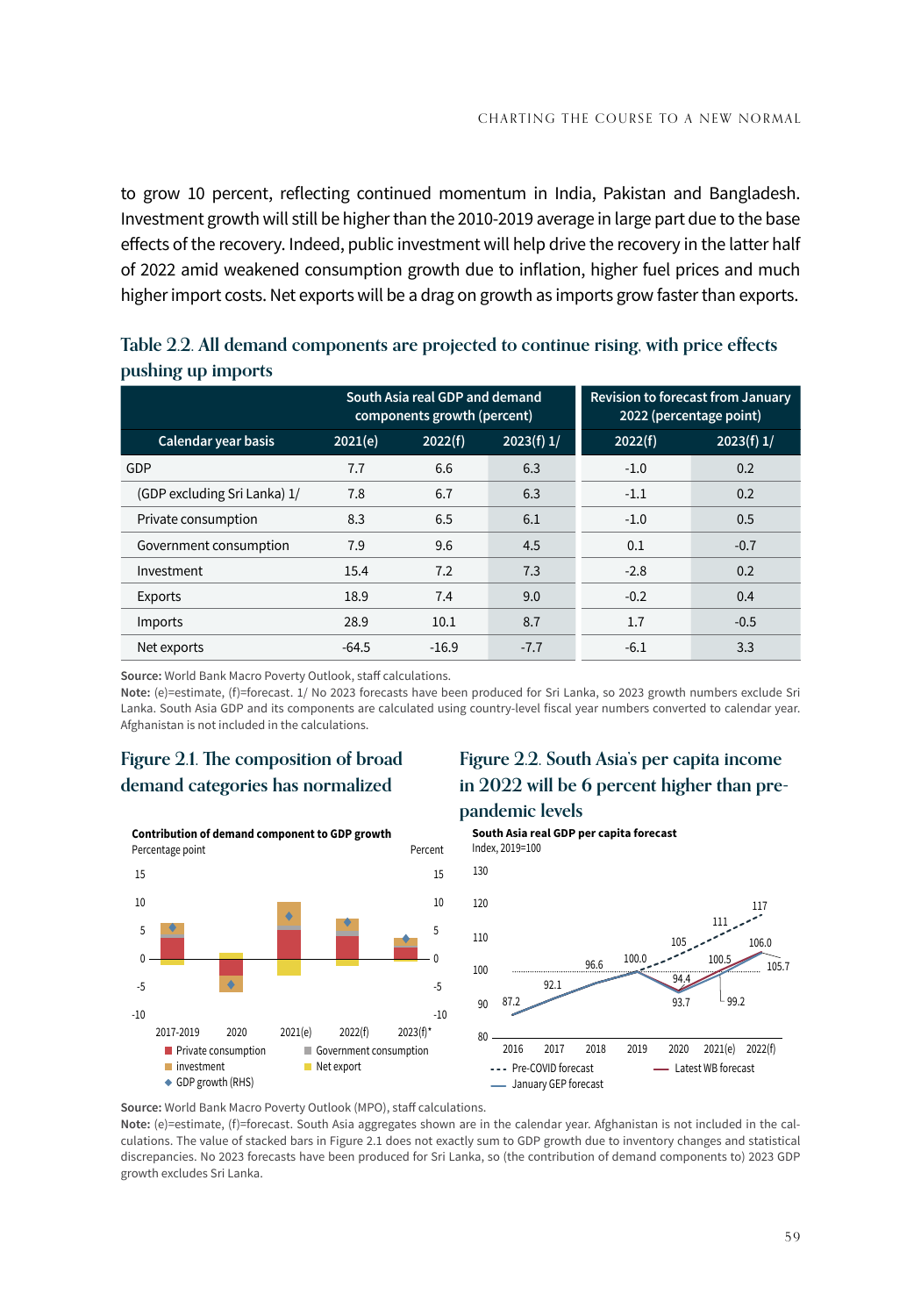Inflation is expected to rise in 2022. These projections assume normal monetary policy response, but other options will be discussed below. Inflation is expected to rise in all countries in 2022 and reach double digits in Pakistan and Sri Lanka before subsiding in 2023. For the region as a whole, headline inflation is expected to be 7.0 percent in 2022 and 5.8 percent in 2023 (up from 6.7 percent in 2021).

The upheaval in commodity prices will have an immediate and direct impact on current account balances in 2022. Demand for imports will return, but the commodity price surge will play a dominant role in the higher import bill expected through most of 2022, leading to widening deficits for the region in 2022 and a small improvement in 2023 (Figure 2.3). Even before the war in Ukraine, most countries were already expected to see their current account balances deteriorate in 2022 amid higher import prices and pent-up demand for imports carrying over from 2021 (exports of goods had recovered strongly in 2021, see Box 1.2). The terms-of-trade impact solely due to expected oil price increases triggered by the war and related sanctions is expected to have an immediate impact of 0.9 percent for the region. But it ranges between 0.38 and 1.4 percent of GDP, as global oil prices will likely remain high in 2022 and into 2023. The war could reduce income growth in South Asia this year by 2.2 percentage points: 1.3 percentage points because of slower GDP growth and 0.9 percentage points because of terms-or-trade losses. By end-2022, real export and import growth are expected to slow, as demand at home and abroad softens due to higher prices.



**Figure 2.3. Current account balances will worsen in 2022 amid terms of trade losses** 

**Note:** Terms of trade changes capture changes solely due to the effects of the war in Ukraine on fuel prices, comparing 2022 forecasts with and without the war. The current account balance for the region is converted to the calendar year. Afghanistan is excluded from the calculations. 2023 current account balance excludes Sri Lanka.

**Source:** World Bank MPOs, staff calculations.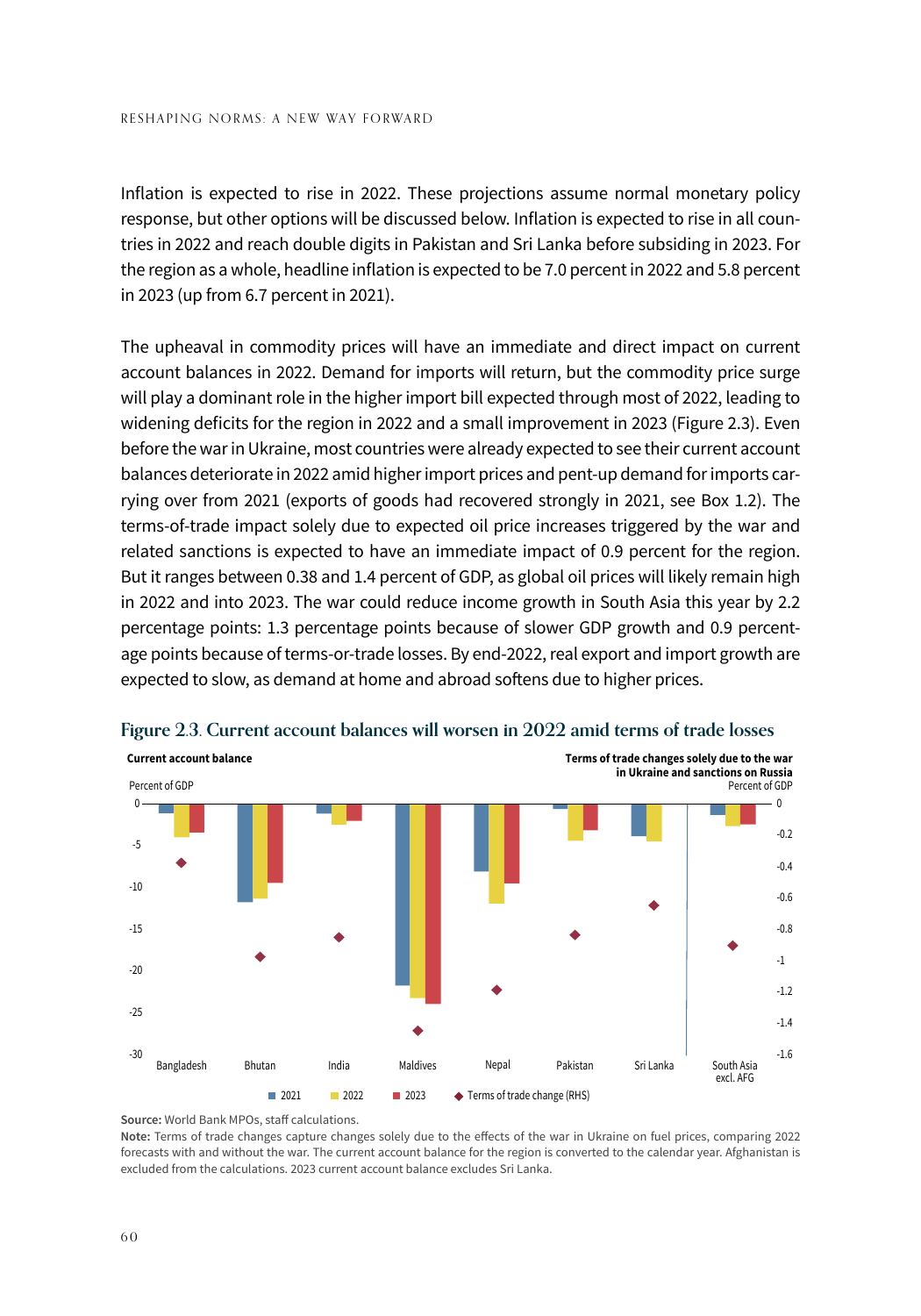**Current account deficits will move differently across countries (Figure 2.3).** The war in Ukraine will impact demand for exports; South Asia exports about 25 percent of its products (including textiles and garments) to Europe, where demand growth is expected to slow, though there could be some trade diversion towards East Asia. Exports of services are expected to recover in most countries, including the recovery in tourism which will be crucial for Maldives, in particular. There are some differences across countries: in India and Pakistan, macroeconomic adjustment measures and the weaker currency in tandem with high commodity prices are expected to help tame imports in the second half of 2022 amid very fast transmission of elevated input prices to domestic consumer prices. There is much uncertainty about the outlook for Sri Lanka, as even the tourism outlook has deteriorated. If the country can muddle through by 2022 and assuming the external financing gap will be closed, the current account balance deficit in 2022 is expected to increase compared to 2021: the abrupt switch to a floating exchange rate regime in March could help increase competitiveness. Bangladesh should continue to see buoyant growth of garment exports by 2023. Moreover, higher remittances will offset higher import bills in Bangladesh and Nepal as higher oil prices underpin demand for migrant workers in Gulf Cooperation Council (GCC) countries.

**Fiscal policy will switch towards public investment and away from current spending over the forecast period**. As relief efforts are unwinding, governments turn their focus to longterm growth bottlenecks. Alleviation of these bottlenecks requires investments in infrastructure and capacity expansions in the health and education sectors. This shift toward public investment is most prominent in India's recent budget, coupled with emphasis on gradual fiscal consolidation. While some cash transfers set up during the pandemic can wind down, these programs leave behind a positive legacy of a broader and more efficient social safety net that can be used when needed. Apart from specific support measures, there is no scope for broad-based fiscal stimulus. Several countries, especially Sri Lanka and Afghanistan, have no borrowing capacity, while others, for example Maldives and Pakistan, need to carefully watch their fiscal balance amid rising external debt vulnerabilities and domestic debt vulnerabilities in the case of Pakistan. But even countries with available fiscal space should be careful with using such space. Supply disruptions caused by the pandemic and high energy prices have pushed prices up. General demand stimulus would only increase prices further.

**Poverty rates for the region are expected to recover in line with growth recovery and a resumption of contact-intensive services.** Using the poverty line measure of \$3.20 a day, the number of poor is forecast to range somewhere between 615 million and 704 million in 2022,<sup>3</sup> which means there will be fewer poor compared to before the pandemic (Figure

<sup>3</sup> The latest official data for estimating poverty in India date to 2011/12, so the range represents upper and lower bounds. Afghanistan is not included in the measure; thus, the number of poor is adjusted with the rest of the region's poverty rate and Afghanistan's population projection.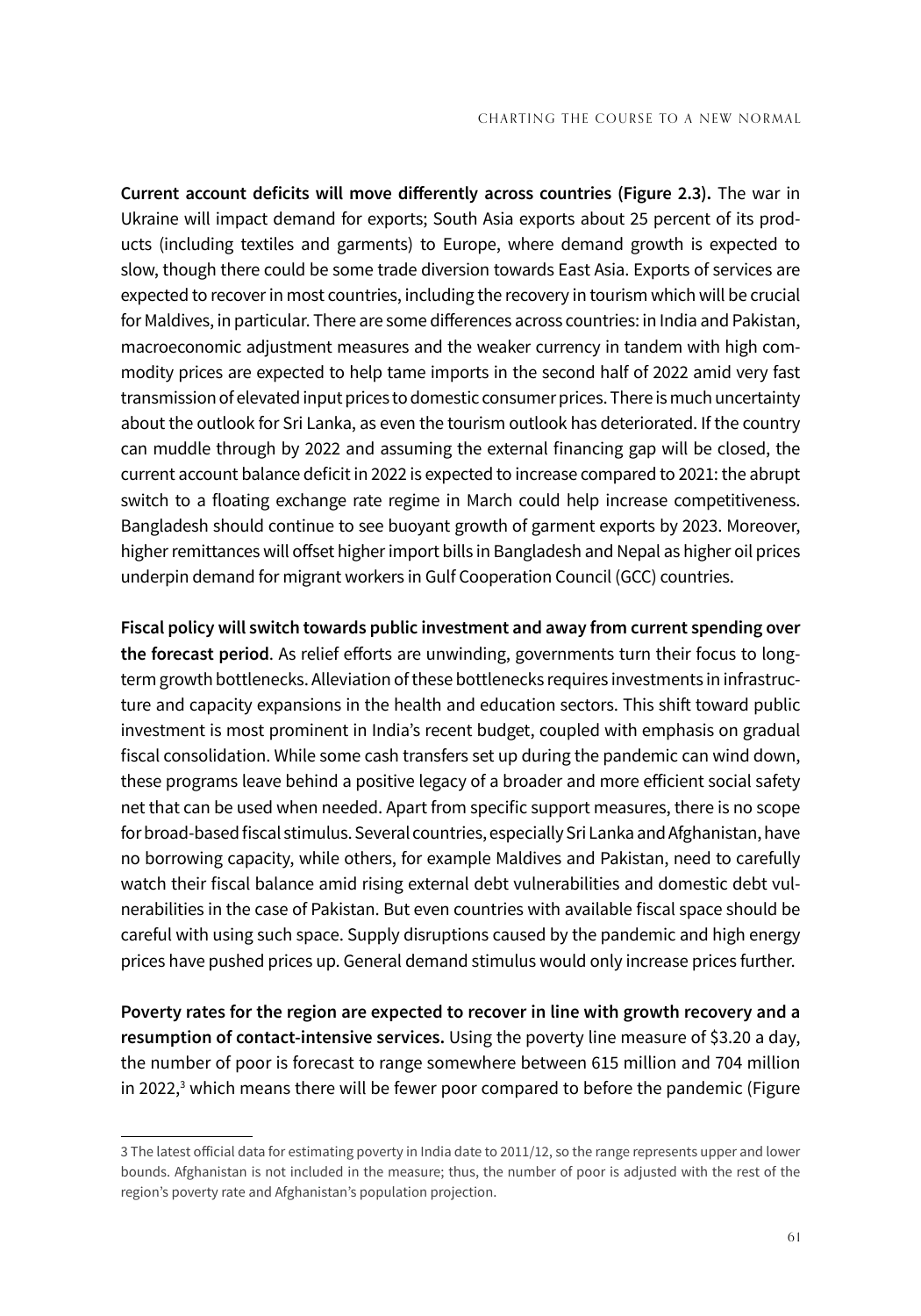2.4). Poverty in the region will continue to decline in 2023. The decline in poverty is also evident if measured using the \$1.90 a day international poverty line for low-income countries. The most drastic exception is Afghanistan: though recent indicators of monetary poverty are not available, a recent survey in Kabul showed that 70 percent of households report insufficient incomes to meet basic food and non-food needs, compared to about 35 percent reported in May 2021. Extreme poverty has led to the widespread adoption of coping mechanisms such as reducing food consumption, borrowing at high interest rates and the sale or consumption of assets which could per-

## **Figure 2.4. South Asia's projected poverty level in 2022 falls below the 2019 level**



**Source:** World Bank MPO, Poverty Global Practice. **Note:** Dotted line refers to lower bound of number of poor in 2019.

petuate poverty cycles in the long term (World Bank Group 2022). The poverty rate in Sri Lanka will increase: using the \$3.20 international poverty line metric, poverty in Sri Lanka will rise to 11 percent in 2022 compared to 10 percent in 2019 amid import compression and investor uncertainty due to high debt levels.

**There is also a risk that poverty rates will not recover due to food insecurity if agricultural production yields are hampered by global fertilized prices.** Russia and Ukraine are major producers and exporters of wheat and meslin (24 percent and 10 percent of globally traded amounts respectively, see Figure 2.5). Together, they export over 57 percent of seed oil. Wheat is not a major staple in South Asia (though it is increasingly so in some higher-income urban areas), but the substitution effect could exert further upward pressure on other staple grains such as rice.4 The greatest concern over the forecast period, not just for South Asia but globally, will be the impact on the price of fertilizer (since Russia accounts for a sixth of global fertilizer exports). In response to high prices, farmers may choose to save on fertilizer inputs, which could affect the yield of all crops in the next planting season, further increasing food insecurity. This could be further exacerbated by the higher probability of weather-related crop damage due to climate change. Therefore, food inflation could stay high well into 2023, raising urban poverty. If governments react by restricting food exports as they did in 2008 and the early months of the pandemic, such hoarding will raise international prices further (Mitchell et al. 2022).

<sup>4</sup> Ukrainian planting for the autumn harvest is reported to have been disrupted and its government has forbidden many food exports (including wheat). India may benefit in 2022 from higher prices for its wheat exports.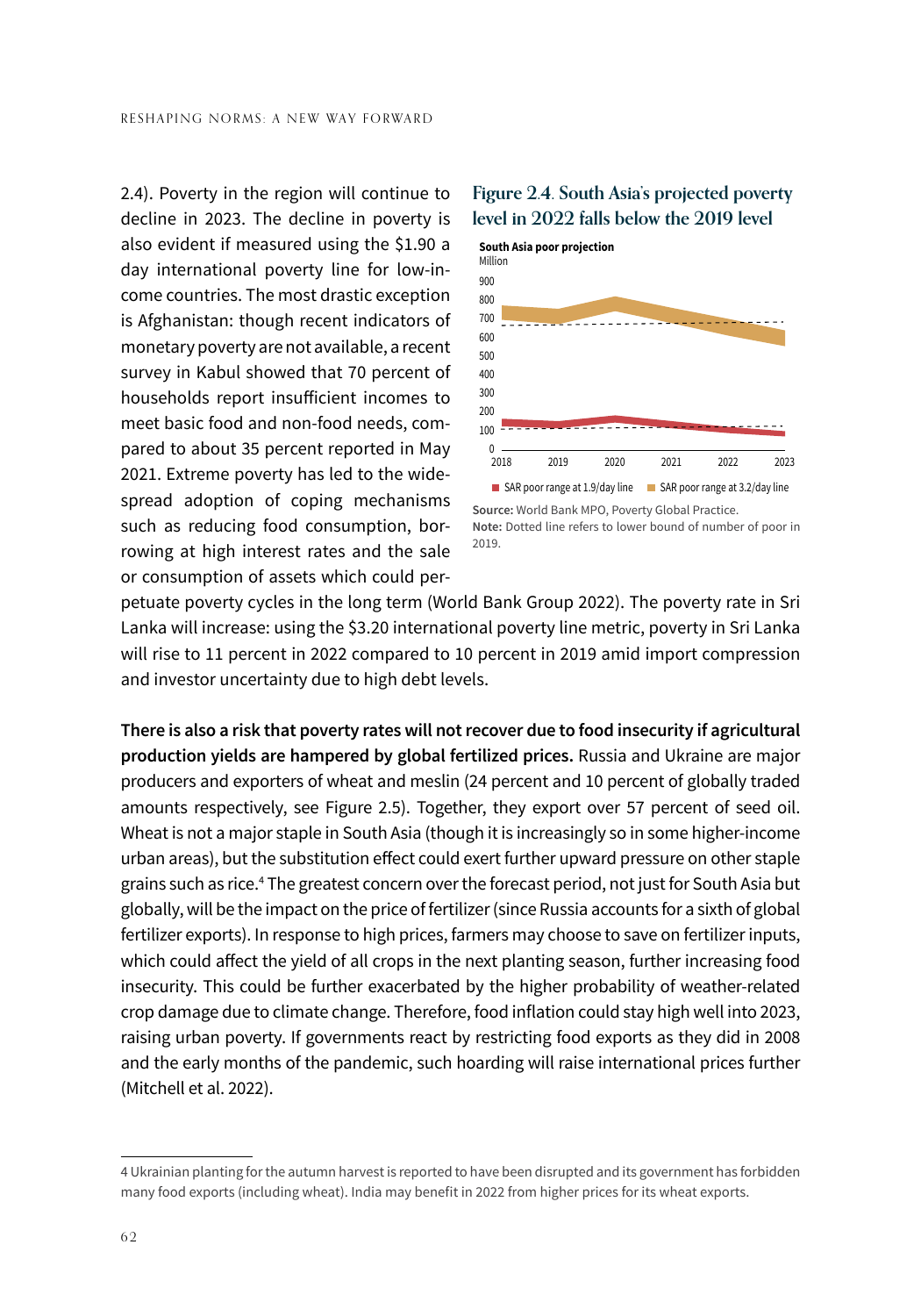

**Figure 2.5. Russia and Ukraine's commodity exports in percent of global exports**

## **2.2 Risks to the forecast center around price impacts**

Risks to the forecast are considerable, as high commodity prices could persist. The war in Ukraine and related sanctions on Russia will continue to shake commodity prices and global financial markets for most of 2022. The baseline assumption is that Brent crude oil prices will average \$95.10/bl in 2022 (compared to \$70.44 in 2021), and then revert to \$85/bl in 2023 and \$80/bl in 2024. Agricultural commodity prices will rise by 11 percent but revert close to 2021 levels in 2023; and metals & minerals prices will rise by 17 percent and revert only slightly thereafter. But the outcome and effects of the war are extremely uncertain, so that commodity prices could be significantly higher. The forecast does not account for the impact of increased financial market volatility, which could further impinge on investment behavior, as will be discussed in section 2.2.3.

Moreover, a sudden and large tightening of advanced economy monetary policy could complicate the task of South Asia policymakers to gradually unwind accommodative monetary policy implemented during COVID. Inflationary pressures in Advanced Economies (AE) could get out of control amid pent-up demand for services, cost-push inflation due to supply-chain bottlenecks, and higher fuel prices. With the US labor market close to full employment and still very low interest rates, the US itself may soon be struggling to quell unanchored inflationary expectations at home. The job of central banks in emerging markets becomes more complicated because inflationary pressures are coming from so many directions. Though real interest rates are at historically low levels--so there is scope for raising nominal interest rates--tightening prematurely could stifle the post-COVID recovery. Emerging markets, including those in South Asia, may be forced to quickly react to AE tightening.

An exercise of three illustrative scenarios is performed using the World Bank's Macro-Fiscal Model (MFMod). Table 2.3 describes the scenarios, interpreted as deviations from the baseline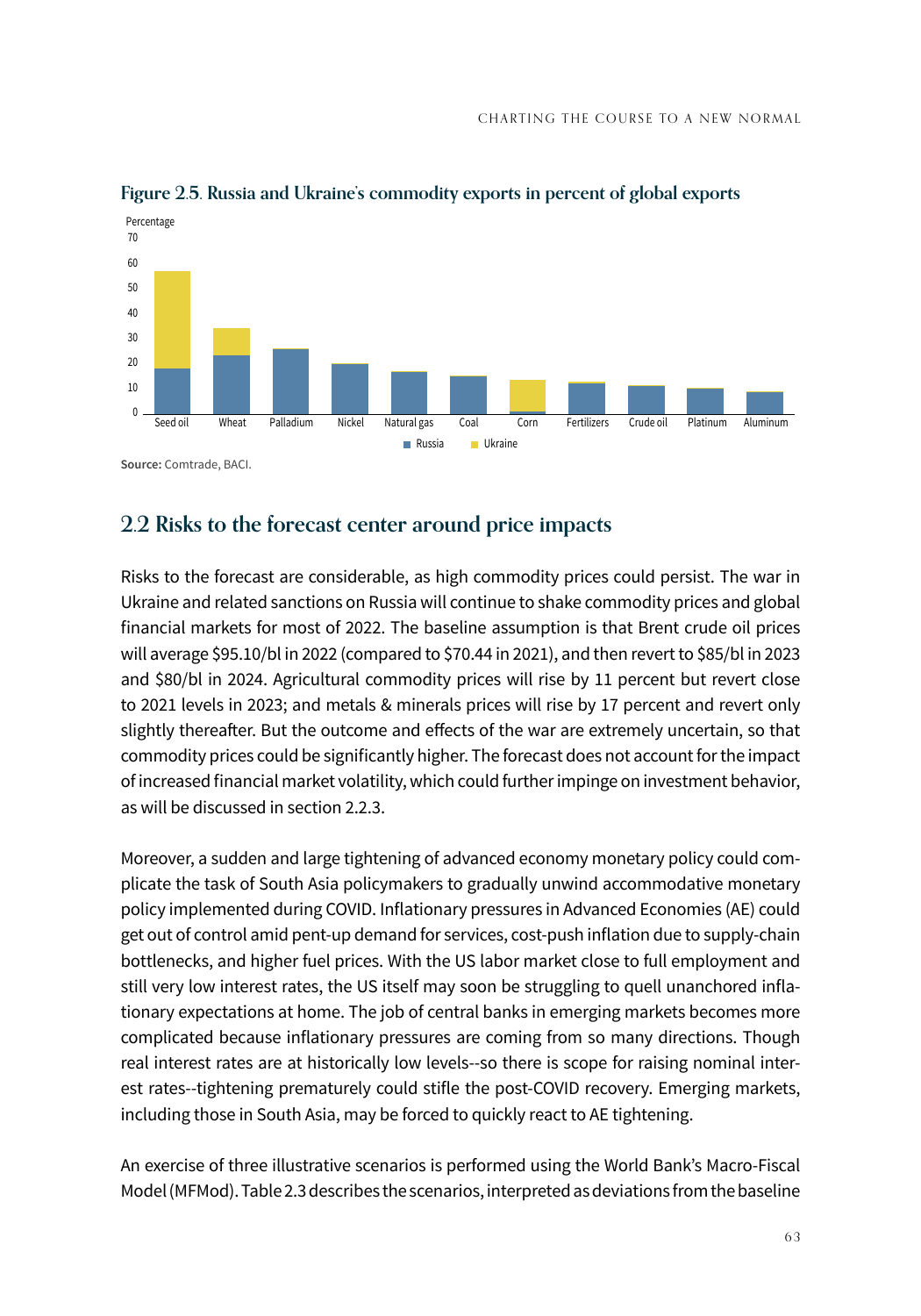|                | <b>Scenario</b>                                                                                                                                                        | Description                                                                                                                                                                                                                                                                                 | <b>Assumption behind scenario</b><br>relative to baseline forecasts                                                                                                                                                                                                                                                                                                                         |
|----------------|------------------------------------------------------------------------------------------------------------------------------------------------------------------------|---------------------------------------------------------------------------------------------------------------------------------------------------------------------------------------------------------------------------------------------------------------------------------------------|---------------------------------------------------------------------------------------------------------------------------------------------------------------------------------------------------------------------------------------------------------------------------------------------------------------------------------------------------------------------------------------------|
| $\mathbf{1}$   | Prolonged energy crisis: supply<br>shock                                                                                                                               | Tensions between Russia and<br>Ukraine and the ensuing sanctions<br>raise oil and natural gas prices<br>further, and--through substitution-<br>-coal and metals prices. South Asia<br>mostly affected through higher<br>import prices and fuel inflation.                                   | Oil prices remain at \$120/barrel<br>through end-2022 and remain 24<br>percent above baseline through<br>2024. Natural gas increases by the<br>same percent, and coal by 60% of<br>that (due to substitution effects).<br>Gold prices also rise in line with<br>oil. Authorities raise policy rates<br>further in response to fuel inflation<br>dampening public and private<br>investment. |
| $\overline{2}$ | Supply-chain disruptions continue<br>into 2022                                                                                                                         | Uneven COVID recovery rates<br>around the globe and uncertainty<br>about markets keep semiconductor<br>and chip production limited<br>through 2022, while geopolitical<br>tensions further delay global<br>shipping. South Asia manufacturing<br>imports and exports suffer as a<br>result. | Trade in intermediate and<br>final goods, and investment in<br>manufacturing sector 20 percent<br>lower than baseline in 2022 and<br>4 percent lower compared to<br>baseline in 2023. Supply chain<br>bottlenecks lead to goods' export<br>and import shortages (volumes<br>down by 16 percent) and prices up<br>by 4 percent.                                                              |
| 3a             | The dilemma of premature<br>monetary policy tightening:<br>advanced economy (AE) inflation<br>continues to rise leading to sharper<br>than expected AE monetary policy | To reduce the inflation pass-<br>through coming from imports,<br>all South Asian countries tighten<br>policy rates, so real interest rate<br>spread differential between<br>domestic and external rate rises by<br>200 basis points.                                                        | The cost of capital rises and<br>credit tightens. Ensuing currency<br>appreciation against the US<br>dollar reduces debt servicing<br>costs for dollar-denominated<br>external debt and reduces export<br>competitiveness.                                                                                                                                                                  |
| 3b             | tightening. In response, US and UK<br>real interest rates rise by 1 percent,<br>EMU and Japan real rates rise by<br>0.5 percent in 2022 and 2023.                      | Monetary authorities in the region<br>choose not to tighten more than at<br>baseline to fend off possible short-<br>term capital inflows. Inflation rises<br>above baseline.                                                                                                                | Higher import prices raise inflation<br>2-3 percentage points above<br>baseline and thus dampened credit<br>and consumption in 2023.                                                                                                                                                                                                                                                        |

#### **Table 2.3. Assumptions of risk and alternative scenarios**

forecast summarized in Table 2.1. The results discuss the impact on the region, though the magnitude and direction of the impact depends on each country's openness and exchange rate regime, among other things.

### **2.2.1 Higher oil prices**

**Oil price spikes could be much higher than envisioned in the baseline.** A first scenario assumes that oil prices are 24 percent higher than baseline, at \$120/barrel in 2022—a 70 percent increase over 2021—and the level remains above the baseline until 2024. This will impact South Asia's growth through the export demand channels and lower import demand in response to higher commodity prices. Inflationary effects via price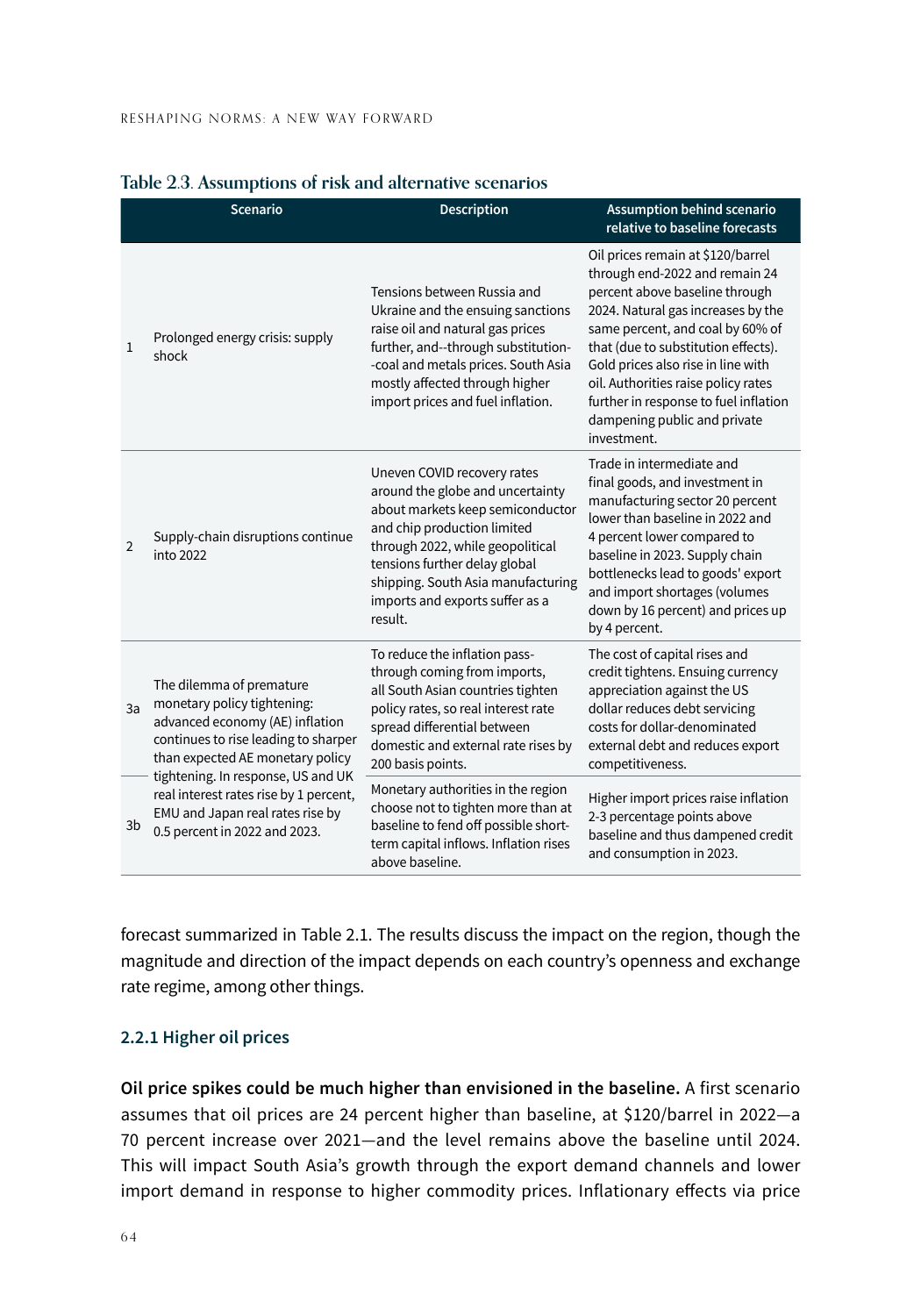



pass-through also affect consumption through an additional erosion of the purchasing power of consumers. The red line in Figure 2.6 shows the percent change in GDP compared to the baseline, which reflects the direct, first-round impact of the shock on growth and the second-round impact coming from the lower growth of trading partners due to the 24-percent oil price increase. Countries with a high fuel import share of GDP such as Maldives, Nepal and Sri Lanka will see a large first-order impact even assuming no effect

**Source:** Authors' calculations based on MFMod simulation output.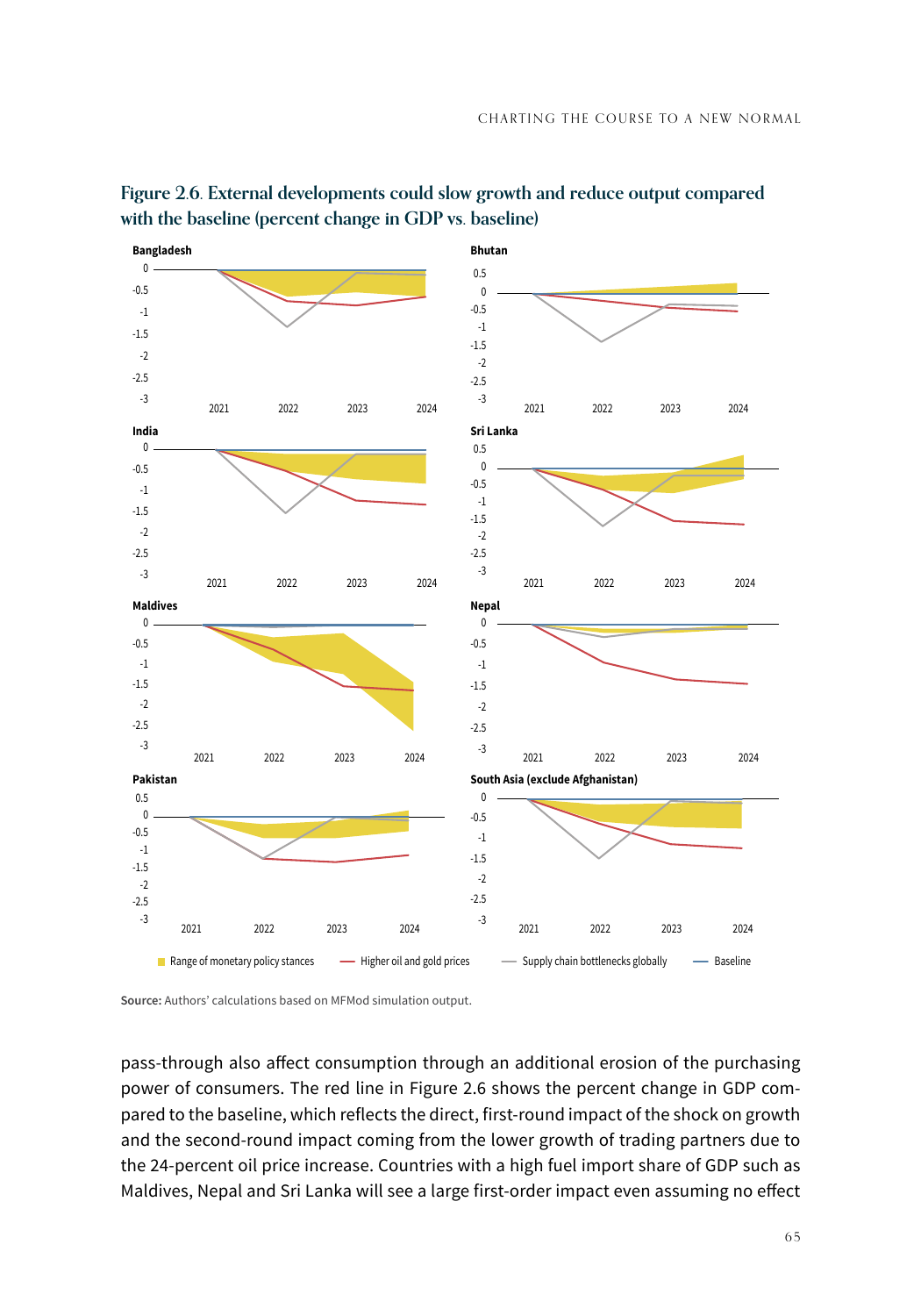on trading partner growth.<sup>5</sup> For the region, GDP would be 1.1 percent lower than baseline by 2023.

#### **2.2.2 Additional supply-chain bottlenecks**

**A second scenario assumes that supply chains will continue to suffer heavy disruptions through 2022, abetted by the war in Ukraine, raising cost-push inflation in the last six months of 2022**. The outlook for global trade and value chains was already clouded, due to the start-stop impact of successive COVID waves in different parts of the world, such as a late Omicron surge in major Chinese cities and Hong Kong early in 2022 (Section 1.3). This could worsen for various reasons. First, Russia is a large exporter of industrial metals like palladium, used in automobile production, and nickel, used in the steel sector. Sanctions will further interrupt global value chains in manufacturing, even though South Asia imports most machines and electronics from East Asia and the Middle East. Second, the rerouting of global shipping amid trade diversion and closures of the Black Sea ports adds to logistical challenges and could lead to higher global shipping costs.

**The impact on GDP is large for most countries but short-lived.** Growth would be lower, mainly through the investment channel. Most countries are not large importers of intermediate products, as the manufacturing sector in the region is less than 15 percent of GDP, so the effect through imports would be small and reflected in lower imports of intermediate goods and durable goods in 2022. Export growth would be affected the most, especially in Sri Lanka, Pakistan, India, and Bangladesh, which have the largest share of exports of manufacturing goods. Almost 60 percent of the region's export value in 2020 in those countries comprised manufacturing goods. Services exporters such as Maldives, and to a lesser extent Nepal and Bhutan, would see a very small impact on growth. For the region, real GDP would be 1.4 percent lower than baseline in 2022 but will mostly recover in 2023 as global supply bottlenecks fade (Ha et al. 2022).

### **2.2.3 Response to tighter monetary policy in AE**

If advanced economies' (AE) inflation continues to rise, leading to sharper than expected AE monetary policy tightening, central banks in South Asia will have two choices: either follow suit to stem inflationary pressure from import prices, or maintain the same, more gradual stance as in the baseline. For example, the Reserve Bank of India so far has undertaken steps toward gradual policy normalization by pausing the government securities acquisition

<sup>5</sup> Bhutan receives fuel under a fixed contract price with India so growth would only be affected by the indirect effect through trading partner-growth.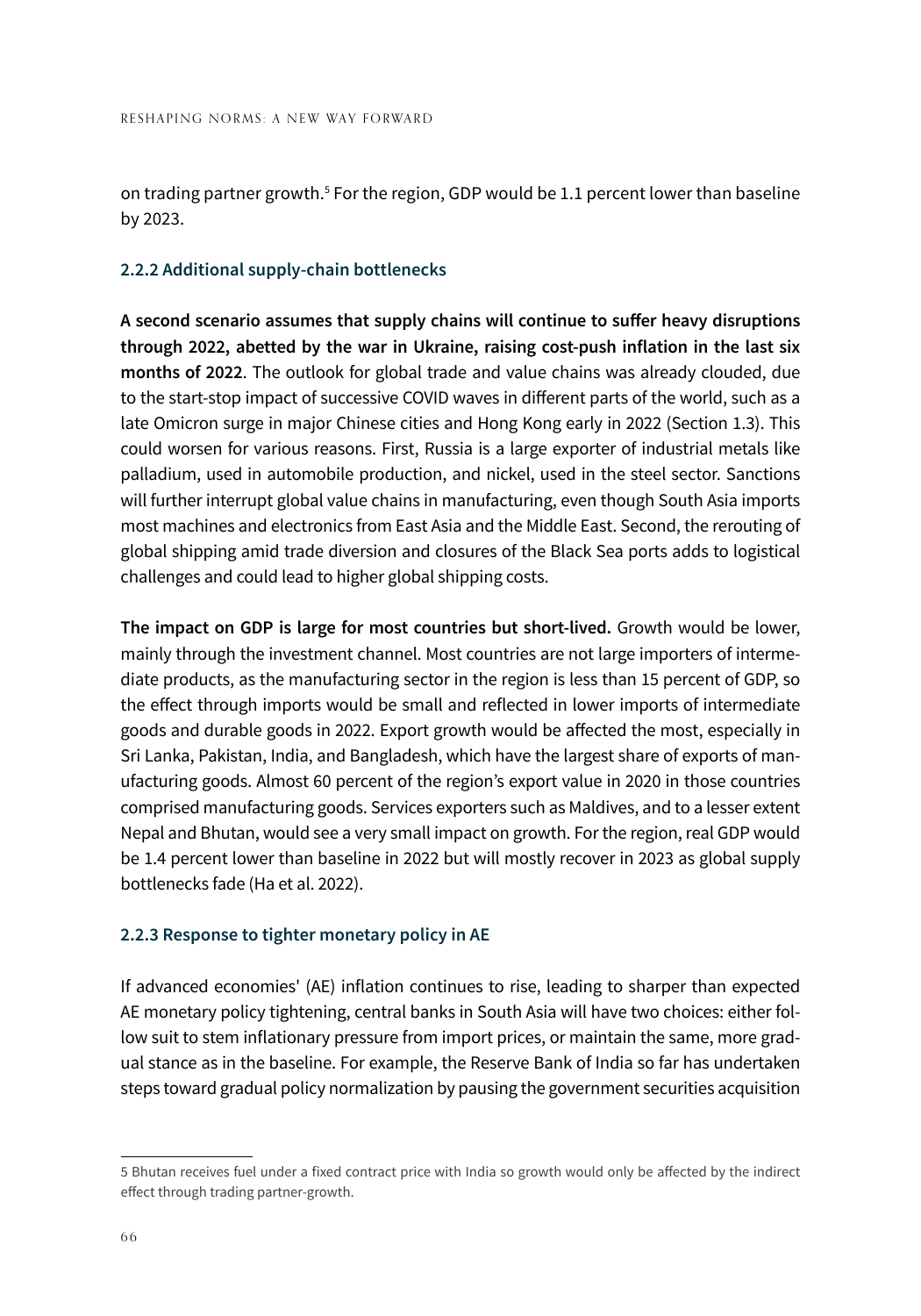program. A sudden and unexpected increase in policy rates in AE could create the dilemma of whether more tightening is prudent to avoid unhinging inflationary expectations.<sup>6</sup>

- **If the monetary authorities in all the countries chose to tighten further in response to AEs, the region's GDP would be 0.5 percent lower than baseline in 2022 and 0.7 percent lower than baseline in 2023.** Figure 2.6 shows the yellow range of GDP difference relative to baseline, where the lower part of the range assumes the region increases interest rates 200 basis points above AE real interest rates (Table 2.3 scenario 3a). In this scenario, tighter credit amid higher borrowing costs would lead to lower consumption compared to the baseline (by about 0.3 percent). Investment would also fall, partly because of the higher cost of funds (by about 0.5 percent). The biggest negative effect compared to baseline would be on exports, and this would persist until 2024. The appreciation of the real exchange rate that ensues from tightening would make South Asia exports less competitive.
- **To preserve the growth momentum, the alternative for South Asia as a region would be to not react to AE tightening (Table 2.3, scenario 3b).** This will lead to higher inflation compared to scenario 3a. Even then, there would be a small negative effect on growth relative to the baseline in 2022, mainly through the pass-through of higher import prices reducing the purchasing power of domestic demand. But assuming import prices raise inflation enough to cause a real depreciation of the currency relative to baseline, more competitive exports offset some of the growth declines that may come from higher import prices.<sup>7</sup> The risk of central banks following such a strategy is that inflationary expectations could get out of hand amid imported inflation, though that depends on individual circumstances. However, since about half of South Asia's consumer basket is comprised of food and fuel, commodity prices have a bigger, more long-lasting effect on the purchasing power than the pass-through from non-fuel imports.

**There are important differences in the size of the impact across countries**. The effect on Bhutan and Nepal would be small because their currency is pegged to the Indian rupee, much of their trade is with India, and because of low levels of financial intermediation. They cannot effectively use domestic monetary policy, given their exchange rate anchor, so the monetary policy stance should be the same as India's. At the other end of the spectrum, Maldives' currency is pegged to the US dollar and is an open economy, so tightening would

<sup>6</sup> Tightening in the MFMod is modelled as an increase in the real interest rate. The baseline already assumes normal tightening, in other words, a policy stance consistent with baseline inflation. The assumption is also that AE's sudden tightening has a delayed effect on inflation of between 1-2 years.

<sup>7</sup> If inflation increases while the currency depreciates, how the real effective exchange rate moves will ultimately depend on which of the two effects dominates. In this simulation, it is assumed that the pass-through from import prices to consumer price inflation is weak (as shown in Figure 1.13 for Brent crude imports), leading to a real depreciation.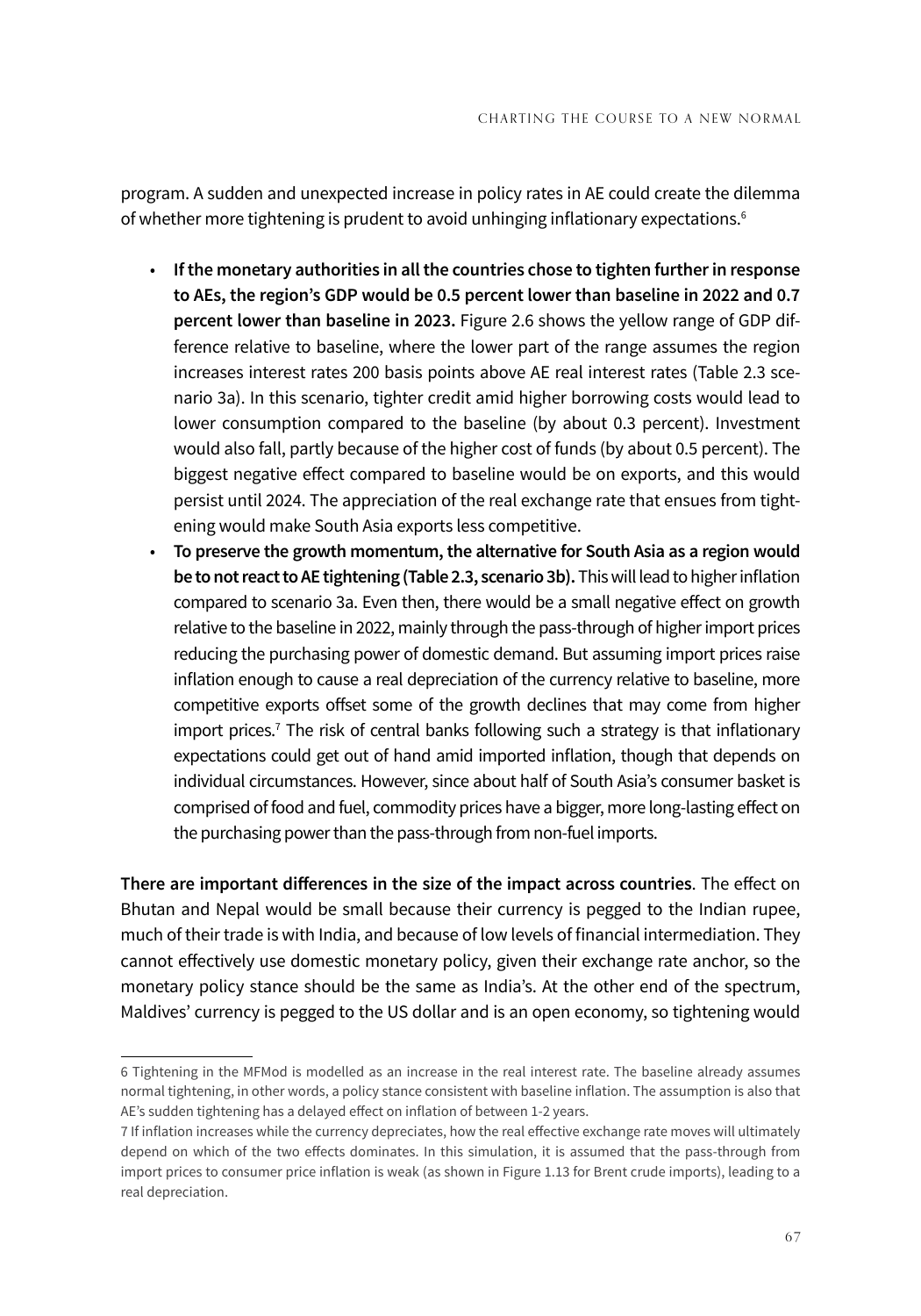require it to adjust by reducing demand, which would lower GDP by over 2 percent relative to baseline in 2024. Such a policy would thus not be warranted. Bangladesh, India, Sri Lanka,<sup>8</sup> and Pakistan's GDP in scenario 3b would be around 0.5 percent higher if they choose not to tighten (scenario 3b), as compared to tightening (3b), in large part because the real depreciation would improve their export competitiveness. These decisions would be made in conjunction with the normal policy response to domestic inflationary pressures. The risk is that scenario 3a could lead to inflation staying above targets for a long time. Therefore, the decision will also be affected by the external environment and the fiscal situation.

#### **2.2.4 Tighter external financing conditions**

**Given the war in Ukraine, the region is now more vulnerable to risks from the volatile external environment.** If, as in scenario 3a in Table 2.3 (above), central banks in the region tighten monetary policy in response to monetary tightening in AEs, this could also threaten the solvency of firms, financial institutions, and governments in economies that have benefited from short-term financing at low interest rates globally (World Bank 2022b). This will lead to higher refinancing costs in the future, with significant fiscal implications. Interest payments already account for more than one-quarter of government revenues in India, more than one-third in Pakistan, and almost three-quarters in Sri Lanka (Figure 2.7).

## **Figure 2.7. Interest payments comprise more than one-quarter of government revenues on average**



**Source:** World Bank Macro Poverty Outlook, staff calculations. **Note:** (e)=estimate, (f)=forecast. No 2023 forecasts have been produced for Sri Lanka. Values for India are in the respective fiscal years.

## **Rising interest rates in AE could lead to capital outflows, putting pressure on the currencies in countries grappling with high external indebtedness.** This is of particular concern

<sup>8</sup> The simulation does not consider the uncertainty surrounding the Sri Lankan economy at the time of writing.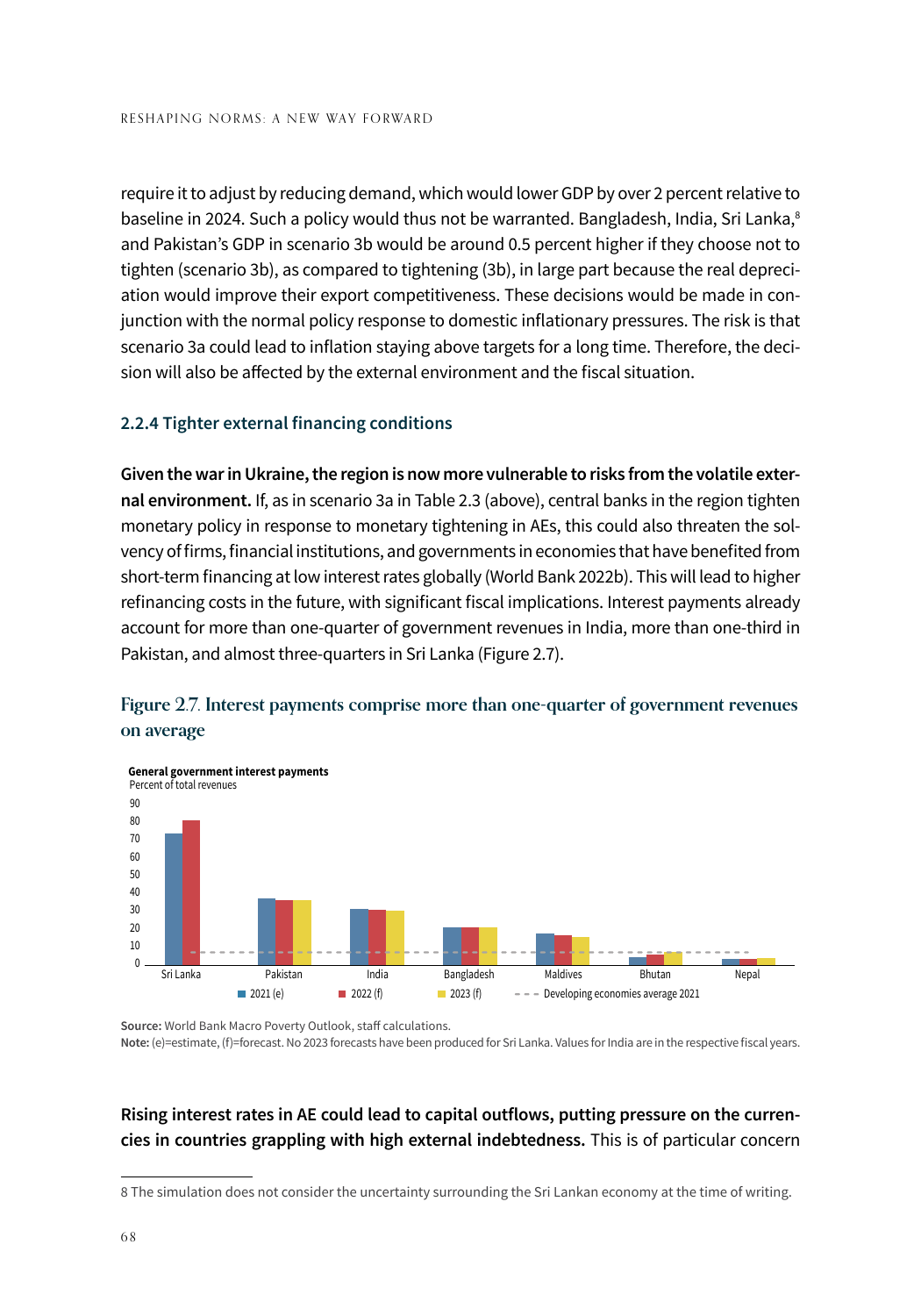in countries with high levels of foreign currency-denominated debt, such as Sri Lanka, Pakistan, and Maldives. They are thus more exposed to swings in the risk appetite of foreign investors amid higher geopolitical uncertainty (World Bank 2022a). Public external debt as a share of GDP is particularly high in Maldives and Sri Lanka (Figure 2.8). Downside risks to tourism revenue related to the Russia-Ukraine war and new waves of COVID-19, as well as further increases in global energy prices, could exacerbate external vulnerabilities in Maldives. Indicators of ability to pay, such as the ratio of public external debt service to exports and remittances, is highest in Pakistan and Sri Lanka (Figure 2.9). $9$  The situation is especially worrisome in Sri Lanka, where heightened fiscal and external risks led to a series of sovereign credit rating downgrades, preventing market-based refinancing.

## **Figure 2.8. External debts in the region are particularly high in Maldives and Sri Lanka...**



**Source:** Macro Poverty Outlook.

**Note:** (e)=estimate, (f)=forecast. Bhutan's external debt is with India, which by contract is covered by revenues from hydropower exports to India, thus offsetting the financing needs and almost eliminating exchange rate risk and government indebtedness risks. Values are averages over calendar years, except for India where they are in the respective fiscal years.

## **Figure 2.9. …with indicators of ability to pay deteriorating in Pakistan and unsustainable in Sri Lanka**



**Source:** World Bank Macro Poverty Outlook, staff calculations. **Note:** (e)=estimate, (f)=forecast. Values for India are in the respective fiscal years.

<sup>9</sup> The indicator is expressed as a share to exports, making it more robust in the presence of real exchange rate fluctuations (IMF 2000). Given the importance remittances have in regional balances of payments, their net inflows are added to the exports of goods and services.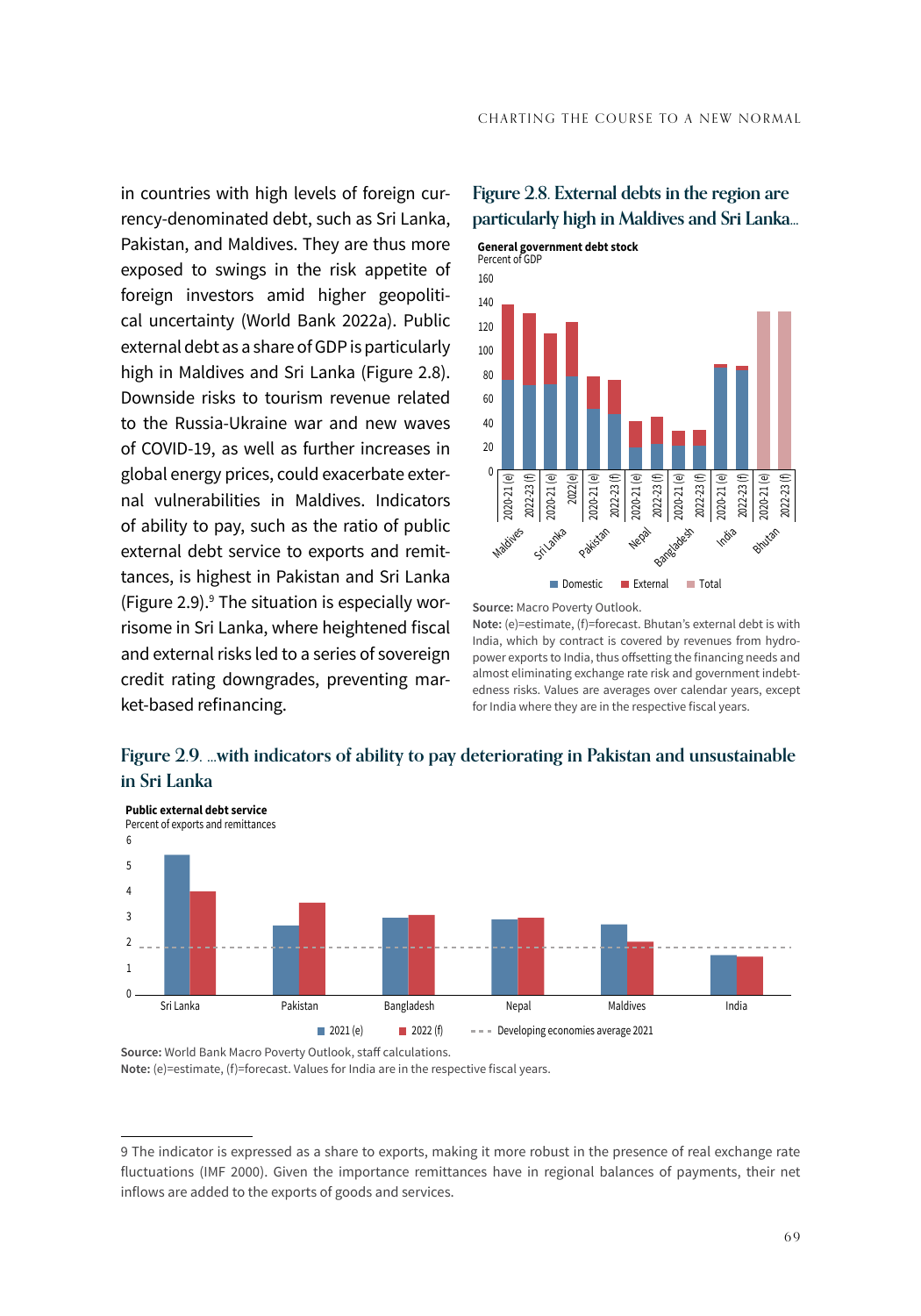**For countries in the region with more exposure to global capital markets, tighter external financing conditions are likely to impinge on economic growth.** The importance of the effects is larger for economies that are more exposed to capital flow volatility or those that have narrower policy space as proxied by current account balances and public debt levels. For example, using a sample of 18 emerging market economies (including India), Almansour et al. (2015) shows that a 100-basis point increase in the composite Emerging Market Bond Index (EMBI) yield (a risk premium shock) reduces average growth by a quarter percentage point on impact. Applying the same methodology to recent data from Sri Lanka shows that a risk premium shock of 100 basis points reduces Sri Lanka's growth by 0.38 percent within the same quarter, and the spillover remains negative and accumulates to more

## **Figure 2.10. A risk premium shock reduces growth in Sri Lanka, with effects remaining negative even after two years**



**Source:** Staff calculations based on Almansour et al. (2015). **Note:** The shock represents a 100-basis point increase in a composite of emerging market global sovereign yields (J.P. Morgan Emerging Markets Bond Index), independent of growth developments in advanced economies or China. The model is estimated for the period 2011Q1-2019Q4 and is limited to India and Sri Lanka, due to data availability.

than 0.4 percent growth reduction at the end of the second year (Figure 2.10, Appendix A2.1). This is larger than the average effect obtained in the original study. Current circumstances in Sri Lanka are dire, however. The country is facing a balance-of-payments crisis and any increase in debt service would have stronger implications. The government has begun talks with the IMF on a possible loan program. The results for India, on the other hand, suggest a negligible response within the same quarter and a negative one-fifth percentage point cumulatively.

**The spillover risks are palpable across the region.** Further escalation of the war in Ukraine could scare investors in emerging market securities and debt instruments and lead to capital flight from emerging markets and developing economies (EMDEs), including South Asia, to "safe havens" in the West. Foreign investors have already been exiting India's financial market since October 2021, due to the impending monetary tightening by the US Federal Reserve. Recent developments in Eastern Europe have intensified the capital outflow, weakening the Indian rupee (INR). Maintaining macroeconomic stability through prudent and transparent policies will be important also if the Indian government turns to domestic borrowing. Box 2.1 explains why sound macroeconomic fundamentals and a liquid foreign currency market backed up by ample foreign reserves, are key ingredients in reducing sovereign bond yields, which are slightly higher in India relative to peer emerging markets.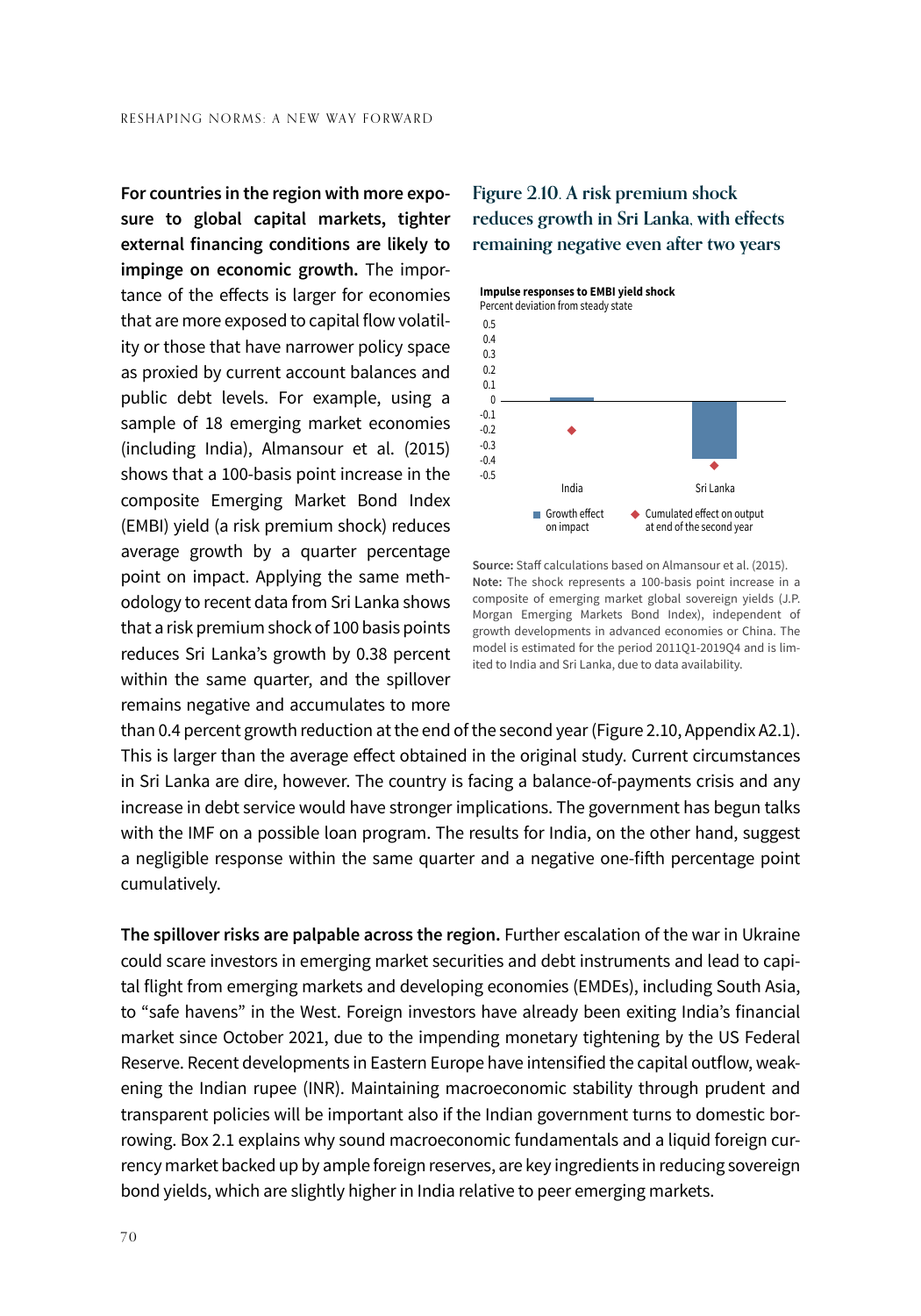**Box 2.1. What determines domestic market yields?**

**Local currency borrowing provides a stable source of financing for emerging market sovereigns.** A better understanding of sovereign bond yields' determinants can help lower the cost of borrowing. This is particularly important in light of a potential tightening in global liquidity conditions and capital outflows from EMDEs. Macroeconomic fundamentals and external conditions are important factors determining the relative borrowing cost across countries. More particularly, the expected monetary policy path, credit risk, inflation risk, exchange rate risk, as well as market structure factors, are possible drivers of a country's local currency sovereign yields.

**To provide further insights and compare India's sovereign yields with the set of peer countries, this box relies on the analytical framework developed by Buzas et al. (2021).** The applied methodology estimates panel regressions of a dependent variable (local-currency yield of five-year sovereign bonds) on explanatory variables with country- and time-fixed effects and clustered robust standard errors. Explanatory variables include macro-financial factors (monetary policy rate, real GDP growth rate, inflation expectations, fiscal balance, and current account balance), variables related to the liquidity and stability of the foreign exchange market (currency bid-ask spread and foreign reserve adequacy), and perceptions of political stability (the World Bank's score of political stability). The sample comprises seven EMDE countries between 2009Q1 and 2019Q2.



**Figure 2.11. After controlling for macro-financial and foreign-currency market variables, the "India premium" narrows significantly**

**Source:** Bloomberg, CEIC, World Bank FinStats, WDI, and staff calculations based on Buzas et al. (2021). **Note:** Filled bars refer to values significant at the 10 percent level.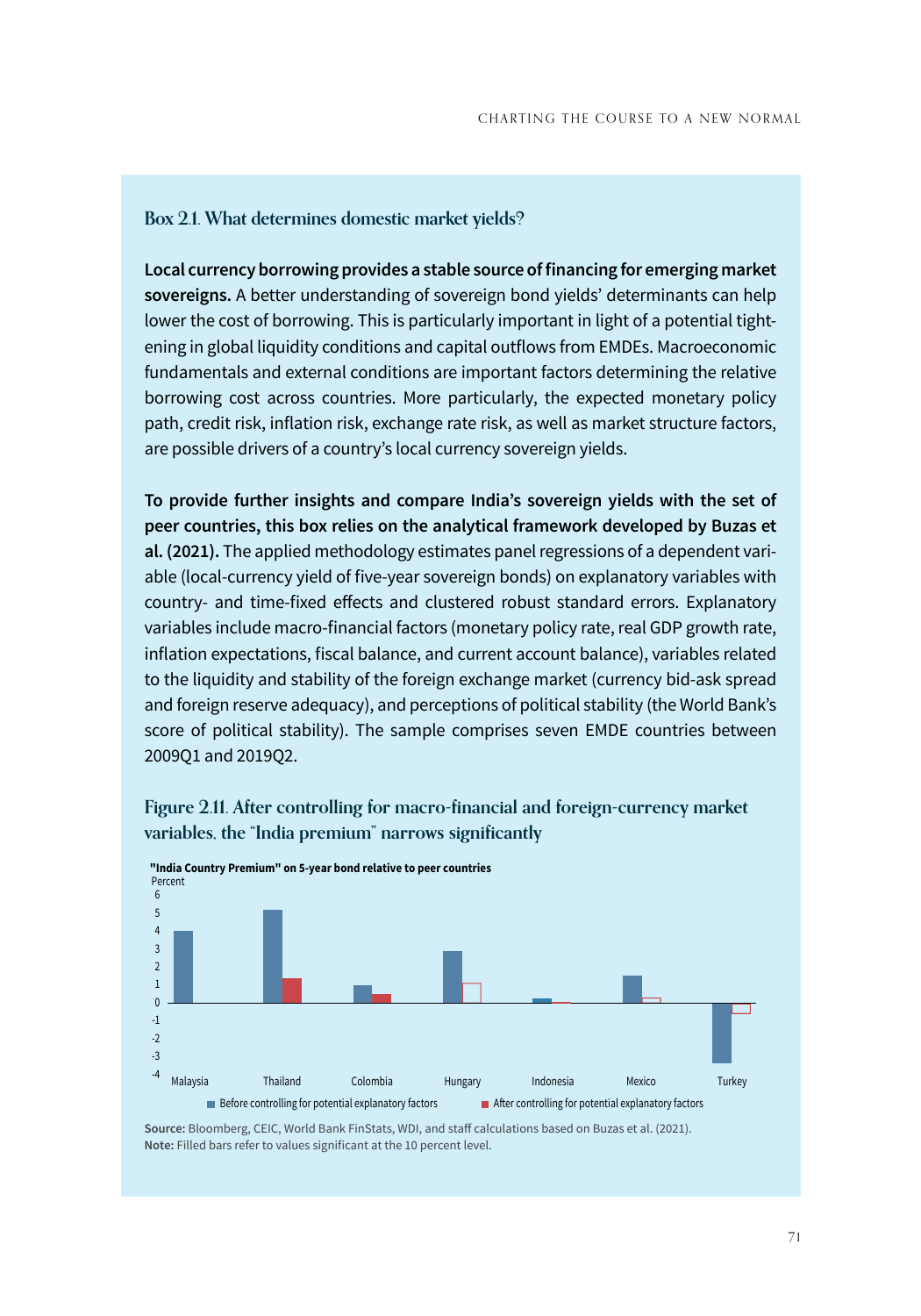**The results suggest that India has paid higher average yields on its local-currency sovereign bonds relative to most peers (Figure 2.11).** The unconditional "India premium," that is, the excess yield on India's sovereign bonds without controlling for any explanatory variables, has been higher relative to peer emerging markets. After controlling for explanatory variables, however, the premium narrows and remains statistically significant in only two cases.

**The findings provide suggestive empirical evidence of the importance of stable macroeconomic policies on local currency sovereign bond yields**. Holding other things constant, a lower policy rate and an improvement in current account balances may help reduce the cost of sovereign borrowing. Similarly, an improvement in currency market liquidity and an increase in foreign reserve adequacy give the same outcome. Finally, a perception of higher political stability is also associated with lower yields. Higher political stability and a sustainable current account balance may indicate favorable debt service capacity, lowering risk perceptions of a country's foreign borrowing and the bond yield it pays. In this sample, real GDP growth, one-year-ahead inflation forecasts, and the fiscal balance are not found to be important determinants of sovereign borrowing yields. However, the explanatory variables considered in this exercise do not account for the entire "India premium," which remains significant in two cases, indicating that other factors may also play an important role in this regard. Policy reforms aimed at improving local-currency government bond market functioning could improve the efficiency of local-currency sovereign yields.

**Elevated financial risks in one sector can spill over and destabilize the economy as a whole (World Bank 2022b).** Financial sector balance sheets in South Asian economies featured significant risks even before COVID-19 outbreaks (Figure 1.21). Such balance sheet problems within state banks and corporates in India, for example, could worsen if the economy slows down, although profitability indicators have improved post-pandemic. The deepening foreign exchange crisis in Sri Lanka is putting a severe strain on its banking sector. In addition, low interest rates and supportive credit and fiscal measures have led to the rapid growth of private sector credit in the region (Figure 1.22). However, they could also lead to rapid deterioration of bank asset quality if lender screening is not adequate, adding to the financial sector risks. In some cases, like in Pakistan, the main banking sector predominantly lends to credit-worthy large conglomerates, but the balance sheets of microfinance banks could be more problematic (Section 1.3).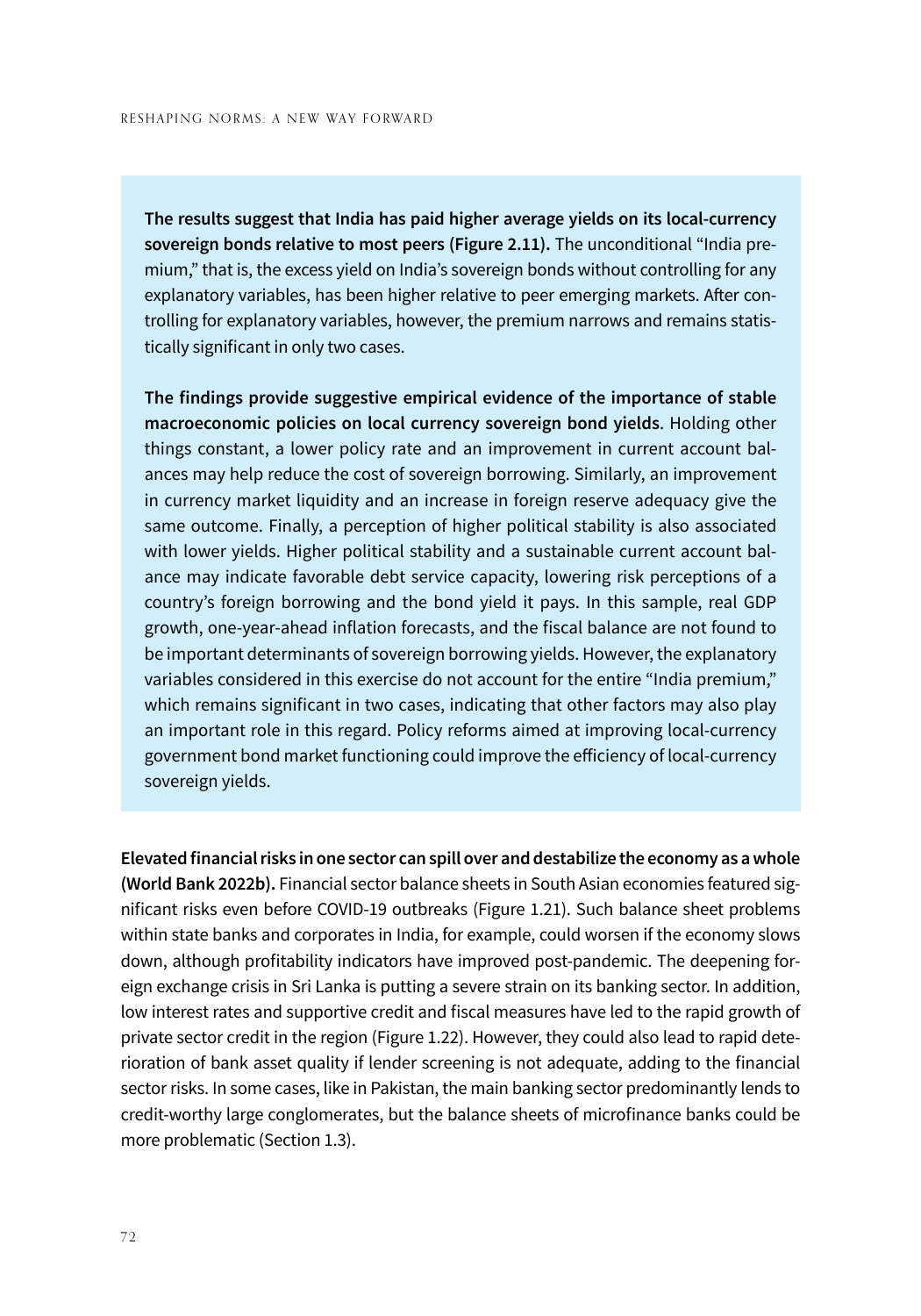**Financial institutions are likely to come under significant stress as debt moratoria and other support policies for borrowers are scaled back from levels during the pandemic.** Eased lending conditions in the past two years have helped avoid a wave of loan defaults. But they have also masked the true extent of nonperforming loans and credit risks that could materialize once debt moratoria are lifted (Melecky 2021). Most programs in India have already ended without a rise in NPLs, although localized stress could emerge. In Bangladesh and Sri Lanka, such programs are still ongoing. The impact from the phaseout of the asset quality regulations will vary across countries: it will be larger in those with larger shares of loans under moratorium. The withdrawal of supportive policies, therefore, should be gradual, given that governments are often the lender of last resort and private sector debts can quickly become public debt if financial and economic stability is threatened.

## **2.3 Greening of taxation can reduce current problems and alleviate future bottlenecks**

**High and volatile oil prices have exposed South Asia's balance-of-payment vulnerabilities and fiscal challenges.** Rising oil prices, further pushed up by the war in Ukraine, sharply increased the import bill for most countries in South Asia, which is posing new challenges to financing current account deficits. And as many governments in South Asia use subsidies to keep consumer energy prices low, rising oil prices in international markets impose further strain on fiscal balances. Moreover, volatility in international energy markets creates major uncertainties for policymakers, investors, and households. From a socioeconomic perspective, it is key to become less dependent on fossil fuels. This can be done by taxing, rather than subsidizing, carbon-intensive fossil fuels. Such taxation would provide incentives for higher energy efficiency and encourage the transition toward renewable energy. South Asia is a net energy importer but has considerable renewable energy potential, particularly India (IEA 2021, Box 2.2). Therefore, in addition to improving energy security, taxes on carbon-intensive fossil fuels could also support improvements in current account balances.

**There is a strong case for including the negative externalities associated with the use of fossil fuels in retail energy prices.** Reliance on carbon-intensive fossil fuels is also associated with environmental damages, which can have a negative impact on the economy. Local air pollution is one of the key negative side effects of fossil fuel combustion in South Asia. Additionally, the burning of fossil fuels contributes to climate change. Moreover, subsidized road fuels can worsen congestion, road damage, and accidents, due to higher driving rates. From an economic point of view, it would be optimal to internalize these negative externalities in the user prices of fossil fuels. Following Parry, Black, and Vernon (2021), Figure 2.12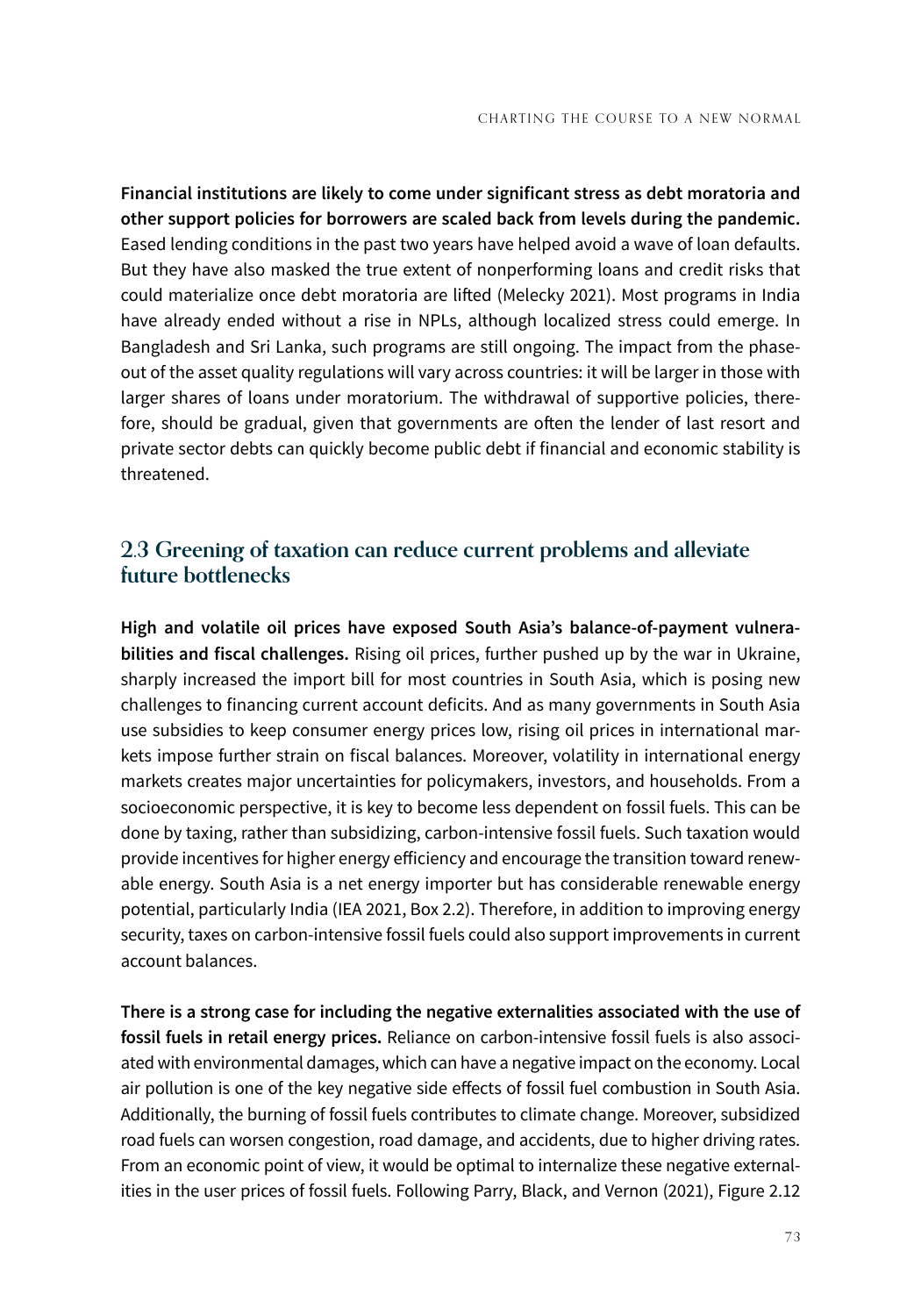

## **Figure 2.12. In most cases, 2020 fossil fuel retail prices in the region are below their "optimal" externality-inclusive levels**

**Source:** Authors' estimates based on data and methods in Parry, Black, and Vernon (2021).

shows what the socially optimal (or "efficient") price of different fossil fuels would be in the countries of South Asia. The optimal price of each fuel per unit of consumption is composed of: (i) supply costs,<sup>10</sup> (ii) global climate and local (outdoor) air pollution damages, and (iii) a

<sup>10</sup> For non-tradeable fossil fuels (e.g., electricity), these consist of total production costs. For tradeable fossil fuels, these equal the opportunity cost of home consumption (as opposed to sale abroad) which is quantified via the import-export parity price (based on whether a country is a net importer or exporter of the fuel) and adjusted for home margins.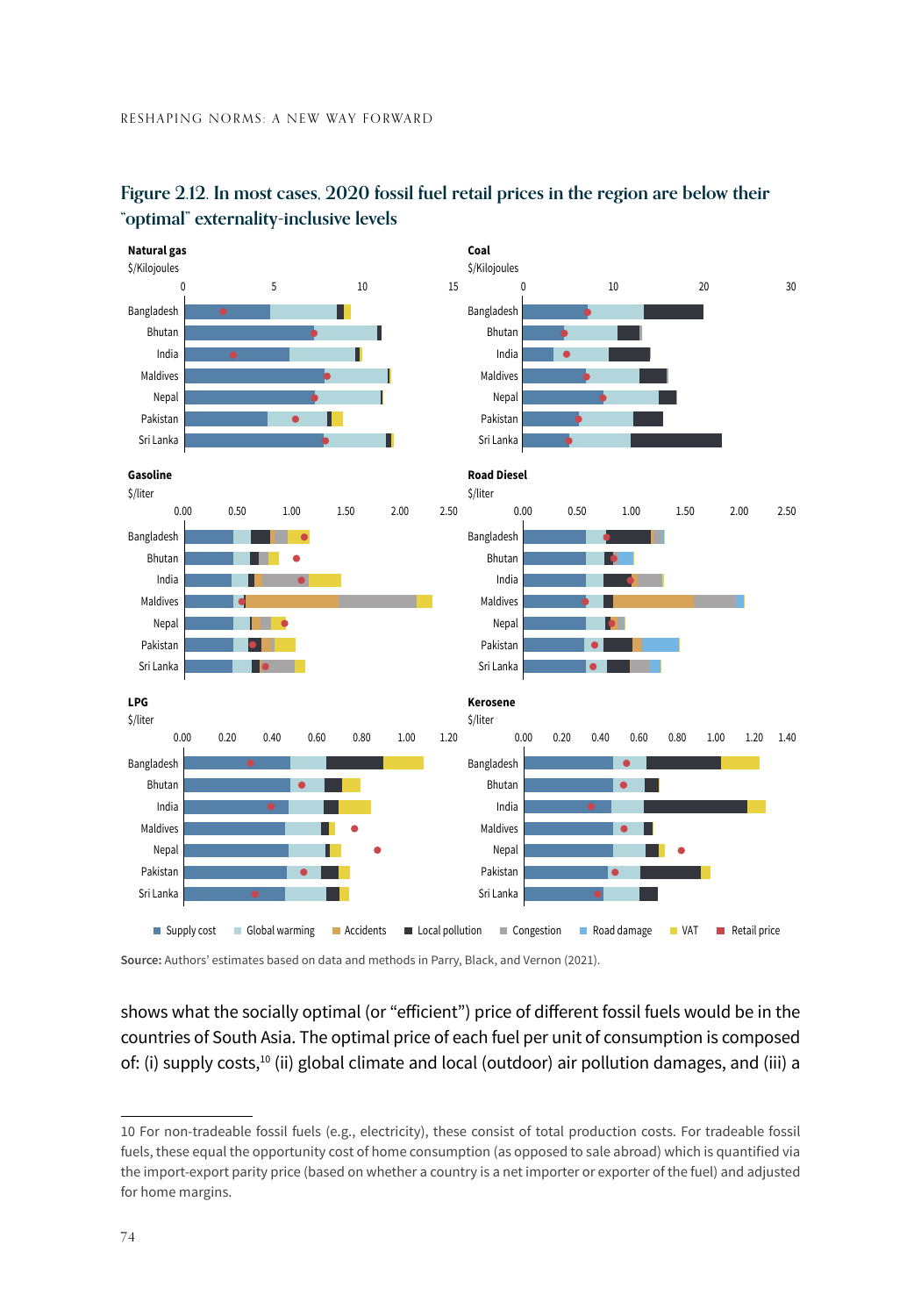standard value-added/general consumption tax.<sup>11</sup> Currently, user prices in most South Asia countries are far below these optimal prices, in many cases not even covering supply costs because of direct subsidies. Especially in India, Bangladesh, and Sri Lanka, retail prices (for example, for natural gas and coal) are considerably below their optimal levels, while Nepal's prices (mainly LPG and kerosene) are generally closer to these levels.

**Greening of taxation can provide much-needed fiscal space in South Asia.** Taxation of negative environmental consequences, or in other words, the greening of taxation, can help raise significant government revenues and is an integral part of other green fiscal instruments such as green public infrastructure. This is particularly important given the region's high informality, which constraints revenue mobilization from standard tax instruments. The additional fiscal space will still require careful balancing of spending tradeoffs, but opportunities to use the additional revenues are abundant. Any additional revenues can be used for further development of social safety nets, infrastructure needed to support future growth, abatement measures to reduce air pollution, investments that make cities more livable, and measures that help adapt to climate change. All require substantial resources, especially the latter. According to the Global Climate Risk Index, which measures the extent to which countries have been affected by impacts of weather-related loss events (storms, floods, heat waves, etc.), 800 million people in South Asia live in climate hotspots, and most countries are ranked as the most vulnerable globally (Germanwatch 2021). Many places could suffer from melting glaciers (Nepal, Bhutan) or rising sea levels (Maldives, Sri Lanka, Bangladesh). Large segments of the population that are dependent on the agricultural sector will need to adapt and move more often, due to the changes brought on by climate change.

**Despite their positive impacts, the implementation of green taxes can be challenging.** First, if not properly structured, higher energy prices could erode the incomes of vulnerable households and, thus, popular support for green taxes. Moreover, the distributional impact of green taxes has to be carefully monitored and compensation measures should be put in place. Well-designed programs of targeted support to vulnerable households can be much more cost-effective than blunt energy subsidies, which tend to benefit richer households in absolute terms (Abdallah et al. 2015 and Coady et al. 2015). Second, less reliance on cheaper, more carbon-intensive inputs might give rise to (international) competitiveness concerns in the short run. However, in the longer run, when other countries impose carbon taxes on their imports, South Asia will benefit from having developed a comparative advantage in greener production. This could be enhanced through other instruments to encourage energy efficiency. Third, the energy transition toward renewables will lead to stranded assets in the fossil-fuel industry and a shift in job opportunities, both in terms of location and required skills. Nevertheless, in the long run, the renewable energy sector will lead to better jobs because it

<sup>11</sup> See Parry, Black and Vernon (2021) for detailed definitions/explanations of these components.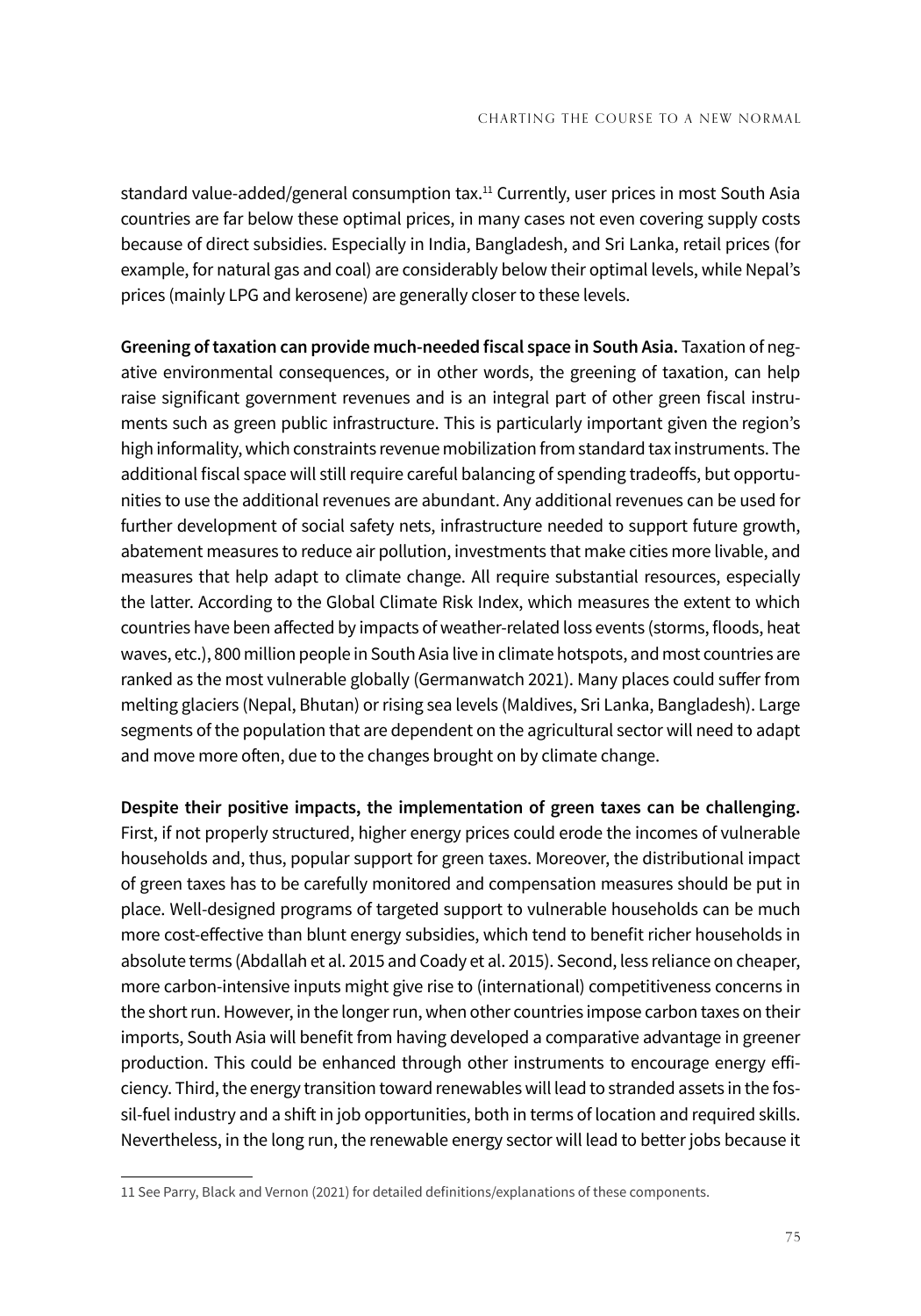tends to be more innovative (Box 2.2). There are few examples of green taxes in South Asia, but appetite for these types of taxes seems to be increasing.<sup>12</sup> An opinion survey of experts in the region showed that the overwhelming majority believe the implementation of a carbon tax would be a good idea (Figure 1.37). This might be because the pandemic brought home the realization that tail-end risks and large global shocks will happen more frequently and, hence, business-as-usual (BAU) activity is no longer warranted.

#### **An analysis of a stylized carbon tax impacts could illustrate the advantages of green taxes.**

The forthcoming *World Bank-IMF Climate Policy Assessment Tool (CPAT)*13 is used to simulate the impacts of a comprehensive carbon tax that from 2023 onward gradually increases to real 2021 \$25 per ton of CO<sub>2</sub> equivalent in 2030 against a BAU scenario, assuming no new miti-gation policies.14 This exercise is illustrative of the impact of a green tax, but both the size and the specific nature of the tax should not be considered policy recommendations.<sup>15</sup> Actually, a carbon tax might not be the first green tax that the region wants to consider and carbon taxes are more efficient if they are part of a global taxation of carbon. A few emerging markets (Argentina, Colombia, Chile, Mexico, and South Africa) have experimented with limited carbon taxes (less than \$10 per ton of CO<sub>2</sub> as of 2019). Still, the simulation provides insights into how a region-wide change in taxes can trigger the required transition to renewable energies. The simulation also illustrates the positive side effects that might occur.

**The positive impacts of reduced environmental externalities may outweigh the reduction the reductions in efficiency caused by the carbon tax (Figure 2.13).** Net benefits are calculated as the difference between gross benefits and efficiency costs.16 Gross benefits consist of the following: (i) global climate (the equivalent to "global warming" in Figure 2.12

<sup>12</sup> For example, the "GST Compensation Cess" (formerly the "Clean Energy Cess"/ "Clean Environment Cess") in India imposes a modest tax on raw coal of roughly \$3-4 per ton of CO<sub>2</sub> equivalent (see further discussion in Parry, Mylonas and Vernon (2019)).

<sup>13</sup> This excel-based tool, which allows simulations to be conducted on climate change policies for 150 countries under user-specified scenarios, will be publicly available at [https://www.worldbank.org/en/programs/](https://www.worldbank.org/en/programs/the-global-tax-program/knowledge-center) [the-global-tax-program/knowledge-center](https://www.worldbank.org/en/programs/the-global-tax-program/knowledge-center). Previous iterations of the tool have been used, for example, here: [https://www.financeministersforclimate.org/sites/cape/files/inline-files/IMF-WB%20Coalition%20Note%20](https://www.financeministersforclimate.org/sites/cape/files/inline-files/IMF-WB%20Coalition%20Note%20-%20Implications%20of%20the%20Global%20Economic%20Crisis%20for%20Carbon%20Pricing.pdf) [-%20Implications%20of%20the%20Global%20Economic%20Crisis%20for%20Carbon%20Pricing.pdf](https://www.financeministersforclimate.org/sites/cape/files/inline-files/IMF-WB%20Coalition%20Note%20-%20Implications%20of%20the%20Global%20Economic%20Crisis%20for%20Carbon%20Pricing.pdf)

<sup>14</sup> The carbon tax is assumed to: (i) apply to upstream fossil fuel suppliers; (ii) be levied on the carbon content of fossil fuels; and (iii) be imposed in addition to any pre-existing taxes on fossil fuels. Similar exercises have been carried out in the past for large emitters in IMF (2019b) and Parry, Mylonas and Vernon (2021), as well as across 135 economies in IMF (2019a) using a simplified version of a model predating CPAT.

<sup>15</sup> The stylized scenario choice of a carbon tax amounting to \$25 per ton of CO<sub>2</sub> equivalent in 2030 is based on the proposed minimum carbon price for developing economies in Parry, Black and Roaf (2021). See Appendix A.2.2 (Section A) for an overview of the model.

<sup>16</sup> In theoretical terms, these efficiency costs represent the deadweight losses/Harberger's triangles from the imposition of the carbon tax, plus the rectangles representing the loss in consumer surplus from higher fuel prices. There is no loss in terms of producer surplus, due to assumed horizontal (i.e., perfectly elastic) supply curves. See Parry et al. (2014).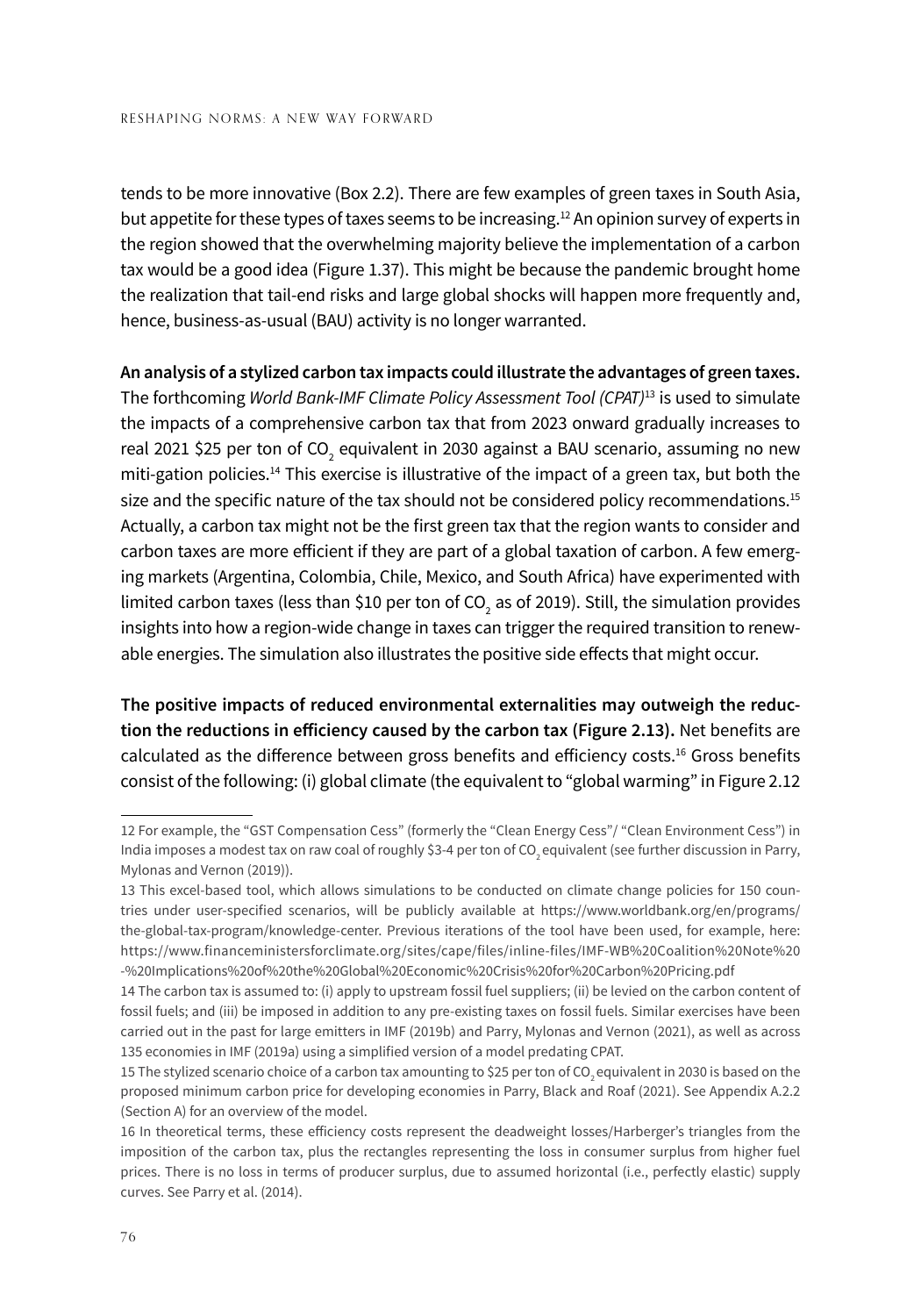

## Figure 2.13. Net quantifiable benefits from phasing in a \$25/ton of CO<sub>2</sub> carbon tax by **2030 are positive**

**Monetized welfare benefits (incl. global climate benefits)**

**Source:** Authors' estimates using CPAT, based on the data and methods in Parry et al. (2014) and Parry and Small (2005). **Note:** Economic costs are deadweight and consumer surplus losses from the carbon tax. Global climate (or "global warming") benefits are social benefits from emissions reductions following imposition of the carbon tax (valued at a social cost of carbon of real 2021 \$47 per ton of CO<sub>2</sub> equivalent in 2019, rising at approximately a 4 percent annual rate to reach real 2021 \$72 per ton CO<sub>2</sub> equivalent in 2030). The global tax benefits will, thus, accrue to countries outside the region.

above) benefits;<sup>17</sup> (ii) air pollution co-benefits (averted local air pollution mortality and morbidity due to lower PM<sub>3.5</sub> exposure); as well as (iii) transport co-benefits (averted road accidents, reduced road damage and reduced congestion as fewer passenger vehicles are on the road).18 Specifically, India and Sri Lanka see important net benefits from less congestion and averting road accidents. In most cases, net benefits remain positive regardless of whether (global) climate benefits—which by definition also accrue to countries outside the region—are considered. The magnitude of global climate benefits provides evidence of the need for (and large payoffs from) global coordination when it comes to carbon taxes. In other words, the case for a carbon tax becomes stronger the more countries participate.

**A carbon tax might cause far-reaching structural changes.** In the process of pricing fossil fuels, households will have an incentive to move toward cleaner sources of fuel to save money, use public transportation that relies on less carbon-intensive fuels, and walk or use rickshaws on the margin. There will be greater incentives to build more pedestrian walkways and provide flexible work arrangements for those who can work for home, especially women. There may also be a greater demand for walkable green spaces in urban areas, and

<sup>17</sup> These consist of the monetized social benefits from CO<sub>2</sub> emissions reductions under the simulated carbon tax, at a social cost of carbon of approximately real 2021 \$47 per ton CO<sub>2</sub> equivalent in 2019, growing at approximately an annual rate of 4 percent to reach approximately real 2021 \$72 per ton of CO<sub>2</sub> equivalent in 2030.

<sup>18</sup> See Parry, Black and Vernon (2021), Parry, Mylonas and Vernon (2021), Parry et al. (2014) as well as Parry and Small (2005) for further information on the underlying definitions and calculations of the components shown in Figure 2.13.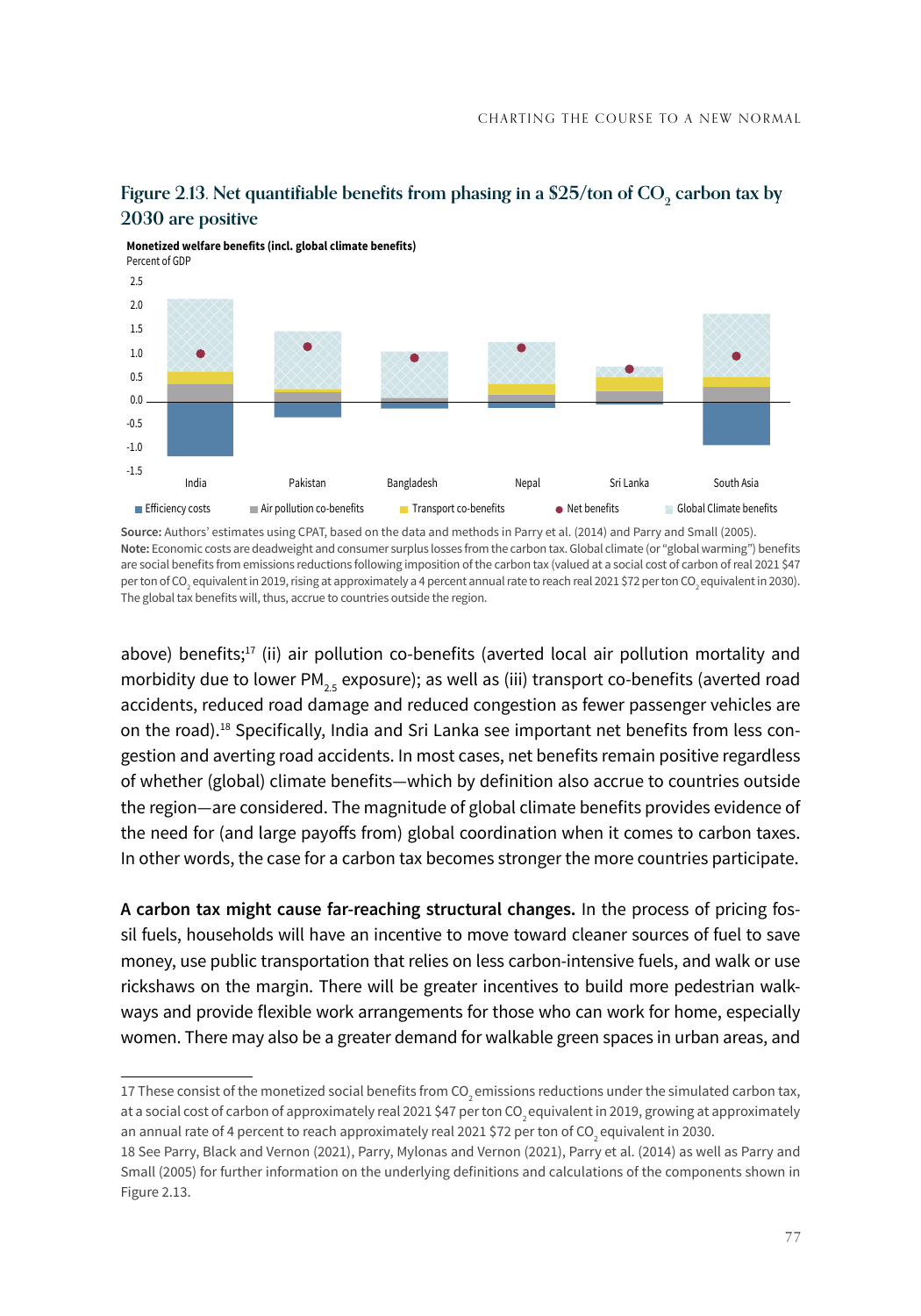lower traffic will reduce time spent commuting.<sup>19</sup> As a result, ambient pollution will decline, reducing average sick days for workers and increasing life expectancy and the ability for the average South Asian to contribute their full human capital to the economy.

**The simulated carbon tax raises average fiscal revenues for the region by approximately 1.5 percent of GDP in 2030 (Figure 2.14), providing funds for compensating those affected or for easing the green transition.** These revenues are independent of the monetized benefits shown in Figure 2.13. The (fuel) source of these revenues is strongly correlated with the main source and carbon intensity of fossil fuel consumption: for example, coal in India and natural gas in Bangladesh and Pakistan (see also Table A.2.1 in Appendix A.2.4). These revenues can be used in different ways, but a potential allocation would be to provide funds or services to vulnerable households, compensating them for higher energy costs and reducing inequality. This will likely be a key component of every compensation strategy because it can significantly increase buy-in from the population for the energy transition. The use (that is, the recycling) of resources from the carbon tax could vary. For example, resources could be used to strengthen social safety net systems that were scaled up during COVID, or for adaptation such as better insurance against weather-related disasters in rural areas, or for enabling greater/more efficient production of renewable energy.



#### Figure 2.14. Annual revenue gains from the \$25/ton CO<sub>2</sub> carbon tax are substantial

**Source:** Authors' estimates using CPAT.

**Note:** Shows total additional (above BAU) fiscal revenues from the policy net of renewable energy subsidies by source of fuel. See Appendix A.2.1 for assumptions.

<sup>19</sup> Traffic congestion in Dhaka and Karachi resulting from bustling economic activity has depleted human capital through time lost in traffic for workers and absences due to airborne illnesses of urban and factory workers (Ali et al. 2014, ADB 2015). Though there are positive examples: plans to create urban green and walkable spaces such as Karachi's center town will help (Gopihan and Malkawi 2021).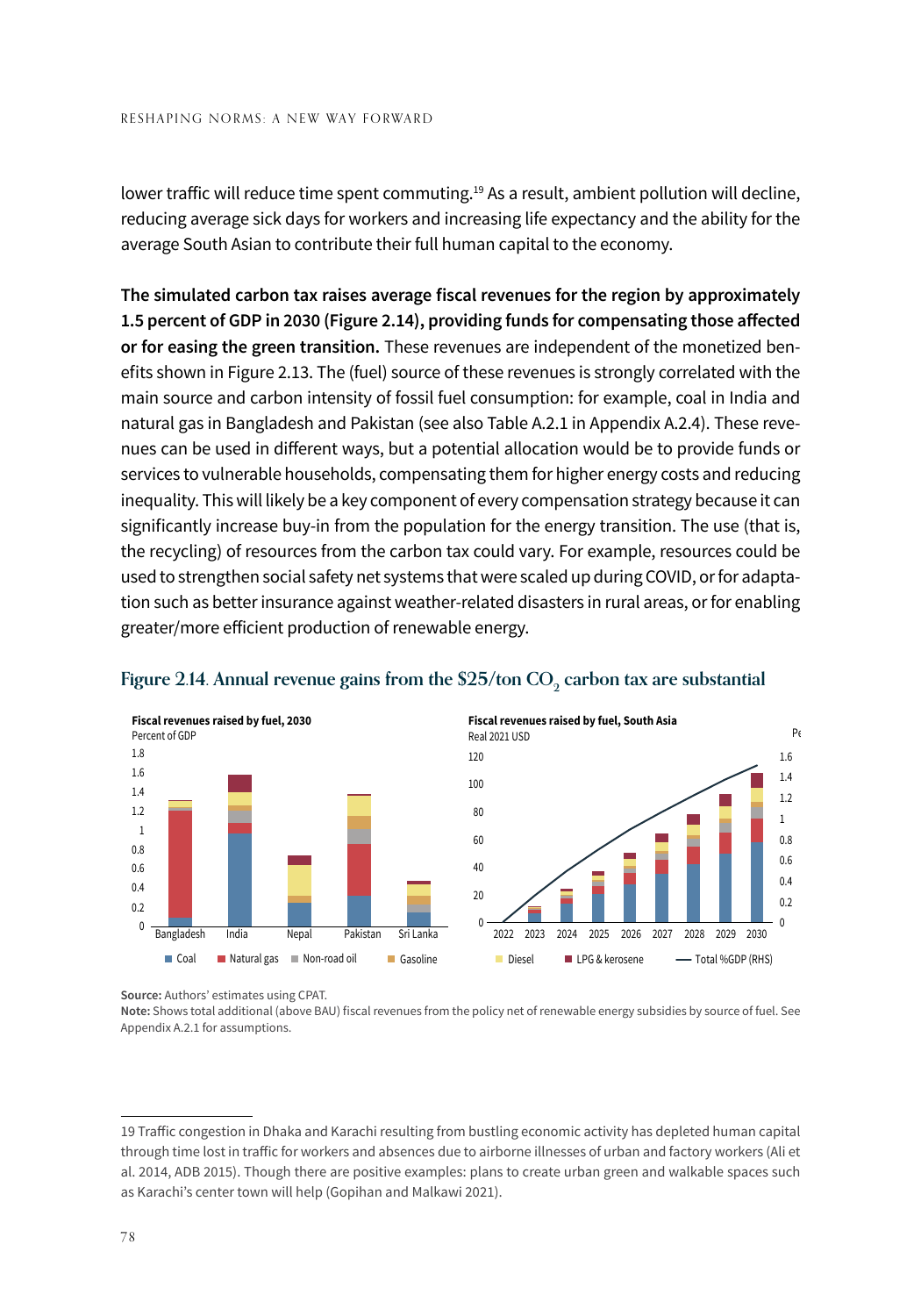**Effectively recycling revenues from green taxation could help enhance equity and foster political acceptability of higher fossil fuel prices.** Figure 2.15 shows the results from estimating the distributional impact of the simulated carbon tax, coupled with two basic (but different) revenue-recycling policies in 2030: (a) public investment in the form of infrastructure access provision, based on household access to the following infrastructure types: electricity, water, sanitation, Information and Communications Technology (ICT), and public transport; and (b) a targeted cash transfer to households in the bottom 70 percent of the consumption distribution.20





**Source:** Authors' estimates using CPAT.

**Even without taking into account revenue recycling, income equality improves a small amount in some countries relative to BAU.**<sup>21</sup> Figure 2.15 shows the percent change in the consumption-based Gini coefficient under four cases: (i) pre-recycling; (ii) assuming that all carbon tax revenues are allocated to infrastructure access provision (a); (iii) assuming that all carbon tax revenues are allocated to compensating the bottom 70 percent (b); and (iv) assuming that half the revenues are allocated to policy (a) and the other half to policy (b). India, Bangladesh, and Pakistan would see an important improvement in equality from such policies (almost 4-5 percent decline in the Gini).

<sup>20</sup> Household-level information on access to the infrastructure types mentioned above is obtained directly from household budget surveys (see Appendix A.2.3 for data sources). The associated revenue-recycling policy is set up as follows: if, for example, the average infrastructure access rate of the poorest (e.g., bottom 10 percent) individuals is equal to 30 percent, carbon tax revenues are allocated to the remaining 70 percent of these individuals and so on for subsequent segments of the population.

<sup>21</sup> This is the case not least because poorer households in the region are largely not connected to the electricity grid and consume biomass, which is not taxed under the simulated carbon tax. However, this effect could attenuate as incomes grow and poorer households become relatively more fossil-fuel-intense in their consumption (see further discussion in Parry, Mylonas and Vernon (2019)).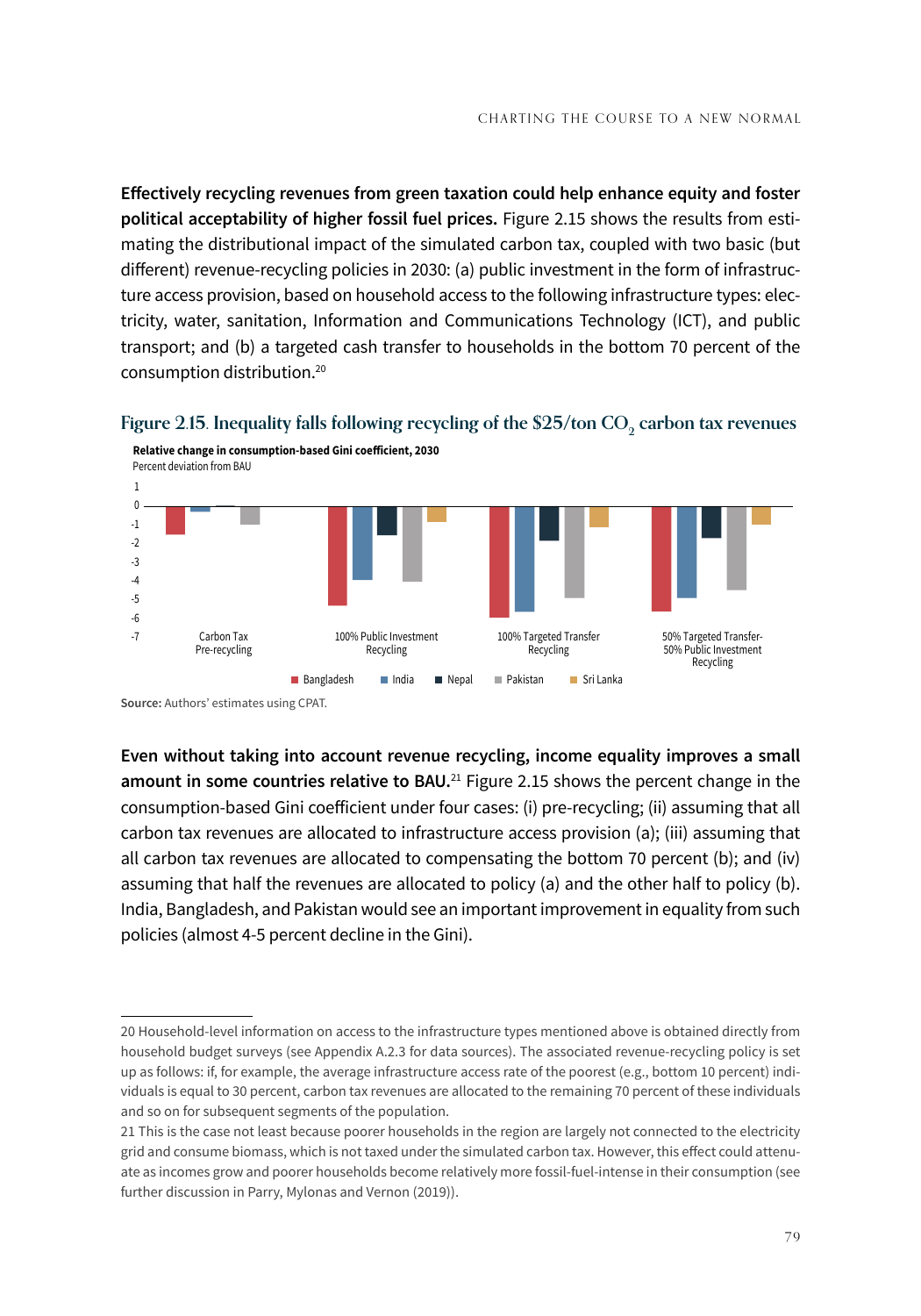

## **Figure 2.16. In 2030, the direct vs. indirect consumer surplus losses in each country represent a small portion of total household consumption and are mildly progressive**

**Source:** Authors' estimates using CPAT.

Note: Individual country charts present the incidence effects from a \$25/ton CO<sub>2</sub> carbon tax in 2030 by (population-weighted) per-capita household consumption decile. Positive (negative) values represent gains (losses) in percent of total household consumption. The "direct" effect is the loss in consumer surplus from price increases of fossil fuels (for example, electricity, gasoline/ diesel, natural gas) following the introduction of a carbon tax. The "indirect" effect is the loss in consumer surplus from price increases of non-fossil fuel products (such as food, clothing, housing) following the introduction of a carbon tax. These charts also assume that all revenues raised from carbon taxation are equally split between public investment in infrastructure access and targeted cash transfers to households. All reported values represent population-weighted averages and are adjusted for behavioral responses. See Appendix A.2.3 for further information on data and methods.

**The distributional impacts of carbon taxation (and any revenue recycling) depend on household spending patterns.** The individual country charts in Figure 2.16 assume that 50 percent of the revenues raised are spent on infrastructure access and 50 percent are rebated to the bottom 70 percent of households via a targeted transfer (half of policy (a) and half of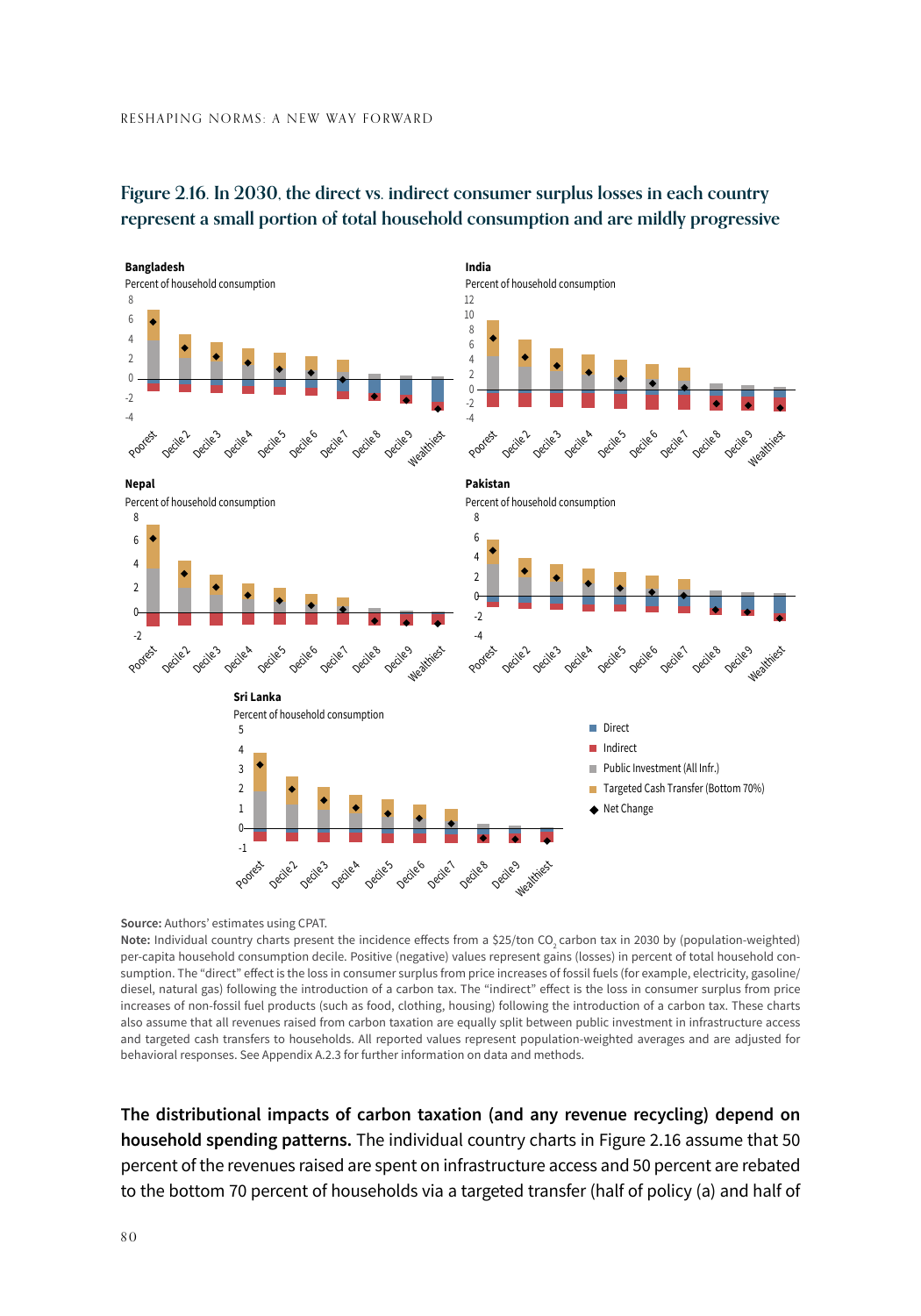policy (b) above).<sup>22</sup> Absent revenue recycling, consumer surplus losses from the introduction of the carbon tax are (mildly) progressively distributed across consumption deciles, mirroring the findings observed in terms of the Gini coefficient above $^{23}$ . On average, approximately 30-40 percent of the incidence is due to increases in the direct cost of energy for households (that is, the "direct" effect), while the rest is due to an increase in the prices of non-fuel goods and services that use (the now costlier) fossil fuels as an input into their production process (the "indirect" effect). Once revenue recycling is considered, the bottom seven consumption deciles receive gains ranging, on average, between approximately 1 (Sri Lanka) and 3 (India) percent of total household consumption.24

**The greening of taxation requires careful planning and implementation.** To reap the potential benefits from carbon taxation, broad consensus and integration into budget planning is required because new taxes must remain in place and not change following every political cycle. Moreover, accompanying measures are needed to smooth the transition process, as mentioned above. Additionally, although revenue mobilization capacity across the region is low, energy taxes should be generally easier to collect than many other taxes, since producers and distributors of energy are mostly large, formal, and sometimes state-owned companies. The phasing in of green taxes would ideally occur when global oil prices are falling, not rising.

**Broad consensus on green policy can only be achieved with a gradual approach and thorough public debate.** Even if there is disagreement about the optimal (or first-best) tax system, there might be agreement about the initial steps toward such a tax system. These steps could be in the form of the elimination (or at least reduction) of inefficient fuel subsidies, which still average 0.8 percent of GDP in South Asia but vary widely (from insignificant amounts in Bhutan and Nepal to 2.5 percent of GDP in Pakistan, see Appendix A.2.2). This also ensures that electricity companies are no longer loss-making and contingent liabilities are no longer being built up. Public debate about compensation measures and long-term objectives is also a key element of broad consensus that ensures that policies survive political cycles. For example, India's 2022-2023 budget, presented in early February, incorporated for the first time such a long-term strategy. Climate action was framed as one of the pillars of the budget, including plans for low-carbon and climate-resilient development (Jha 2021).

**How quickly and easily green taxes can achieve the desired impact of encouraging a low-carbon development path depends on how the transition is managed with** 

<sup>22</sup> See Figure Note and Appendix A.2.3 for further details.

<sup>23</sup> Mean incidence effects across all consumption deciles range between roughly 0.5 (Sri Lanka) and 2.5 (India) percent of total household consumption.

<sup>24</sup> This is mainly by design, given that the targeted cash transfer was assumed to apply only to the bottom 70 percent of the consumption distribution.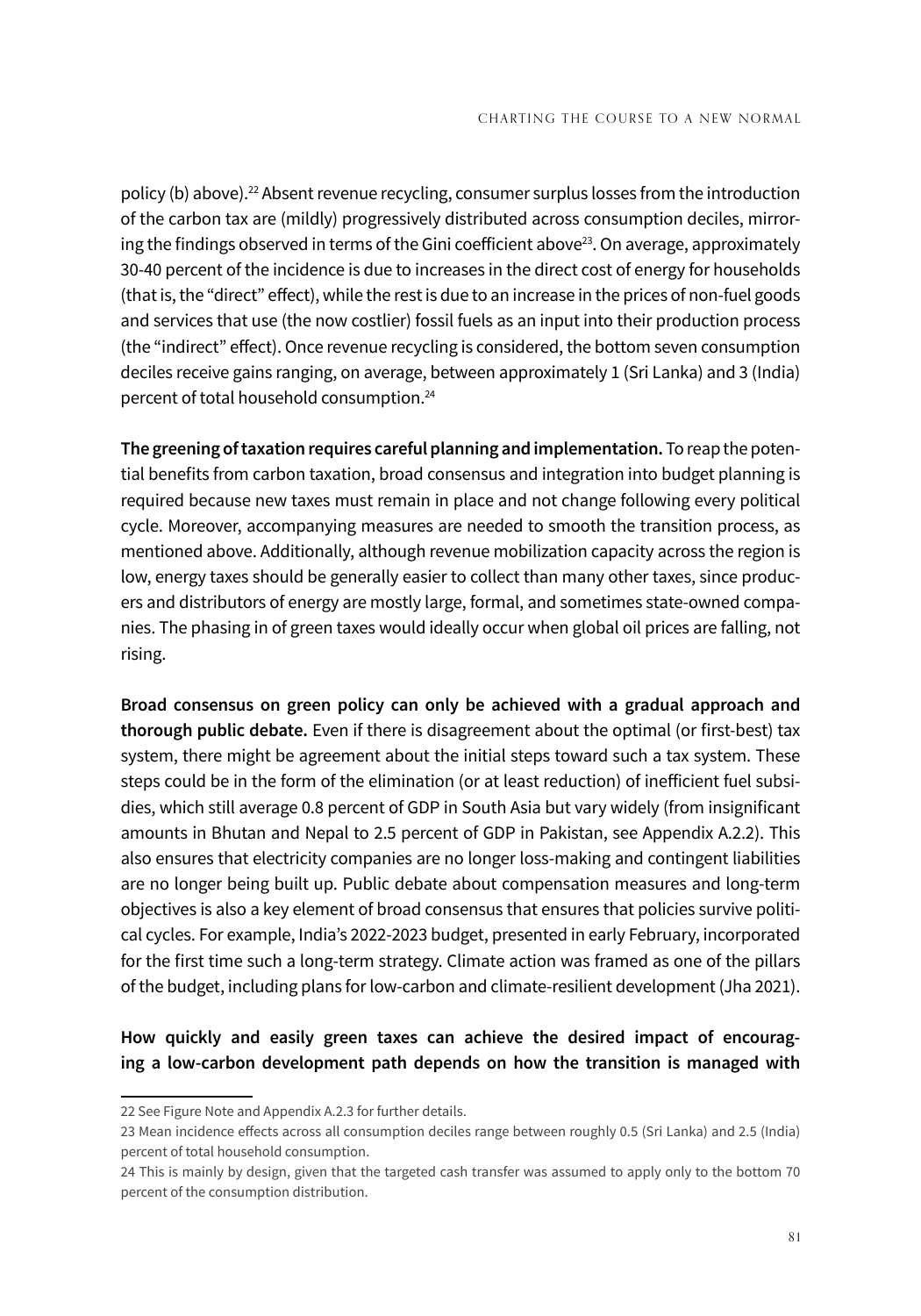**accompanying measures.** The transition includes a shift in the structure and location of jobs and productive assets from "brown" to "green" firms. Box 2.2 analyzes the current job structure to understand how prepared South Asia is for a green transition in the energy sector. It finds that areas with more renewable potential are already using more renewable energy, and firms engaged in renewable energy are more likely to be in such areas. For workers in the energy sector, those in "green" jobs are more educated and earn more, suggesting that poor, lower-educated workers are likely to be adversely affected by the transition.

**The transition should also deal with stranded assets.** For example, it may become unprofitable to mine coal, affecting the livelihoods of people and communities in mining regions. As the cost of producing renewable energy continues to drop, the assets of fossil-fuel companies will become obsolete much faster. This risk of stranded assets also extends to financial institutions that are involved in financing highly carbon-intensive industries.

**Energy transition is easier when there is coordination across borders.** Such coordination can prevent sudden changes in comparative advantage and provide, through trade, quicker access to renewable energy like hydropower. Coordination can take the form of imposing the same taxes on imports as on domestic production. One example is the EU's adoption of mitigation policies that will impact trade, though the immediate effect on South Asia is still very small. The Carbon Border Adjustment Mechanism (CBAM) adopted by the EU is a tax on the carbon content of imports and is scheduled to take effect in January 2023. Currently, the list of goods subject to this special fee is limited, and only about 8.8 percent of the region's exports of goods will be subject to CBAM (Table 2.4). The number is negligible for Bhutan, Pakistan, and Sri Lanka. Maldives and Bangladesh do not export any goods to the EU that would be subject to CBAM. However, the EU is likely to widen the list of goods subject to CBAM, so the region should be prepared to compete by offering increasingly greener exports. South Asia itself could impose similar import tariffs.

| <b>CBAM</b>              |    | Sub-sector                     | South Asia share of exports to the EU in percent 1/ |              |          |           |            |
|--------------------------|----|--------------------------------|-----------------------------------------------------|--------------|----------|-----------|------------|
| sector                   |    |                                |                                                     | <b>Nepal</b> | Pakistan | Sri Lanka | South Asia |
| Aluminium                | 76 | Aluminium and articles thereof | 1.05                                                | 0.01         | 0.04     | 0.05      | 0.87       |
| Cement                   | 25 | Salt, sulphur, earths, stone   | 0.25                                                | 0.00         | 0.47     | 0.07      | 0.27       |
| <b>Fertilisers</b>       | 28 | Inorganic chemicals            | 0.36                                                | $---$        | 0.01     | 0.00      | 0.30       |
|                          | 31 | <b>Fertilisers</b>             | 0.01                                                | $---$        | $---$    | ---       | 0.01       |
| Iron and<br><b>Steel</b> | 72 | Iron and steel                 | 5.60                                                | $---$        | 0.01     | 0.00      | 4.64       |
|                          | 73 | Iron or steel articles         | 3.22                                                | 0.01         | 0.08     | 0.08      | 2.68       |
| <b>Grand total</b>       |    |                                | 10.49                                               | 0.02         | 0.61     | 0.21      | 8.78       |

#### **Table 2.4. Few exports to the EU from the region will be subject to CBAM**

**Source:** Authors' estimates based on WITS data.

**Note:** 1/SAR' exports of each product as a total share of exports to the EU.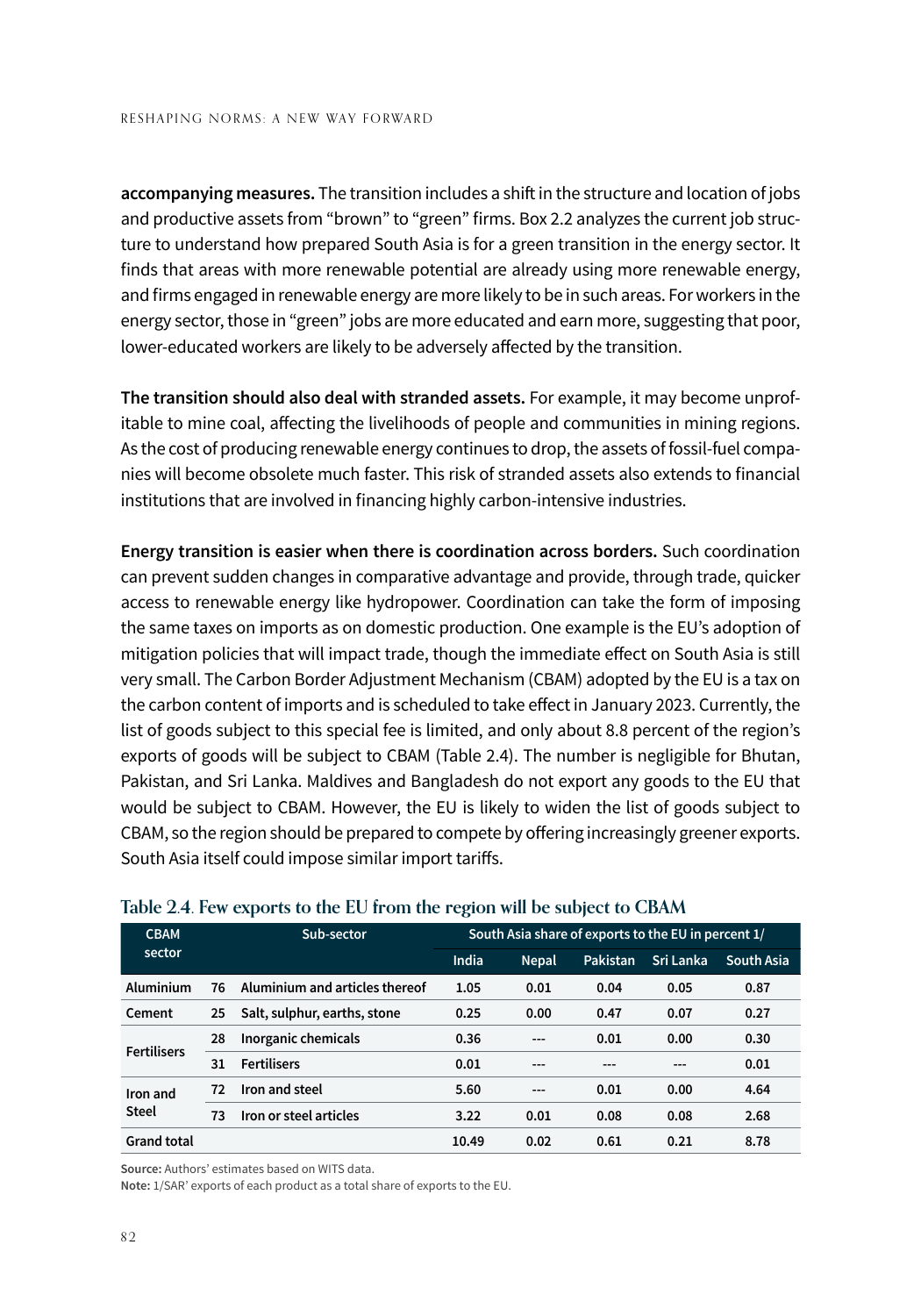**Box 2.2. How prepared are South Asia's energy firms and workers for the green transition?**

**Leading South Asia's energy sector toward less carbon dependence presents challenges and opportunities, so it is important to assess the region's preparedness for this transition**. One of the challenges in decarbonizing the energy sector is the labor market. Firms may diversify or new firms in renewable energy may enter the market. Current workers need to be retrained for new positions and future workers would need appropriate training to meet future labor demand. Additionally, there can be geographic differences between where current and future jobs are, which may push workers to migrate, even internally within a country. The effects of the green transition could go beyond energy production, but the labor market in energy production provides an illustration of this phenomenon.

**Energy production remains reliant on fossil fuels in the region, and there is considerable geographical variation in terms of diversification into renewable energy use.** The main coal-producing region in South Asia is in central India, including the states of West Bengal, Jharkhand, and Chhattisgarh. Renewable energy potential is also regional, with wind and solar potential highest along the coast in western India, and hydropower potential highest in the Himalayas. Rooftop solar, the most labor-intensive form of renewable energy, is concentrated in urban areas. In addition, offshore wind has tremendous potential that has not yet been fully exploited. Some of this geographic discrepancy is evident in power generation statistics from India, as illustrated in Figure 2.17. States within the coal-producing region are still dependent almost entirely on coal for power, while other states have diversified their power generation into the renewable sector. The location of firm headquarters is consistent with the geographical distribution of the region's renewable energy potential (Figure 2.18). Similarly, workers in coal mining are in coal-producing states, while other workers in the energy sector are more dispersed geographically.

**Workers in the energy sector who have "green" jobs tend to be more well-educated, which is good news for the energy transition, though lower educated, low-wage workers are less likely to have a "green" job.** Using a task similarity indicator, which provides a probabilistic measure of the "greenness" of an occupation, $25$  the labor force

<sup>25</sup> To assess the labor market's preparedness for the green transition, the tasks associated with occupations in the energy sector are compared to the tasks of occupations that have been classified as "green" in the ONet Resource Center. Further details are available in a forthcoming working paper (Li and Triyana 2022).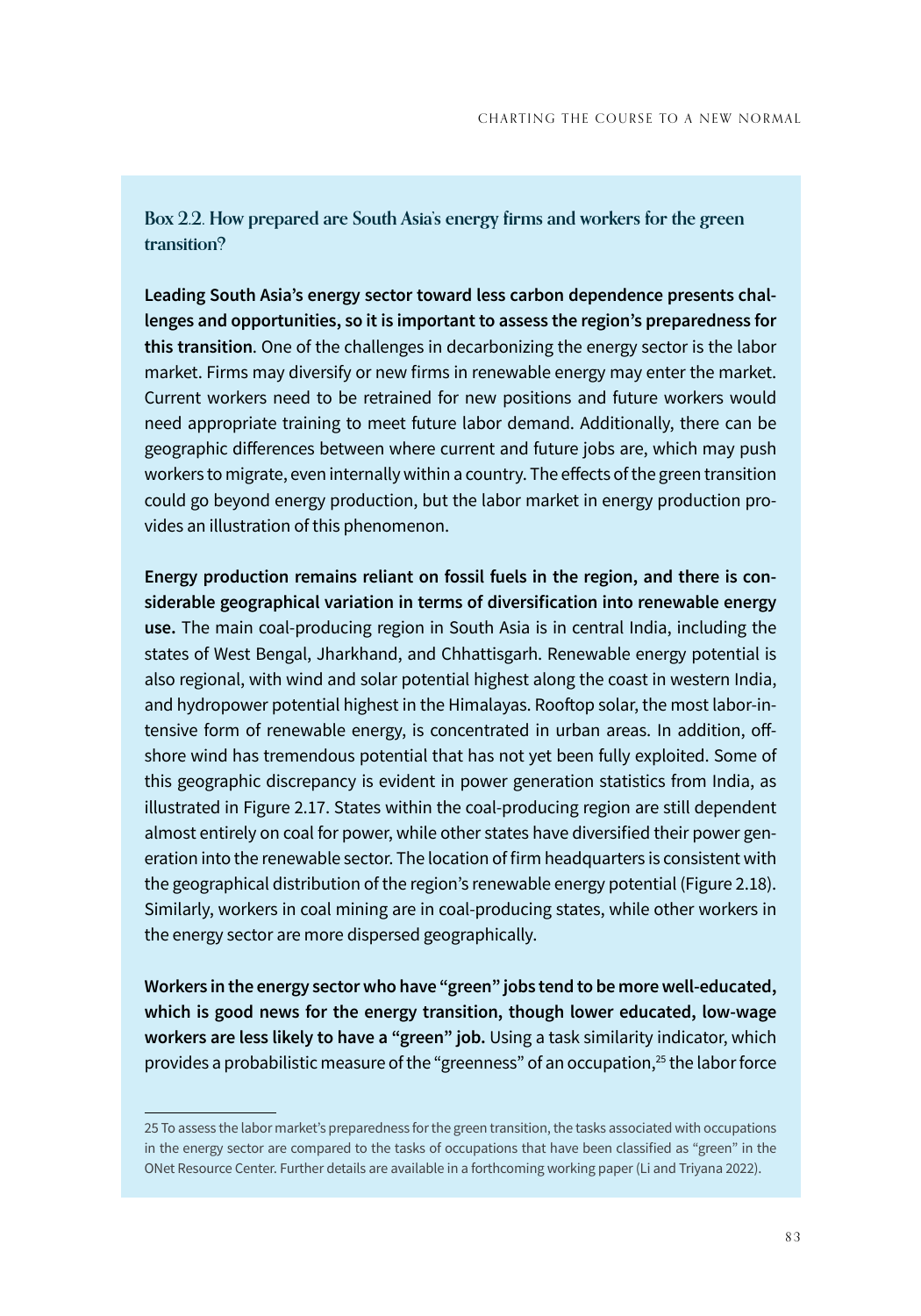

#### **Figure 2.17. Power generation by type and state in India, December 2021**

**Source:** National Power Portal, India. **Note:** For states with at least 100MW in power generation.



### **Figure 2.18. Location of energy firms in India**

**Source:** Authors' calculations from Orbis.

**Note:** Sample restricted to firms in coal mining, coal mining support, energy generation, and transmission. The green firm indicator takes the value one if the energy firm's textual description includes terms like "solar," "wind," and "renewable."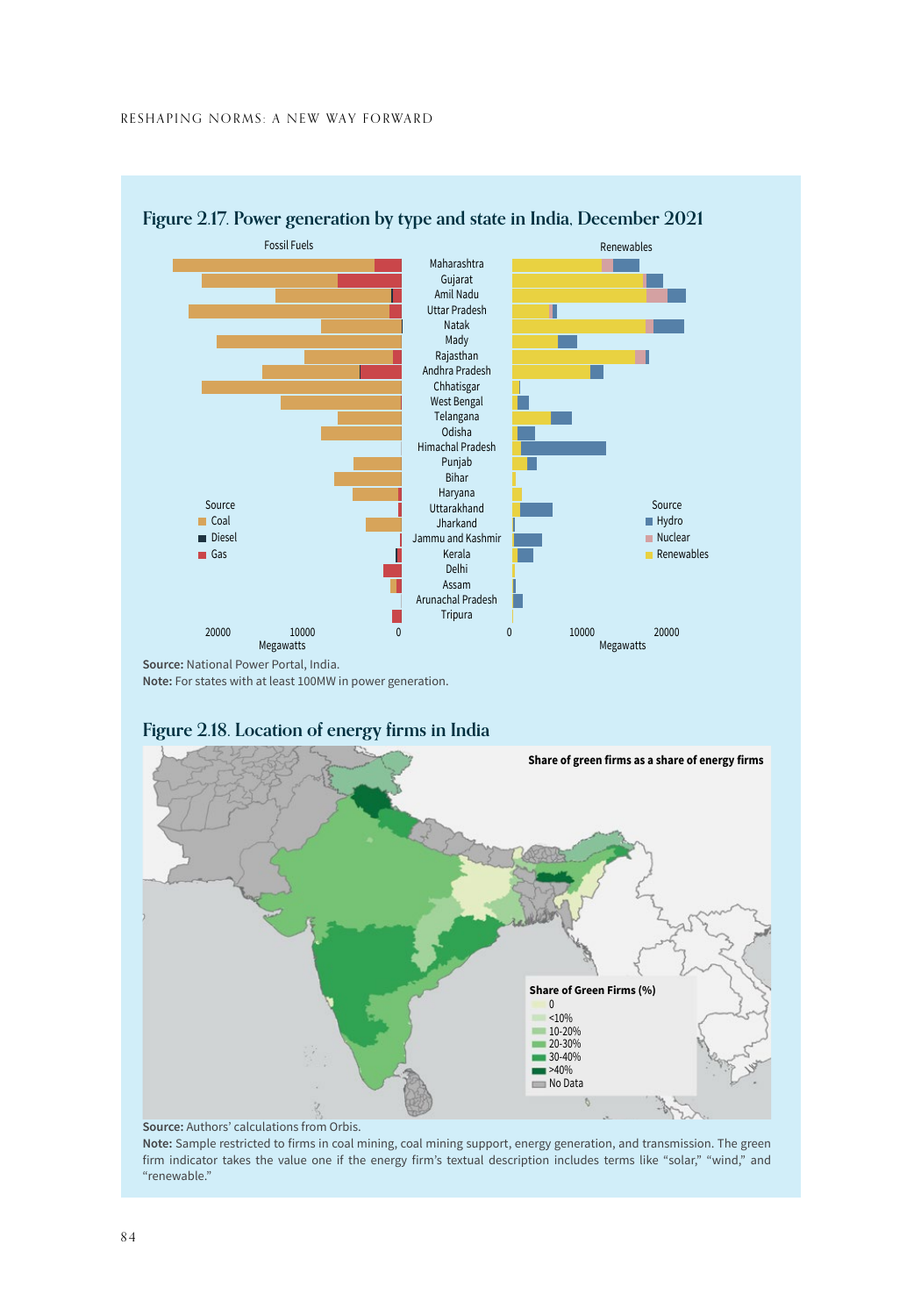survey from India and Pakistan shows that workers with "green" jobs in the energy sector are more educated, earn more, and engage in higher-skilled occupations. As the green transition progresses, less educated, low-wage workers, such as those in coal mining are more likely to face challenges. As with any transition, special compensation and training schemes could be considered for those who lose.

**Demand for green skills in the energy sector has grown.** To further examine skill demand in the energy sector, more granular data on job characteristics from LinkedIn are used. The skill penetration index, which measures the time trend of skills within an industry, shows that the region's energy and mining sector has incorporated more green skills, and a similar trend is observed individually for India (Figure 2.19). Similarly, the hiring of workers with green skills has grown since 2015. The pandemic may have accelerated the growth of demand for green skills in the energy sector, providing an opportunity for the green transition.



**Figure 2.19. Green skill penetration in the energy and mining sector**

**Note:** The index measures the time trend of a skill across all occupations within an industry, based on the methodology developed by Zhu et al. (2018).

In conclusion, mainstreaming climate change into macro-financial policies that foster sustainable growth will require more attention to structural changes and distributional issues. The traditional macroeconomic objectives of price stability, robust external and fiscal balances, and a sustainable economic growth plan are still equally important, but their design should reinforce the path towards a greener development model. The findings from this exercise reinforce the notion that pricing carbon is good for the region's development even if South Asia is not a major global greenhouse gas emitter in per-capita terms.<sup>26</sup> Adaptation

<sup>26</sup> Though, as a region, it accounts for 7.8 percent of total global greenhouse gas (GHG) emissions.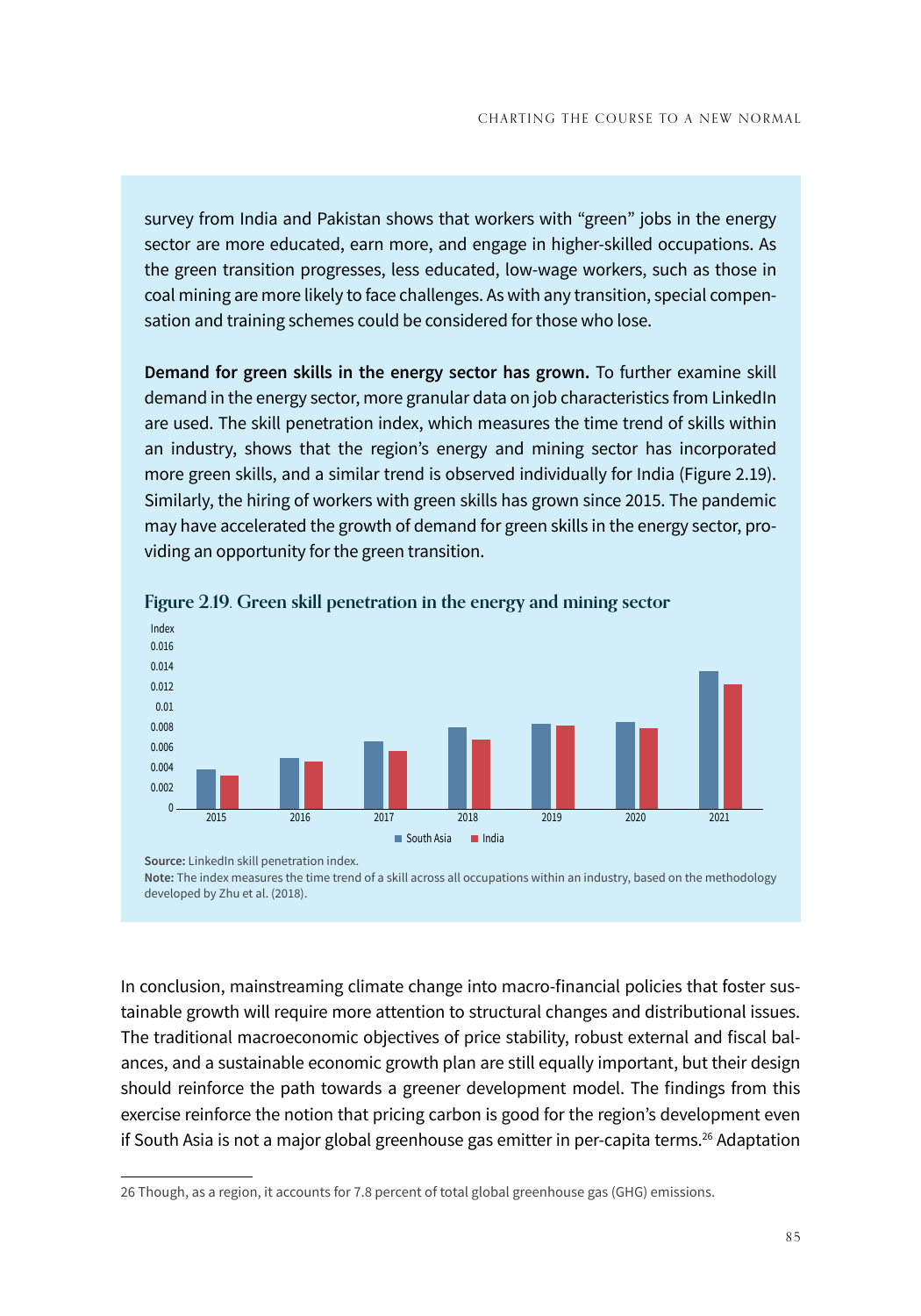will be necessary for the region, but mitigation can catalyze successful green development. Although many developing countries were reluctant to unilaterally commit to mitigation targets because the perception was that this would stifle their development, the effects of climate change and innovation in green technology stand to alter this trade-off. South Asia does not have to reduce energy consumption—which is required for economic development—but can reduce the carbon content of that energy consumption as it transitions to renewables. The policy discussion should shift to how (as opposed to *whether*) to facilitate the transition to a green economy while minimizing associated short-term costs.<sup>27</sup>

<sup>27</sup> A more thorough analysis of each of the available tools for countries in the region to mitigate climate change and adapt to its effects will be the subject of the forthcoming CCDRs, designed specifically "to tackle disconnects between climate and development policies, identify the highest-impact actions to reduce GHG emissions and build resilience" (World Bank Group 2021).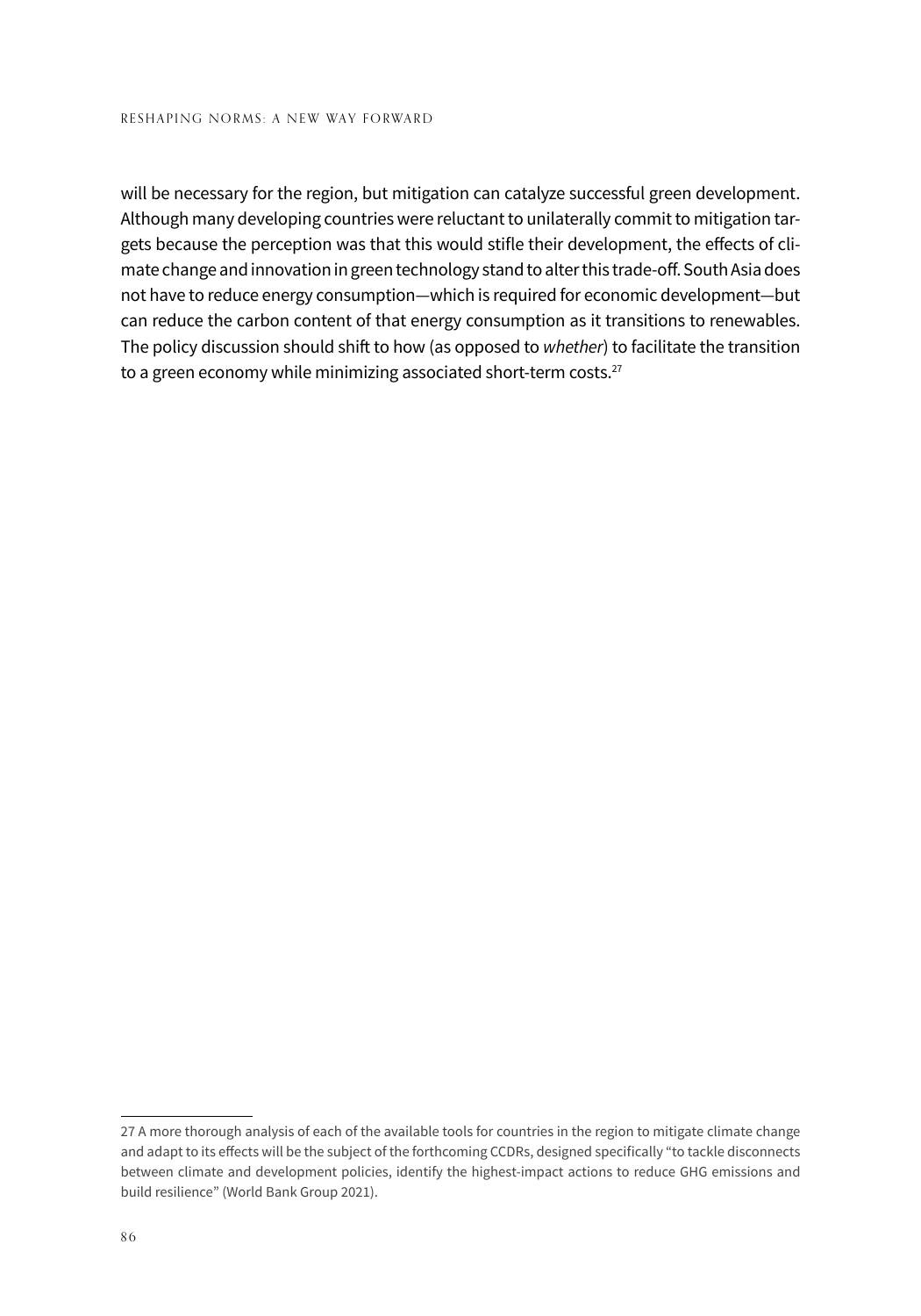# Appendixes

# **Appendix A.2.1 Methodology for estimating external spillovers in India and Sri Lanka**

**A model proposed by Almansour et al. (2015) is used to estimate the effects of a risk premium shock in India and Sri Lanka.** The analysis relies on a Bayesian vector autoregression model with financial and real variables to quantify the impact of external shocks on growth in emerging markets. The model features an external and internal block and assumes that global economic conditions are exogenous to shocks to an emerging market contemporaneously. Within the external block, structural shocks are further identified using a recursive (Cholesky) scheme. Each economy's baseline model consists of the variables ordered as follows: US real GDP growth, Eurozone real GDP growth, China real GDP growth, Brent international oil prices, US inflation rate, US 10-year Treasury bond rate, the EMBI yield, the economy-specific terms-of-trade growth, domestic real GDP growth, domestic inflation rate, the rate of appreciation of the economy's real exchange rate vis-à-vis the US dollar, and the domestic monetary policy rate. The first eight variables constitute the external or foreign block, and the remaining variables make up the internal or domestic block. All variables enter the model with four lags. The model is estimated using the data from 2011Q1 to 2019Q4.

# **Appendix A.2.2 Overview of the Climate Policy Assessment Tool (CPAT)**

The model provides country-specific projections of fossil fuel CO<sub>2</sub> emissions and assess**ments of the emissions, fiscal, economic, public health/other externalities and distributional impacts of carbon pricing and other mitigation policies for 150 countries**. It decomposes fossil/other fuel use into the power, industrial, transport, and residential sectors, projecting it forward via: (i) GDP forecasts; (ii) assumptions about the income and own-price elasticity of demand for fuels; (iii) assumptions about the rate of technological change affecting energy efficiency; and iv) changes in international energy prices, with pre-existing fuel taxes/levies being held constant in real terms. The impacts of mitigation policies on fuel use and emissions depend on: (i) their effect on future energy prices; (ii) fuel switching within the power generation sector; and (iii) price elasticities of electricity/other fuel demand across sectors.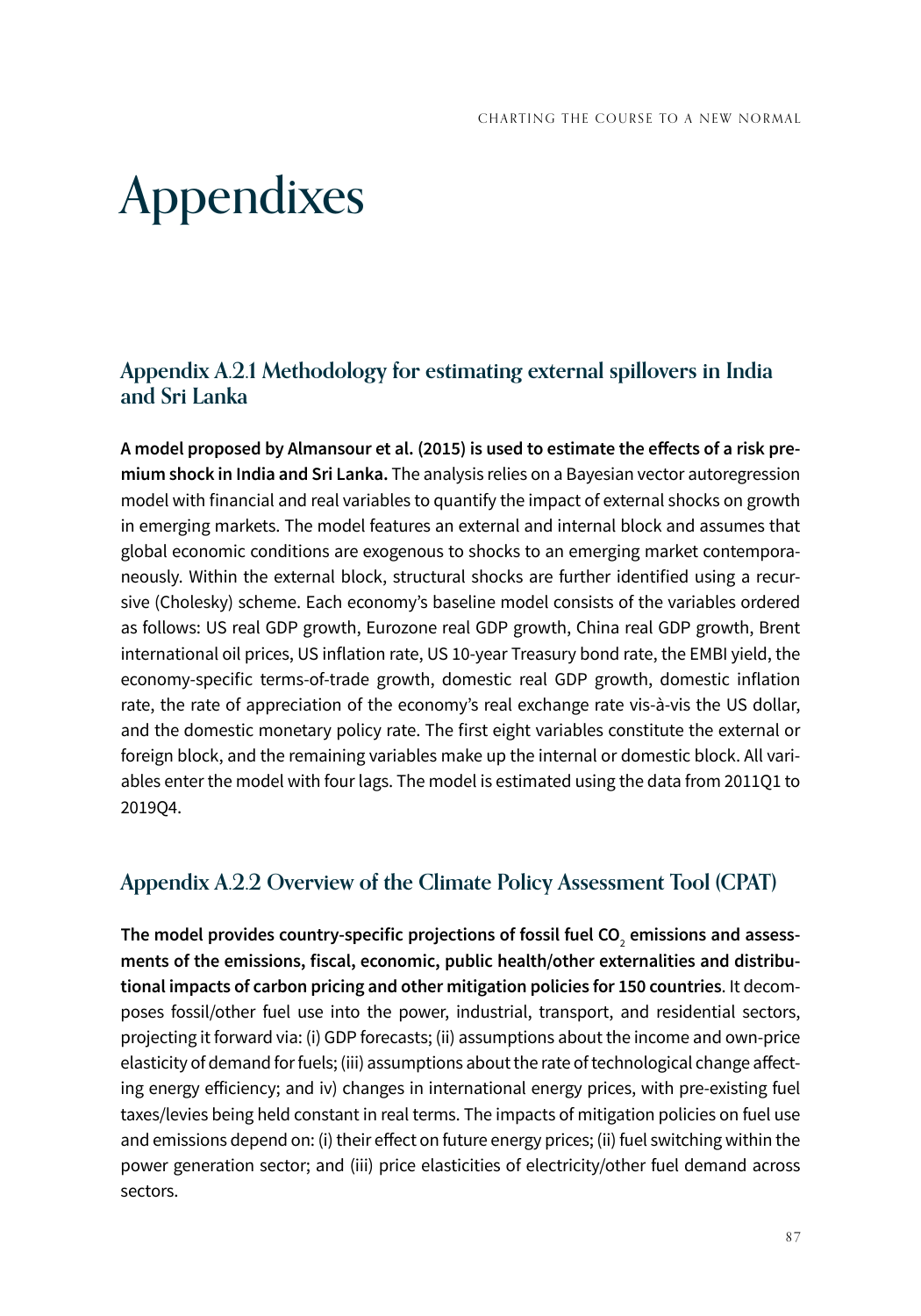**The tool is parameterized using 2019 fuel use and emissions factors by country/sector from the International Energy Agency (IEA).** Data on energy taxes/subsidies and prices by product and country is obtained from the IMF.<sup>28</sup> Prices are projected forward using this data in tandem with an average of IEA, US Energy Information Administration (EIA), IMF World Economic Outlook (WEO), and World Bank forecasts of international energy prices.<sup>29</sup> Fuel price responsiveness is broadly consistent with empirical/energy model results. See Appendix III in IMF (2019a) for an analytical exposition of the model and its parameters.<sup>30</sup>

#### **The analysis within CPAT is subject to some limitations and caveats.**

First, the model does not explicitly incorporate gradual turnover of energy capital. This assumption limits the short-term responsiveness of fuel use to carbon pricing but is reasonable, given the focus on longer-term scenario simulations (for example, in 2030), which are assumed to be gradually introduced.

Second, CPAT abstracts from the possibility of additional mitigation actions (beyond those implicit in current country-level price data) in the business-as-usual (BAU) scenario. Specifically, the BAU scenario is used as a "benchmark" against which the performance of any modeled mitigation instruments is measured (a standard approach in the literature). On this note, capturing the full set of intricacies and tailored approaches of domestic mitigation policies is challenging and may require further modeling than what is currently available in CPAT.

Third, the fuel price response parameters in the model are plausible for small, incremental price changes. In other words, model elasticities may not apply under drastic price hikes that could cause major technological developments or non-linear adoption of technologies.

<sup>28</sup> See, for example: <https://www.imf.org/en/Topics/climate-change/energy-subsidies>

<sup>29</sup> The analysis presented in Section 2.3 does not incorporate the preliminary World Bank commodity price forecasts following the war in Ukraine, as these would be inconsistent with the price forecasts obtained from the other sources listed above. If said preliminary forecast were to be considered, 2030 CO<sub>2</sub> emissions under the \$25 carbon tax would fall by 11.4 percent (as opposed to 11.7 percent) relative to BAU.

<sup>30</sup> CPAT also uses multiple other data sources including: the Atlas of Social Protection Indicators of Resilience and Equity (ASPIRE), Climate Watch, Copernicus Atmospheric Monitoring Service (CAMS), Enerdata, Global Burden of Disease (GBD 2019), Global Trade Analysis Project (GTAP), Institute for Health Metrics and Evaluation (IHME), International Institute for Applied Systems Analysis (IIASA's) GAINS model, International Labour Organization (ILO), Organisation for Economic Co-operation and Development (OECD), United Nations Framework Convention on Climate Change (UNFCCC), United States Department of Agriculture (USDA), World Bank Group Carbon Pricing Dashboard, World Health Organization (WHO), World Bank Development Indicators (WDI), World Road Statistics (WRS), World Resources Institute (WRI) CAIT.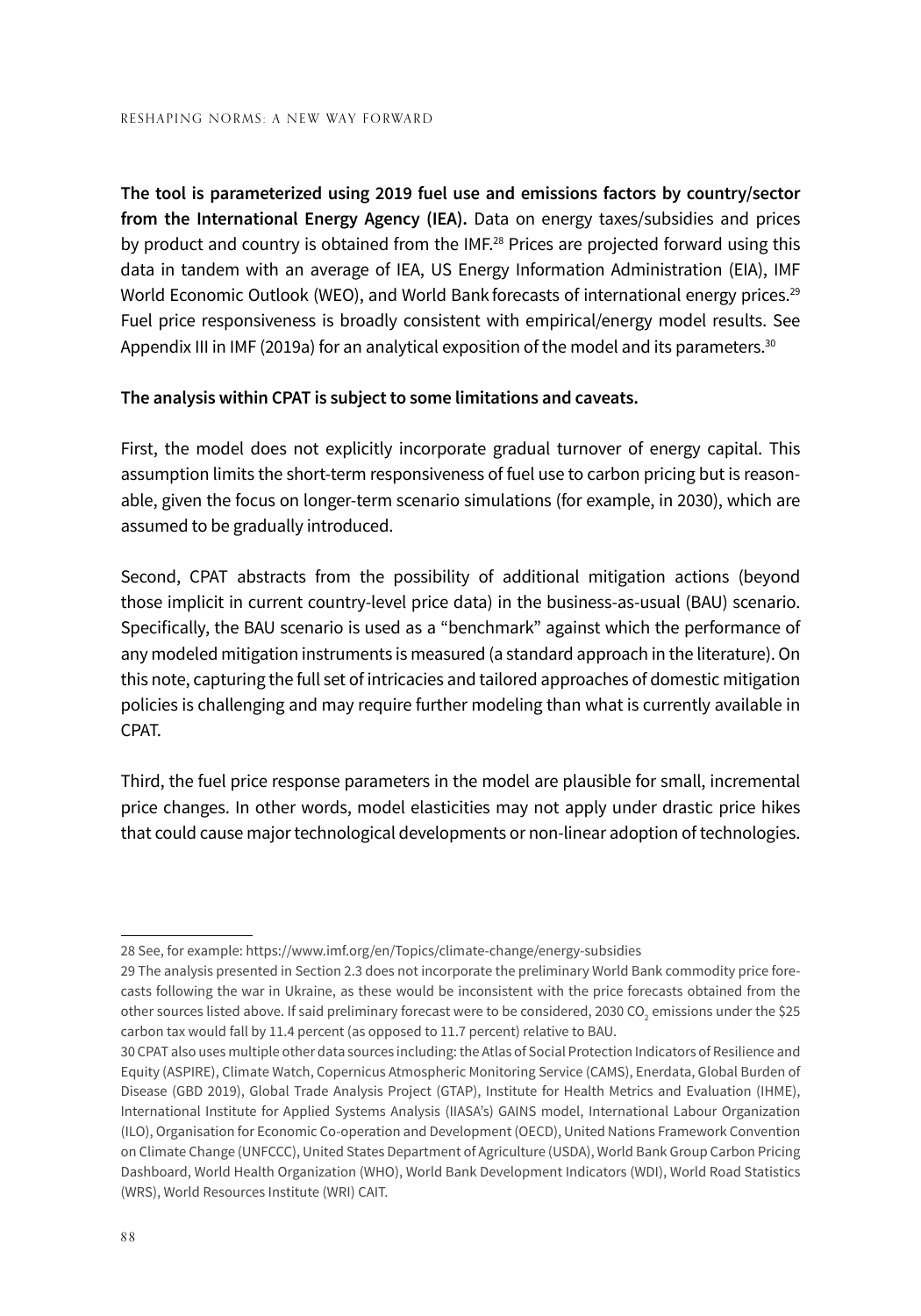Fourth, the model assumes flat (perfectly elastic) supply curves, an absence of general equilibrium effects, and no changes in international fuel prices that might result from multiple countries introducing mitigation policies at the same time. See also further discussion of these issues in IMF (2019b) and Parry, Mylonas, and Vernon (2021).

# **Appendix A.2.3 Data sources and methodology used to analyze the distributional consequences of carbon taxation in South Asia31**

The burden on household consumption deciles  $d = \{1, 2, 3, 4, 5, 6, 7, 8, 9, 10\}$  from higher end-user prices following the introduction of the \$25 per ton CO<sub>2</sub> equivalent carbon tax is calculated as:

$$
(A) \qquad \sum_{g} \pi_t^{dg} \cdot \rho_t^{dg}
$$

where g stands for the main categories of goods/services consumed by households, π $_t^{dg}$  is the share of decile d's total consumption spent on good/service g at time t, and  $\rho_t^{\scriptscriptstyle dg}$  is the relative price increase for good/service g caused by the carbon tax. For example, for a good with a budget share of 2 percent of total household consumption, expression (A) implies that a 5 percent increase in said good's price will reduce decile d's consumption by 0.1 percentage points.

Data on household budget shares is obtained from: (i) the 2016-2017 Household Income and Expenditure Survey (HIES) for Bangladesh; $32$  (ii) the 68th Round of the National Sample Survey (NSS) for India;<sup>33</sup> (iii) the 2010-2011 Living Standards Survey (LSS) for Nepal;<sup>34</sup> (iv) the 2018-2019 Household Integrated Economic Survey (HIES) for Pakistan;<sup>35</sup> and (v) the 2016 Household Income and Expenditure Survey (HIES) for Sri Lanka. $36$  After the data is aggregated into CPAT-compatible good/service categories, $37$  households are grouped into

<sup>31</sup> The methodology described here is primarily based on Coady and Newhouse (2006) and applied within several other studies (e.g., Parry, Mylonas and Vernon (2019) and IMF (2019b)).

<sup>32</sup> See:<http://data.bbs.gov.bd/index.php/catalog/182>

<sup>33</sup> See:<http://microdata.gov.in/nada43/index.php/catalog/126>

<sup>34</sup> See:<https://microdata.worldbank.org/index.php/catalog/1000>

<sup>35</sup> See:<https://www.pbs.gov.pk/content/household-integrated-economic-survey-hies-2018-19>

<sup>36</sup> See:<http://www.statistics.gov.lk/IncomeAndExpenditure/StaticalInformation>

<sup>37</sup> To facilitate relative cross-country comparability of results, CPAT uses a standardized classification of goods and services across all countries, distinguishing among 8 fuel (coal, electricity, natural gas, oil, gasoline, diesel, kerosene, LPG) and 14 non-fuel (appliances, chemicals, clothing, communications, education, food, health services, housing, other, paper, pharmaceuticals, recreation and tourism, transportation equipment, public transportation) good/service categories. This classification is, in part, informed by the implicit carbon intensity of nonfuel goods/services (i.e., goods/services with similar carbon intensities are classified under the same category).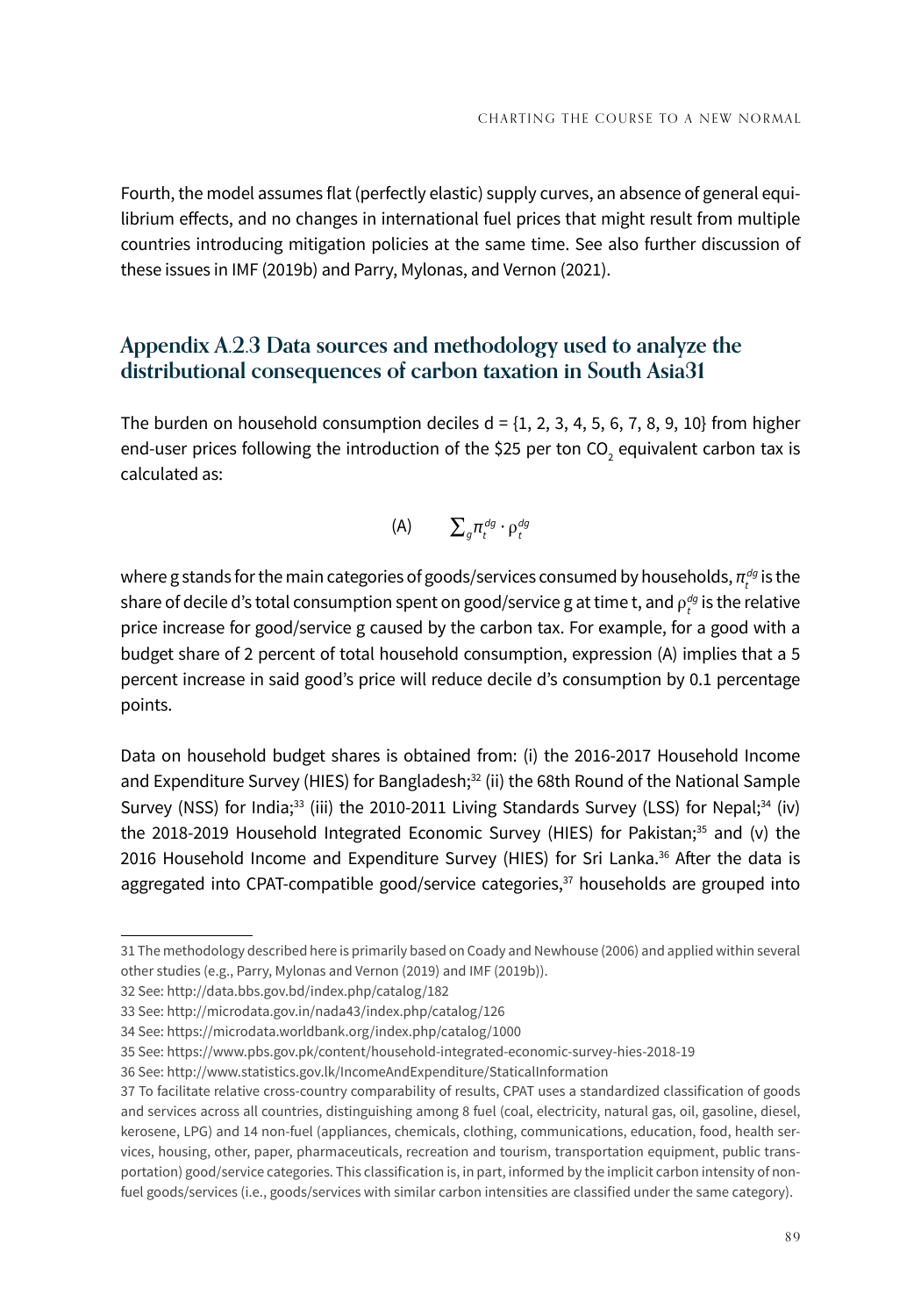population-weighted, per-capita consumption deciles, and budget shares are computed by dividing total consumption expenditure on each CPAT good/service category by each household's total consumption expenditure across all goods/services.

Sector-specific percent price increases from the simulated carbon tax are obtained directly from CPAT for each fossil fuel. Calculating (A) above in terms of the fossil fuel-specific price changes and budget shares yields an estimate of the loss in consumer surplus from price increases of fossil fuels (for example, electricity, gasoline/diesel, natural gas, etc.) following the introduction of a carbon tax (that is, the "direct" incidence effect).

Price increases for other consumer goods (due to higher energy/fossil fuel input prices) are calculated, assuming full pass-through of producer fossil fuel/energy cost increases onto consumer prices domestically (that is, flat/perfectly elastic supply curves). In particular, nonfuel sector price increases are obtained as the sum-product of: (i) each sector's input intensity in each fossil fuel; and (ii) the price increase of each fossil fuel induced by the carbon tax. Sectoral fossil fuel intensities are generally obtained from input-output/direct requirements matrices.

For the five South Asian countries analyzed in Section 2.3, these matrices are sourced from the GTAP-10 database, $38$  which includes 2014 data for 65 sectors<sup>39</sup> that are, in turn, mapped to the CPAT non-fuel consumption good/service categories mentioned above to re-estimate equation (A). Summing the estimates across all non-fuel goods/services yields a measure of the loss in consumer surplus from price increases of non-fossil fuel products (for example, food, clothing, housing, etc.) following the introduction of a carbon tax (that is, the "indirect" incidence effect).

Adding up the direct and indirect effects yields an estimate of the total incidence effect. All incidence effects are scaled by the ratio of total CPAT carbon tax revenues in the year of the distributional effects analysis (that is, 2030) to "implied" carbon tax revenues from the distributional analysis (that is, the total incidence effect multiplied by projected/national accounts-adjusted total household consumption from the household budget survey). This scaling implicitly adjusts the estimated incidence effects for behavioral responses (as well as any structural changes in the economy as these are captured, for instance, via fuel switching in the power generation sector).

<sup>38</sup> See:<https://www.gtap.agecon.purdue.edu/databases/v10/index.aspx>

<sup>39</sup> These cover the following five fossil fuels: coal ("coa"), electricity ("ely"), oil ("oil"), natural gas ("gas", "gdt") and petroleum products ("p\_c").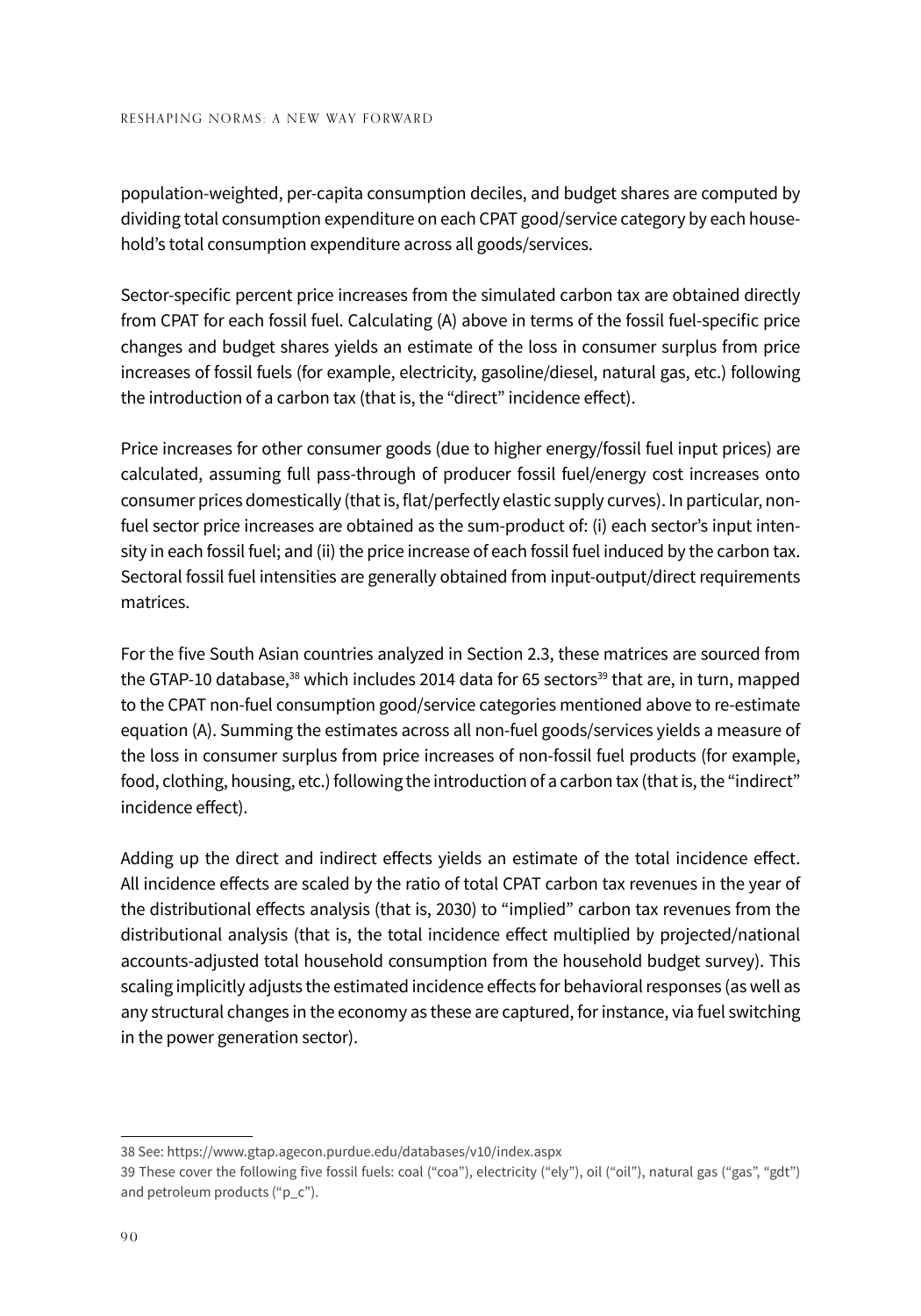**The analysis described above is subject to several shortcomings.** First, in projecting the distributional analysis forward to 2030, the fossil fuel intensities (as given by the input-output matrices) and decile-specific household budget shares are assumed to remain constant. This means that the use of input-output matrices likely overstates consumer price changes for non-fuel goods/services, since the fossil fuel intensity of production would likely decrease due to higher energy prices. Second, some of the incidence of carbon taxation could be passed backward into lower producer prices, assuming upward-sloping supply curves in the medium-to-long run. If this results in lower capital returns, some of the incidence could be borne by capital owners or even workers (for example, in the form of lower wages). See also additional commentary in Parry, Mylonas, and Vernon (2019).

## **Appendix A.2.4. Primary energy use by type of fuel**

The most important fuels in terms of economy-wide energy demand are coal in India and natural gas in Bangladesh and Pakistan. Nepal and Sri Lanka rely relatively more on biomass, which includes firewood (Table A.2.1).

| (In percent of Total Primary Energy Use) |                   |              |              |          |           |       |  |
|------------------------------------------|-------------------|--------------|--------------|----------|-----------|-------|--|
| <b>Energy Source   Country</b>           | <b>Bangladesh</b> | <b>India</b> | <b>Nepal</b> | Pakistan | Sri Lanka | Total |  |
| Coal                                     | 9.5               | 47.3         | 6.6          | 12.1     | 13.0      | 41.3  |  |
| Natural gas                              | 55.8              | 3.1          | 0.0          | 24.0     | 0.0       | 7.2   |  |
| Non-road oil                             | 4.5               | 6.8          | $-0.3$       | 8.1      | 9.9       | 6.8   |  |
| Gasoline                                 | 1.5               | 4.0          | 2.9          | 7.7      | 12.9      | 4.3   |  |
| Diesel                                   | 9.1               | 8.9          | 9.9          | 7.5      | 14.9      | 8.9   |  |
| <b>LPG</b>                               | 0.1               | 3.3          | 3.6          | 0.9      | 5.9       | 3.0   |  |
| Kerosene                                 | 0.3               | 0.8          | 0.3          | 0.2      | 0.1       | 0.7   |  |
| Nuclear                                  | 0.0               | 1.4          | 0.0          | 2.4      | 0.0       | 1.4   |  |
| Non-biomass renewables                   | 0.2               | 3.2          | 6.0          | 2.5      | 3.8       | 3.0   |  |
| <b>Biomass</b>                           | 19.0              | 21.3         | 71.0         | 34.5     | 39.6      | 23.4  |  |
| Total                                    | 100               | 100          | 100          | 100      | 100       | 100   |  |

#### **Table A.2.1. Selected South Asian Countries: Total Primary Energy Use, 2019**

**Source:** IEA.

**Note:** "Biomass" includes firewood.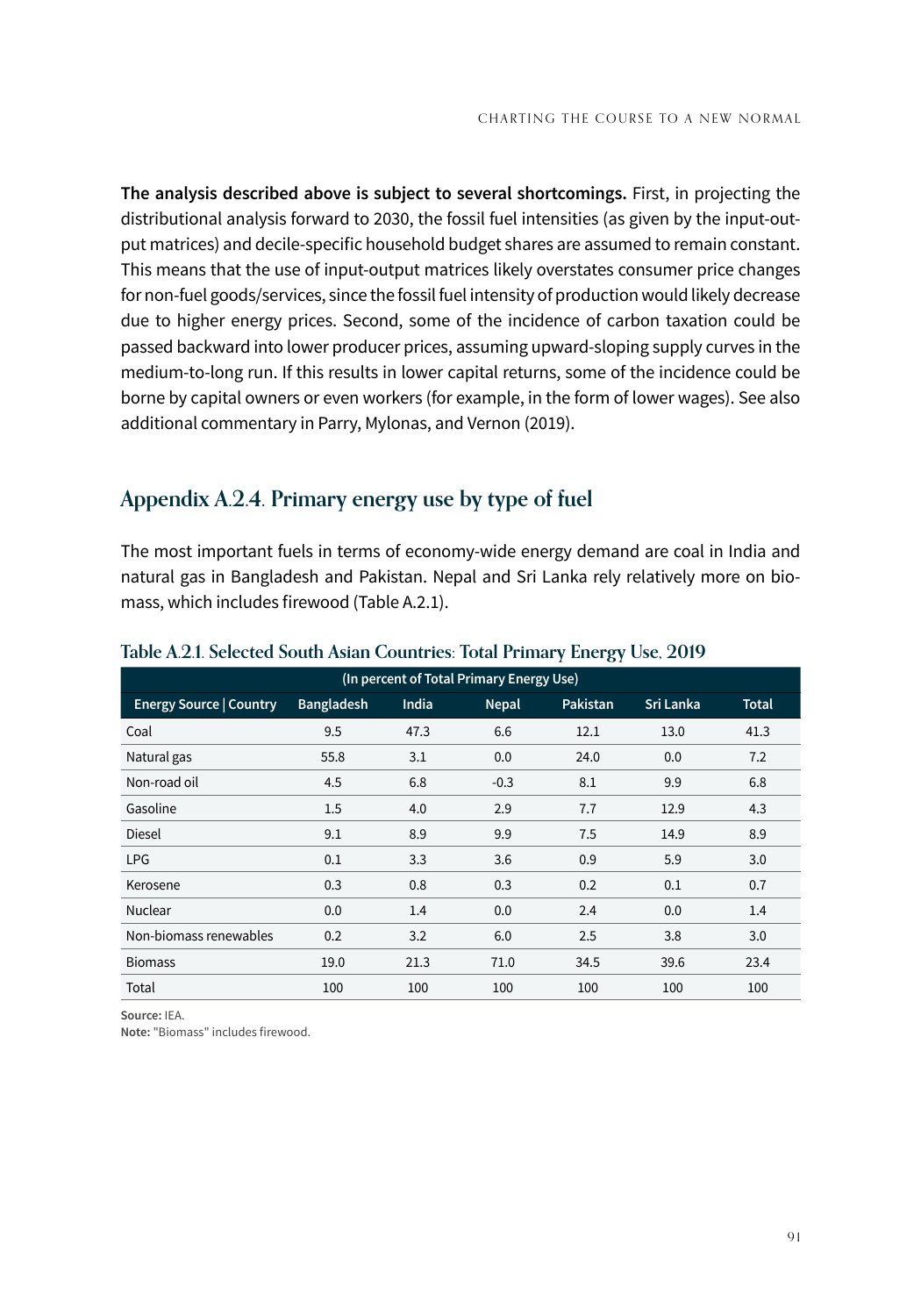## **References**

- Abdallah, C., M. D. Coady, M. S. Gupta, and E. Hanedar. 2015. "The Quest for the Holy Grail: Efficient and Equitable Fiscal Consolidation in India." IMF Working Paper, International Monetary Fund, Washington, DC.
- ADB (Asian Development Bank). 2015*. Bangladesh Country Diagnostic Study.* Manila, Philippines: Asian Development Bank.
- Ali, Mir Shabbar, Muhammad Adnan Syed, Muhammad Noman, and Syed Fazal Abbas Baqueri. 2014. "Estimation of Traffic Congestion Cost-A Case Study of a Major Arterial in Karachi." *ScienceDirect* 77: 37-44.
- Almansour, Aseel, Aqib Aslam, John Bluedorn, and Rupa Duttagupta. 2015. "How Vulnerable Are Emerging Markets to External Shocks?" *Journal of Policy Modeling* 37 (3): 460–483.
- Buzas, Laszlo, Erik Feyen, Owen Nie, Cindy Paladines, and Igor Zuccardi. 2021. "*Analyzing the Determinants of EMDE Local-Currency Sovereign Yields: A Simple Comparative Approach."* Washington, DC.: World Bank.
- Coady, David and David Newhouse. 2006. "Ghana: Evaluating the Fiscal and Social Costs of Increase in Domestic Fuel Prices." In *Poverty and Social Impact Analysis of Reform*, edited by A. Coudouel, A. Dani, and S. Paternostro. Poverty and World Bank: Washington, DC.
- Coady, David, Valentina Flamini, and Louis Sears. 2015. *"*The Unequal Benefits of Fuel Subsidies Revisited: Evidence for Developing Countries." IMF Working Paper 15/250. International Monetary Fund, Washington, DC.
- Germanwatch. 2021. "Global Climate Risk Index." Briefing Paper January 25 2021, Germanwatch, Bonn, Germany.
- Jha, Abhas. 2021. "COP26: Four Big Takeaways for South Asia." *End Poverty in South Asia* (blog), World Bank. November 23, 2021. [https://blogs.worldbank.org/endpovertyin](https://blogs.worldbank.org/endpovertyinsouthasia/cop26-four-big-takeaways-south-asia)[southasia/cop26-four-big-takeaways-south-asia](https://blogs.worldbank.org/endpovertyinsouthasia/cop26-four-big-takeaways-south-asia) .
- Gopihan, Annie and Fuad Malkawi. 2021. "Transforming Karachi Into a Livable City Begins with Public Spaces." *Sustainable Cities* (blog), World Bank. December 9, 2021 [https://](https://blogs.worldbank.org/sustainablecities/transforming-karachi-more-livable-city-begins-public-spaces) [blogs.worldbank.org/sustainablecities/transforming-karachi-more-livable-city-be](https://blogs.worldbank.org/sustainablecities/transforming-karachi-more-livable-city-begins-public-spaces)[gins-public-spaces.](https://blogs.worldbank.org/sustainablecities/transforming-karachi-more-livable-city-begins-public-spaces)
- Ha, Jongrim, M. Ayhan Kose, and Franziska Ohnsorge. eds. 2019. Inflation in Emerging and *Developing Economies: Evolution, Drivers, and Policies*. Washington, DC: World Bank.
- IMF (International Monetary Fund). 2000. "Debt-and Reserve-Related Indicators of External Vulnerability." Washington, DC: International Monetary Fund. [https://www.imf.org/](https://www.imf.org/external/np/pdr/debtres/) [external/np/pdr/debtres/](https://www.imf.org/external/np/pdr/debtres/)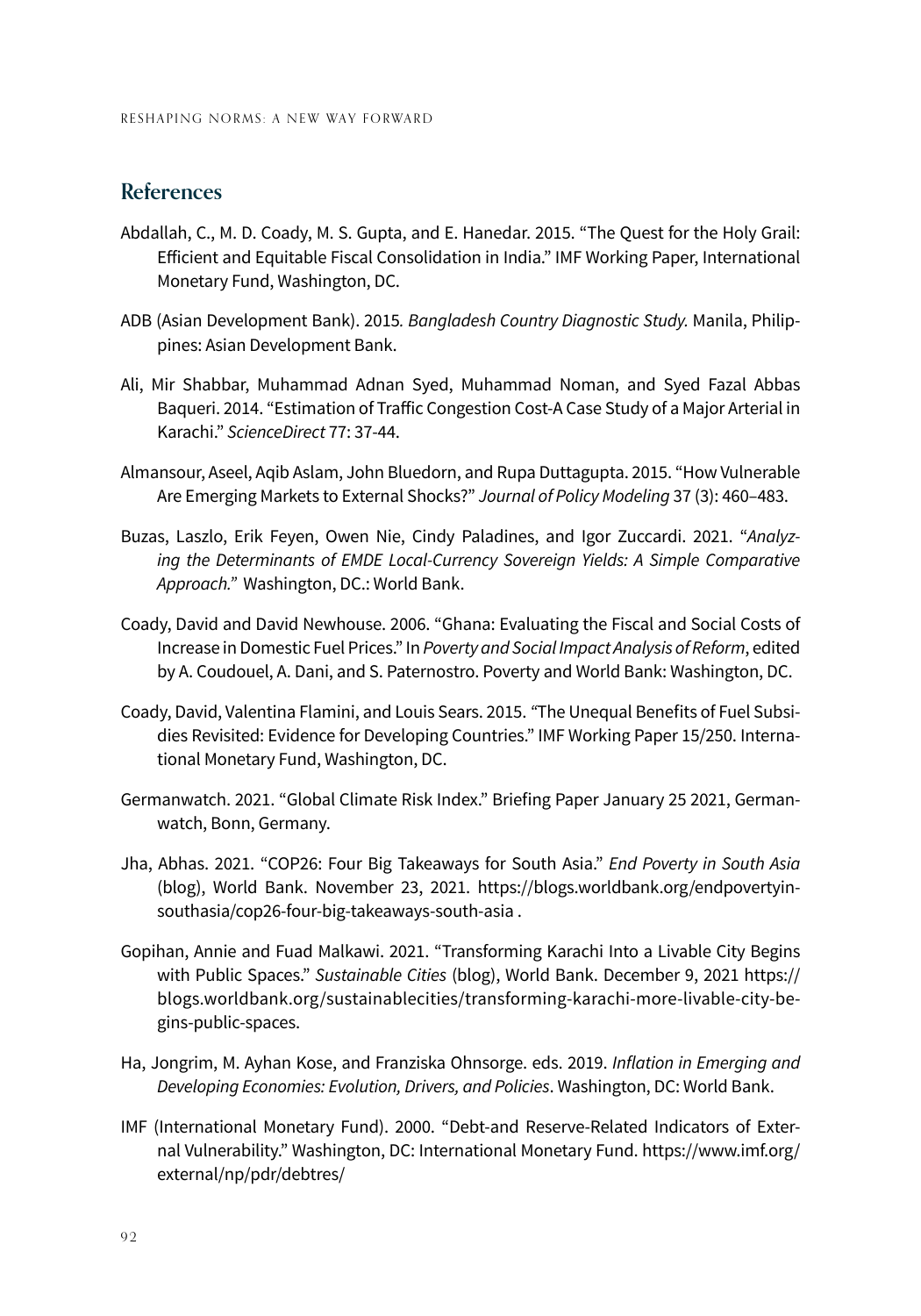- IMF (International Monetary Fund). 2008. *Fuel and Food Price Subsidies: Issues and Reform Options.* September. Washington, DC: International Monetary Fund.
- IMF (International Monetary Fund). 2019a. *Fiscal Policies for Paris Climate Strategies—From Principle to Practice*. Washington, DC: International Monetary Fund.
- IMF (International Monetary Fund). 2019b. *Fiscal Monitor: How to Mitigate Climate Change*. Washington, DC: International Monetary Fund.
- IEA (International Energy Agency). 2021. *India Energy Outlook 2021. World Energy Outlook Special Report*. Paris: International Energy Agency.
- Li, Yi, and Margaret Triyana. Forthcoming. 2022. "Green Jobs and the Energy Transition in South Asia." Mimeograph. World Bank, Washington, DC.
- Melecky, Martin. 2021. *Hidden Debt: Solutions to Avert the Next Financial Crisis in South Asia*. Washington, DC: World Bank.
- Mitchell, Ian, Sam Hughes, and Samuel Huckstep. 2022. "Price Spike Caused by Ukraine War Will Push Over 40 Million into Poverty: How Should We Respond?" *Center for*  Global Development (blog), March 18. [https://www.cgdev.org/blog/price-spike](https://www.cgdev.org/blog/price-spike-caused-ukraine-war-will-push-over-40-million-poverty-how-should-we-respond?utm_source=220322&utm_medium=cgd_email&utm_campaign=cgd_weekly)[caused-ukraine-war-will-push-over-40-million-poverty-how-should-we-respond?utm\\_](https://www.cgdev.org/blog/price-spike-caused-ukraine-war-will-push-over-40-million-poverty-how-should-we-respond?utm_source=220322&utm_medium=cgd_email&utm_campaign=cgd_weekly) [source=220322&utm\\_medium=cgd\\_email&utm\\_campaign=cgd\\_weekly](https://www.cgdev.org/blog/price-spike-caused-ukraine-war-will-push-over-40-million-poverty-how-should-we-respond?utm_source=220322&utm_medium=cgd_email&utm_campaign=cgd_weekly).
- Parry, Ian, and Kenneth Small. 2005. "Does Britain or the United States Have the Right Gasoline Tax?" *American Economic Review* 95 (4): 1276-1289.
- Parry, Ian, Dirk Heine, Eliza Lis, and Shanjun Li. 2014. Getting Energy Prices Right: From Princi*ple to Practice.* Washington, DC: International Monetary Fund.
- Parry, Ian, Victor Mylonas, and Nate Vernon. 2019. "Reforming Energy Policy in India: Assessing the Options." In Handbook on Green Growth, edited by Roger Fouquet, 361-403. Cheltenham, UK: Edward Elgan Publishing.
- Parry, Ian, Simon Black, and James Roaf. 2021. "Proposal for an International Carbon Price Floor Among Large Emitters." IMF Staff Climate Note 2021/001. International Monetary Fund, Washington, DC.
- Parry, Ian, Simon Black, and Nate Vernon. 2021. "Still Not Getting Energy Prices Right: A Global and Country Update of Fossil Fuel Subsidies." IMF Working Paper 21/236, International Monetary Fund, Washington, DC.
- Parry, Ian, Victor Mylonas, and Nate Vernon. 2021. "Mitigation Policies for the Paris Agreement: An Assessment for G20 Countries." *Journal of the Association of Environmental and Resource Economists* 8 (4): 797-823.

World Bank. 2022a. Global Economic Prospects. January. Washington, DC: World Bank.